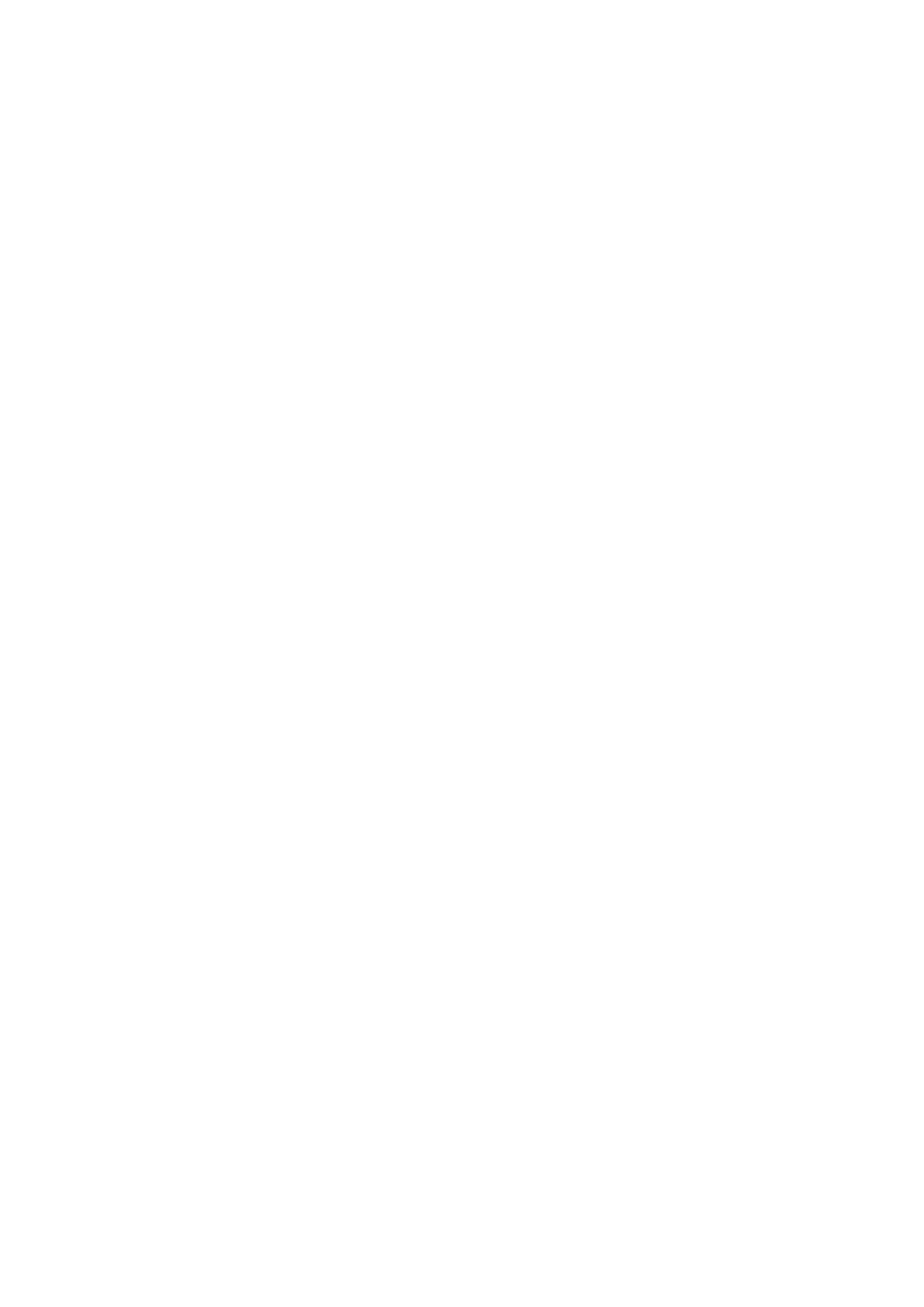| <b>PICCHETTO</b>    | <b>N° PLACCA</b> | <b>COD</b> | <b>SPECIE</b>                                      | н                     | <b>DIAMETRO FUSTO /</b><br><b>CLASSE DIAMETRICA</b> | <b>STATO</b><br><b>VEGETATIVO</b> | <b>NOTE</b>                  |
|---------------------|------------------|------------|----------------------------------------------------|-----------------------|-----------------------------------------------------|-----------------------------------|------------------------------|
| 1                   |                  |            | Populus nigra                                      | $18 - 26$             | > 80                                                |                                   | Agg. 02/2013                 |
| $\overline{2}$<br>3 |                  |            | Populus nigra<br>Platanus                          | 18-26<br>18-26        | $41 - 60$<br>> 80                                   |                                   | Agg. 02/2013<br>Agg. 02/2013 |
| 4                   |                  |            | Populus nigra                                      | 18-26                 | > 80                                                |                                   | Agg. 02/2013                 |
| 5                   |                  |            | Populus nigra                                      | 18-26                 | > 80                                                |                                   | Agg. 02/2013                 |
| 6                   |                  |            | Populus nigra                                      | 18-26                 | > 80                                                |                                   | Agg. 02/2013                 |
| 7                   |                  |            | Populus nigra                                      | $7 - 18$              | $0 - 20$                                            |                                   | Agg. 02/2013                 |
| 8                   |                  |            | Populus nigra                                      | $0 - 7$               | $0 - 20$                                            |                                   | Agg. 02/2013                 |
| 9                   |                  |            | Populus nigra                                      | $0 - 7$               | $0 - 20$                                            |                                   | Agg. 02/2013                 |
| 10                  |                  |            | Populus nigra                                      | $0 - 7$               | $0 - 20$                                            |                                   | Agg. 02/2013                 |
| 11                  |                  |            | Populus nigra                                      | $0 - 7$               | $0 - 20$                                            |                                   | Agg. 02/2013                 |
| 12                  |                  |            | Populus nigra                                      | $0 - 7$               | $0 - 20$                                            |                                   | Agg. 02/2013                 |
| 13<br>14            |                  |            | Populus nigra                                      | $0 - 7$<br>18-26      | $0 - 20$<br>> 80                                    |                                   | Agg. 02/2013<br>Agg. 02/2013 |
| 15                  |                  |            | Tilia spp.                                         | $7 - 18$              | 21-40                                               |                                   | Agg. 02/2013                 |
| 16                  |                  |            | Populus nigra                                      | $18 - 26$             | > 80                                                |                                   | Agg. 02/2013                 |
| 17                  |                  |            | Populus nigra                                      | $7 - 18$              | $41 - 60$                                           |                                   | Agg. 02/2013                 |
| 18                  |                  |            | Acer negundo                                       | 18-26                 | $41 - 60$                                           |                                   | Agg. 02/2013                 |
| 19                  |                  |            | Acer negundo                                       | 18-26                 | $41 - 60$                                           |                                   | Agg. 02/2013                 |
| $\overline{20}$     |                  |            | Populus nigra                                      | $18 - 26$             | > 80                                                |                                   | Agg. 02/2013                 |
| 21                  |                  |            | Populus spp. - albero morto (tronco)               |                       | $41 - 60$                                           |                                   | Agg. 02/2013                 |
| 22                  |                  |            | Populus spp. - albero schiantato                   |                       | $41 - 60$                                           |                                   | Agg. 02/2013                 |
| 23                  |                  |            | Populus spp. - albero schiantato                   |                       | $41 - 60$                                           |                                   | Agg. 02/2013                 |
| 24<br>25            |                  |            | Tilia spp.<br>Populus spp. - albero morto (tronco) | 18-26                 | $21 - 40$<br>$41 - 60$                              |                                   | Agg. 02/2013                 |
| 26                  |                  |            | ?                                                  | 18-26                 | 41-60                                               |                                   | Agg. 02/2013<br>Agg. 02/2013 |
| 27                  |                  |            | $\overline{?}$                                     | $18 - 26$             | 41-60                                               |                                   | Agg. 02/2013                 |
| 28                  |                  |            | Fraxinus spp.                                      | 18-26                 | 41-60                                               |                                   | Agg. 02/2013                 |
| 29                  |                  |            | Acer negundo                                       | $7 - 18$              | $0 - 20$                                            |                                   | Agg. 02/2013                 |
| 30                  |                  |            | Picea abies                                        | $18 - 26$             | $41 - 60$                                           |                                   | Agg. 02/2013                 |
| 31                  |                  |            | Populus nigra                                      | $18 - 26$             | > 80                                                |                                   | Agg. 02/2013                 |
| 32                  |                  |            | <i>Populus spp.</i> - albero morto (tronco)        |                       | $41 - 60$                                           |                                   | Agg. 02/2013                 |
| 33                  |                  |            | Populus spp. - albero morto (tronco)               |                       | $41 - 60$                                           |                                   | Agg. 02/2013                 |
| 34                  |                  |            | Populus nigra                                      | $18 - 26$<br>$7 - 18$ | > 80<br>$41 - 60$                                   |                                   | Agg. 02/2013                 |
| 35<br>36            |                  |            | Quercus robur<br>Quercus robur                     | $18 - 26$             | $41 - 60$                                           |                                   | Agg. 02/2013<br>Agg. 02/2013 |
| 37                  |                  |            | Robinia pseudoacacia                               | $18 - 26$             | $21 - 40$                                           |                                   | Agg. 02/2013                 |
| 38                  |                  |            | Robinia pseudoacacia - albero morto                | $18 - 26$             | $21 - 40$                                           |                                   | Agg. 02/2013                 |
| 39                  |                  |            | Robinia pseudoacacia - albero morto                | $18 - 26$             | $21 - 40$                                           |                                   | Agg. 02/2013                 |
| 40                  |                  |            | Populus nigra                                      | $18 - 26$             | > 80                                                |                                   | Agg. 02/2013                 |
| 41                  |                  |            | Robinia pseudoacacia                               | $7 - 18$              | $0 - 20$                                            |                                   | Agg. 02/2013                 |
| 42                  |                  |            | Populus nigra                                      | $18 - 26$             | > 80                                                |                                   | Agg. 02/2013                 |
| 43                  |                  |            | Populus nigra                                      | $7 - 18$              | $0 - 20$                                            |                                   | Agg. 02/2013                 |
| 44<br>45            |                  |            | Robinia pseudoacacia<br>Robinia pseudoacacia       | $7 - 18$<br>$7 - 18$  | $0 - 20$                                            |                                   | Agg. 02/2013                 |
| 46                  |                  |            | Populus alba                                       | $7 - 18$              | $0 - 20$<br>$0 - 20$                                |                                   | Agg. 02/2013<br>Agg. 02/2013 |
| 47                  |                  |            | Populus nigra                                      | $7 - 18$              | $0 - 20$                                            |                                   | Agg. 02/2013                 |
| 48                  |                  |            |                                                    | $0 - 7$               | $0 - 20$                                            |                                   | Agg. 02/2013                 |
| 49                  |                  |            |                                                    | $7 - 18$              | $0 - 20$                                            |                                   | Agg. 02/2013                 |
| 50                  |                  |            | Populus nigra                                      | $>26$                 | > 80                                                |                                   | Agg. 02/2013                 |
| 51                  |                  |            | 2                                                  | $7 - 18$              | $21 - 40$                                           |                                   | Agg. 02/2013                 |
| 52                  |                  |            |                                                    | >26                   | > 80                                                |                                   | Agg. 02/2013                 |
| 53                  |                  |            | albero morto (tronco)                              | $\prime$              |                                                     |                                   | Agg. 02/2013                 |
| 54                  |                  |            | Morus nigra                                        | $7 - 18$<br>$7 - 18$  | 61-80<br>$41 - 60$                                  |                                   | Agg. 02/2013<br>Agg. 02/2013 |
| 55<br>56            |                  |            | Prunus spp.<br>Ficus carica                        | $7 - 18$              | $21 - 40$                                           |                                   | Agg. 02/2013                 |
| 57                  |                  |            | Tilia spp.                                         | $18 - 26$             | $21 - 40$                                           |                                   | Agg. 02/2013                 |
| 58                  |                  |            | Tilia spp.                                         | $18 - 26$             | $21 - 40$                                           |                                   | Agg. 02/2013                 |
| 59                  |                  |            | $\overline{\phantom{0}}$                           | $7 - 18$              | $61 - 80$                                           |                                   | Agg. 02/2013                 |
| 60                  |                  |            | Populus nigra                                      | $18 - 26$             | $61 - 80$                                           |                                   | Agg. 02/2013                 |
| 61                  |                  |            | Populus nigra                                      | $18 - 26$             | $61 - 80$                                           |                                   | Agg. 02/2013                 |
| 62                  |                  |            | Populus nigra                                      | $18 - 26$             | $61 - 80$                                           |                                   | Agg. 02/2013                 |
| 63                  |                  |            | Junglans regia                                     | $18 - 26$             | $41 - 60$                                           |                                   | Agg. 02/2013                 |
| 64                  |                  |            | Picea abies                                        | $18 - 26$             | $41 - 60$                                           |                                   | Agg. 02/2013                 |
| 65<br>66            |                  |            | Picea abies                                        | $18 - 26$             | $41 - 60$<br>$41 - 60$                              |                                   | Agg. 02/2013                 |
| 67                  |                  |            | Junglans regia<br>Tilia spp.                       | $18 - 26$<br>$7 - 18$ | $21 - 40$                                           |                                   | Agg. 02/2013<br>Agg. 02/2013 |
| 68                  |                  |            | Tilia spp.                                         | $7 - 18$              | $21 - 40$                                           |                                   | Agg. 02/2013                 |
| 69                  |                  |            | Tilia spp.                                         | $7 - 18$              | $21 - 40$                                           |                                   | Agg. 02/2013                 |
|                     |                  |            |                                                    |                       |                                                     |                                   |                              |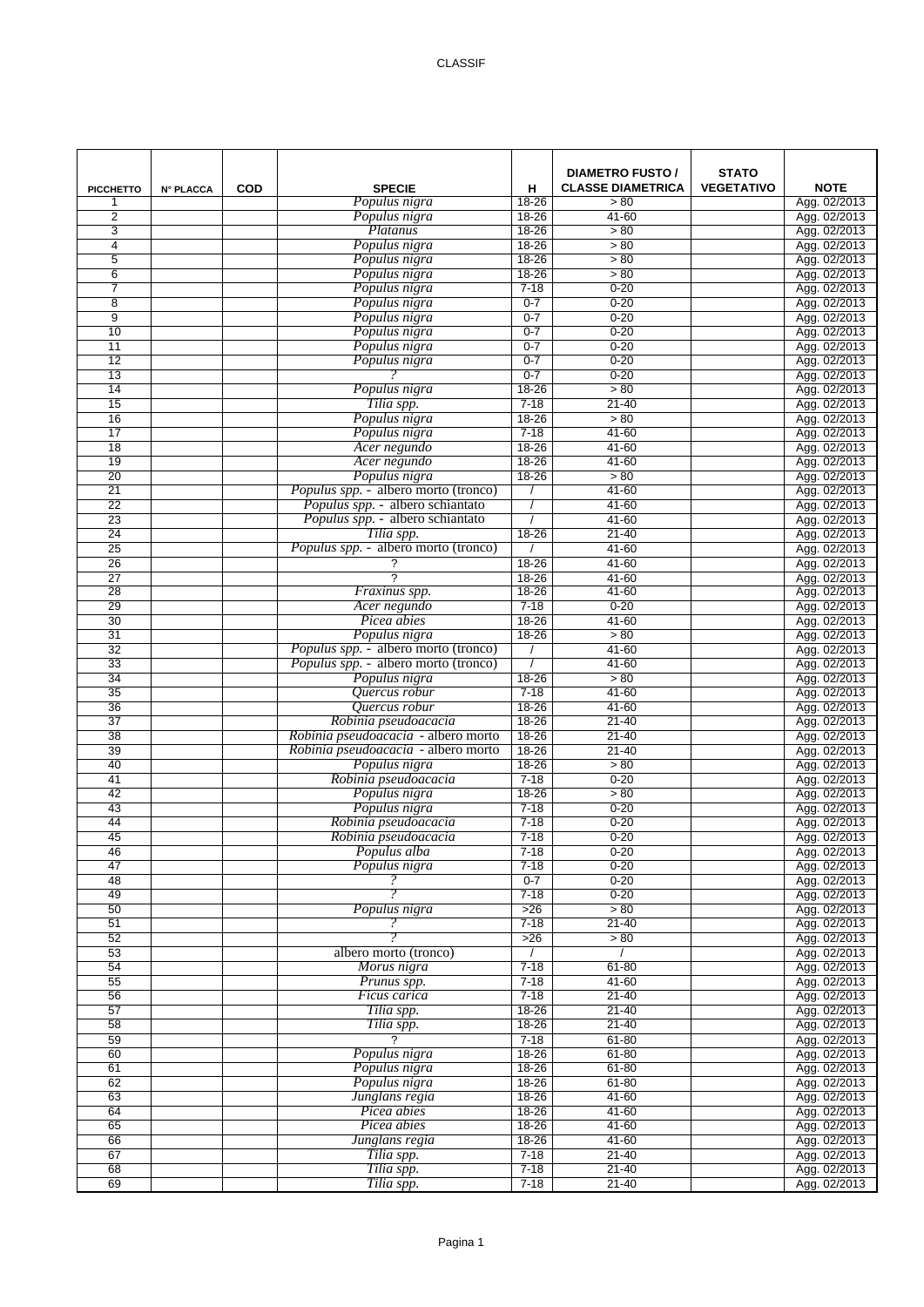| <b>PICCHETTO</b>    | <b>N° PLACCA</b>      | <b>COD</b>                   | <b>SPECIE</b>                                                | н               | <b>DIAMETRO FUSTO /</b><br><b>CLASSE DIAMETRICA</b> | <b>STATO</b><br><b>VEGETATIVO</b> | <b>NOTE</b>          |
|---------------------|-----------------------|------------------------------|--------------------------------------------------------------|-----------------|-----------------------------------------------------|-----------------------------------|----------------------|
| 70                  |                       |                              | Tilia spp.                                                   | $7 - 18$        | $21 - 40$                                           |                                   | Agg. 02/2013         |
| 71                  |                       |                              | Tilia spp.                                                   | $7 - 18$        | $21 - 40$                                           |                                   | Agg. 02/2013         |
| 72                  |                       |                              | Platanus spp.                                                | $7 - 18$        | $41 - 60$                                           |                                   | Agg. 02/2013         |
| 73                  |                       |                              | Platanus spp.                                                | $7 - 18$        | $41 - 60$                                           |                                   | Agg. 02/2013         |
| $\overline{74}$     |                       |                              | Platanus spp.                                                | $7 - 18$        | $41 - 60$                                           |                                   | Agg. 02/2013         |
| 75                  |                       |                              | Platanus spp.                                                | $7 - 18$        | 41-60                                               |                                   | Agg. 02/2013         |
| 76                  |                       |                              | Platanus spp.                                                | $7 - 18$        | 41-60                                               |                                   | Agg. 02/2013         |
| 14.041              | $\mathbf 0$           |                              | <b>POPULUS NIGRA</b>                                         |                 | Ø 44                                                |                                   |                      |
|                     | $\mathbf{1}$<br>2     | PN<br>AP                     | <b>ACER PSEUDOPLATANUS</b>                                   | 7,00<br>10,00   | 59<br>25                                            | C<br>B                            | C <sub>2</sub><br>C1 |
|                     | 3                     | AP                           | <b>ACER PSEUDOPLATANUS</b>                                   | 11              | 38-21                                               | B                                 |                      |
|                     | 4                     | <b>RP</b>                    | ROBINIA PSEUDOACACIA                                         | 11              | 32                                                  | D                                 |                      |
|                     | 8                     | <b>RP</b>                    | ROBINIA PSEUDOACACIA                                         | 11              | 29                                                  | $\overline{D}$                    |                      |
|                     | 9                     | $\overline{RP}$              | ROBINIA PSEUDOACACIA                                         | 11              | 28                                                  | D                                 |                      |
|                     | 11                    | <b>RP</b>                    | ROBINIA PSEUDOACACIA                                         | 10              | 25                                                  | D                                 | Е                    |
|                     | 12                    | <b>RP</b>                    | ROBINIA PSEUDOACACIA                                         | $\overline{7}$  | 18                                                  | D                                 |                      |
| 14.092              | 14                    | $\overline{RP}$              | ROBINIA PSEUDOACACIA                                         | $\overline{12}$ | Ø 34                                                | D                                 | Е                    |
| 14.090              | 15                    | <b>RP</b>                    | ROBINIA PSEUDOACACIA                                         | 12              | Ø 34                                                | D                                 |                      |
| 1.493               | 21                    | $\overline{RP}$              | ROBINIA PSEUDOACACIA                                         | 10              | $\overline{\emptyset}$ 33                           | B                                 |                      |
| 1.488               | 24                    | <b>RP</b>                    | ROBINIA PSEUDOACACIA                                         | 11              | Ø 25                                                | D                                 |                      |
| 14.078              | 25                    | <b>RP</b>                    | ROBINIA PSEUDOACACIA                                         | 12              | Ø 19                                                |                                   |                      |
| 14.019              | 26                    | <b>BP</b>                    | <b>BROUSSONETIA PAPYRIFERA</b>                               | 9               | Ø 28                                                | В                                 |                      |
| 1485-14009<br>1.486 | 27<br>28              | AP<br><b>BP</b>              | <b>ACER PSEUDOPLATANUS</b><br><b>BROUSSONETIA PAPYRIFERA</b> | 12<br>10        | Ø 18-16<br>Ø 25                                     | B<br>B                            |                      |
| 14.013              | $\overline{30}$       | $\overline{BP}$              | <b>BROUSSONETIA PAPYRIFERA</b>                               | $\overline{7}$  | Ø 15                                                | B                                 |                      |
| 14.015              | 31                    | <b>BP</b>                    | <b>BROUSSONETIA PAPYRIFERA</b>                               | 9               | Ø 15                                                | B                                 |                      |
| 14.017              | 32                    | <b>RP</b>                    | ROBINIA PSEUDOACACIA                                         | 12              | Ø 26                                                | D                                 |                      |
| 14.076              | 34                    | <b>RP</b>                    | ROBINIA PSEUDOACACIA                                         | 14              | Ø 28                                                | C                                 |                      |
| 14.077              | 35                    | $\overline{BP}$              | BROUSSONETIA PAPYRIFERA                                      | 15              | Ø 40                                                | B                                 | C1                   |
| 14.016              | $\overline{36}$       | $\overline{RP}$              | ROBINIA PSEUDOACACIA                                         | 14              | $\overline{\emptyset}$ 32                           | B                                 |                      |
| 14.072              | 37                    | <b>BP</b>                    | <b>BROUSSONETIA PAPYRIFERA</b>                               | 6               | Ø 13                                                | B                                 |                      |
| 14.074              | 38                    | <b>RP</b>                    | ROBINIA PSEUDOACACIA                                         | 6               | Ø 11                                                | $\overline{c}$                    |                      |
| 14.021              | 39                    | <b>BP</b>                    | BROUSSONETIA PAPYRIFERA                                      | 13              | Ø 36                                                | B                                 | MI                   |
| 14.068              | 40                    | $\overline{RP}$              | ROBINIA PSEUDOACACIA                                         | 13              | Ø 35                                                | C                                 |                      |
| 14.063              | 41                    | <b>BP</b>                    | <b>BROUSSONETIA PAPYRIFERA</b>                               | 12              | $\overline{\emptyset}$ 37                           | B                                 |                      |
| 14.024              | 44                    | <b>RP</b>                    | ROBINIA PSEUDOACACIA                                         | 11              | Ø 21                                                | D                                 |                      |
| 14.056              | 45                    | $\overline{RP}$              | ROBINIA PSEUDOACACIA                                         | 13              | Ø 28                                                | B                                 |                      |
| 14.058<br>14.055    | 46<br>47              | <b>RP</b><br><b>BP</b>       | ROBINIA PSEUDOACACIA<br><b>BROUSSONETIA PAPYRIFERA</b>       | 13<br>8         | Ø 27<br>$\overline{\emptyset}$ 28                   | B<br>B                            | E                    |
| 14.057              | 48                    | $\overline{RP}$              | ROBINIA PSEUDOACACIA                                         | 13              | $\overline{\varnothing}$ 30                         | B                                 |                      |
| 14.051              | 49                    | <b>BP</b>                    | <b>BROUSSONETIA PAPYRIFERA</b>                               | 6               | Ø 20                                                | B                                 | CO, C1               |
| 14.048              | 50                    | <b>RP</b>                    | ROBINIA PSEUDOACACIA                                         | 12              | Ø 26                                                | D                                 |                      |
| 14.053              | 51                    | <b>BP</b>                    | BROUSSONETIA PAPYRIFERA                                      | 9               | Ø 41                                                | B                                 |                      |
| 14.047              | 52                    | <b>RP</b>                    | ROBINIA PSEUDOACACIA                                         | 12              | Ø 36                                                | D                                 |                      |
|                     | 53                    | <b>RP</b>                    | ROBINIA PSEUDOACACIA                                         | 13              | Ø 30                                                | B                                 | Е                    |
| 67.120              | 54                    | <b>RP</b>                    | ROBINIA PSEUDOACACIA                                         | 13              | Ø 37                                                | D                                 | Е                    |
| 67.119              | 55                    | <b>RP</b>                    | ROBINIA PSEUDOACACIA                                         | 13              | Ø 32                                                | D                                 |                      |
| 14.027              | 56                    | <b>RP</b>                    | ROBINIA PSEUDOACACIA                                         | 13              | Ø 37                                                | B                                 |                      |
| 14.028              | 57                    | <b>RP</b>                    | ROBINIA PSEUDOACACIA                                         | 12              | Ø 28                                                | B                                 |                      |
| 14.045              | 58                    | $\overline{RP}$              | ROBINIA PSEUDOACACIA                                         | 12              | Ø 25                                                | В                                 | E                    |
| 14.043<br>14.042    | 60<br>61              | $\overline{RP}$<br><b>RP</b> | ROBINIA PSEUDOACACIA<br>ROBINIA PSEUDOACACIA                 | 13<br>11        | Ø 34<br>Ø 26                                        | В<br>В                            |                      |
| 14.029              | 62                    | <b>RP</b>                    | ROBINIA PSEUDOACACIA                                         | 15              | Ø 36                                                | B                                 |                      |
| 14.040              | 63                    | <b>RP</b>                    | ROBINIA PSEUDOACACIA                                         | 15              | Ø 40-12                                             | В                                 |                      |
|                     | 64                    | <b>BP</b>                    | BROUSSONETIA PAPYRIFERA                                      | 10              | Ø                                                   | B                                 |                      |
| 14.039              | 65                    | BP                           | <b>BROUSSONETIA PAPYRIFERA</b>                               | 7               | Ø 13                                                | D                                 |                      |
| 14.038              | 66                    | <b>BP</b>                    | <b>BROUSSONETIA PAPYRIFERA</b>                               | 8               | Ø 19                                                | D                                 |                      |
| 14.037              | 67                    | BP                           | <b>BROUSSONETIA PAPYRIFERA</b>                               | 8               | Ø 20                                                | D                                 |                      |
| 15.016              | 68                    | <b>RP</b>                    | ROBINIA PSEUDOACACIA                                         | 15              | Ø 35                                                | D                                 |                      |
| 14.030              | 69                    | BP                           | <b>BROUSSONETIA PAPYRIFERA</b>                               | 13              | Ø 41                                                | B                                 |                      |
| 14.031              | 70                    | $\overline{BP}$              | <b>BROUSSONETIA PAPYRIFERA</b>                               | 13              | $\overline{\emptyset}$ 32                           | B                                 |                      |
| 67.124              | 71                    | <b>RP</b>                    | ROBINIA PSEUDOACACIA                                         | 12              | Ø 45                                                | D                                 | E                    |
| 14.032              | 72                    | BP                           | BROUSSONETIA PAPYRIFERA                                      | 13              | Ø 30                                                | В                                 |                      |
| 14.033              | 73                    | <b>BP</b><br>$\overline{RP}$ | <b>BROUSSONETIA PAPYRIFERA</b>                               | 11              | Ø 24                                                | B<br>B                            |                      |
| 67.131              | 74<br>$\overline{75}$ | $\overline{RP}$              | ROBINIA PSEUDOACACIA<br>ROBINIA PSEUDOACACIA                 | 15<br>14        | Ø 37<br>Ø 30                                        | D                                 |                      |
| 67.125              | 76                    | BP                           | BROUSSONETIA PAPYRIFERA                                      | 10              | Ø 42                                                | B                                 |                      |
| 67.130              | 77                    | <b>RP</b>                    | ROBINIA PSEUDOACACIA                                         | 12              | Ø 20                                                | D                                 |                      |
| 15.017              | 78                    | <b>RP</b>                    | ROBINIA PSEUDOACACIA                                         | 15              | Ø 41                                                | B                                 |                      |
|                     |                       |                              |                                                              |                 |                                                     |                                   |                      |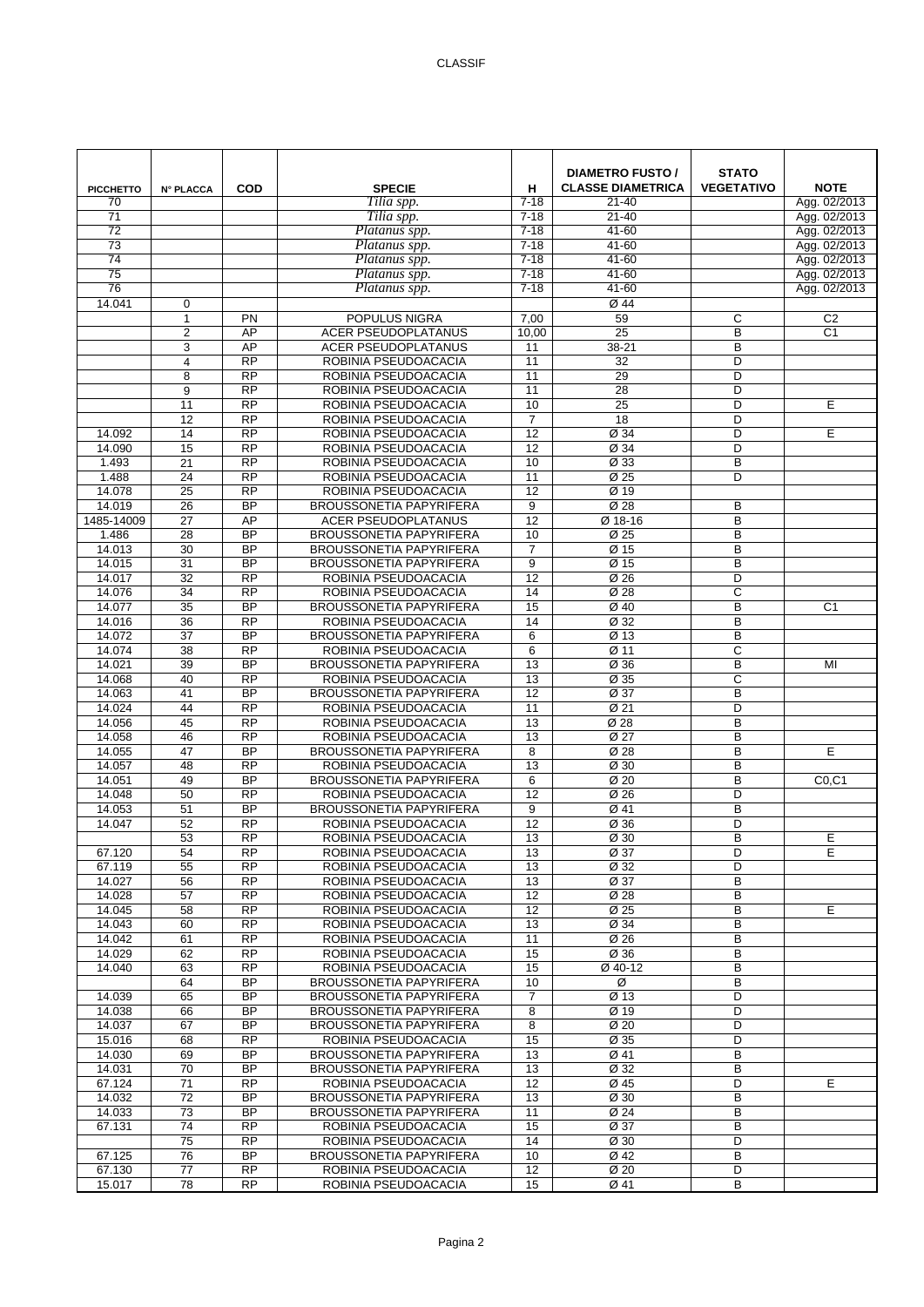| <b>PICCHETTO</b> | <b>N° PLACCA</b> | COD                    | <b>SPECIE</b>                                                    | н                   | <b>DIAMETRO FUSTO /</b><br><b>CLASSE DIAMETRICA</b> | <b>STATO</b><br><b>VEGETATIVO</b> | <b>NOTE</b>                      |
|------------------|------------------|------------------------|------------------------------------------------------------------|---------------------|-----------------------------------------------------|-----------------------------------|----------------------------------|
| 15.018           | 79               | <b>RP</b>              | ROBINIA PSEUDOACACIA                                             | 12                  | Ø 30                                                | D                                 | C <sub>1</sub>                   |
| 67.127<br>67.128 | 80<br>81         | <b>BP</b><br><b>BP</b> | <b>BROUSSONETIA PAPYRIFERA</b><br><b>BROUSSONETIA PAPYRIFERA</b> | 10<br>12            | Ø 35<br>Ø 42                                        | B<br>B                            | C <sub>0</sub>                   |
| 14.035           | 82               | <b>BP</b>              | <b>BROUSSONETIA PAPYRIFERA</b>                                   | 14                  | Ø 40                                                | B                                 |                                  |
| 14.036           | 83               | <b>BP</b>              | <b>BROUSSONETIA PAPYRIFERA</b>                                   | 11                  | Ø 35                                                | B                                 |                                  |
| 14.008           | 84               | PN                     | POPULUS NIGRA                                                    | 16                  | Ø 70                                                | D                                 | C <sub>2</sub>                   |
| 14.007           | 85               | PN                     | POPULUS NIGRA                                                    | 21                  | Ø 64                                                | D                                 | C <sub>2</sub>                   |
| 14.006           | 86               | PN                     | POPULUS NIGRA                                                    | 21                  | Ø68                                                 | B                                 | C <sub>2</sub>                   |
| 14.005           | 87               | PN                     | POPULUS NIGRA                                                    | 20                  | Ø 55                                                | D                                 | C <sub>2</sub>                   |
| 14.004<br>14.003 | 88<br>89         | PN<br>PN               | POPULUS NIGRA<br>POPULUS NIGRA                                   | 19<br>18            | Ø 58<br>Ø 50                                        | B<br>D                            | C <sub>2</sub><br>C <sub>2</sub> |
| 14.002           | 90               | PN                     | POPULUS NIGRA                                                    | 20                  | Ø 70                                                | B                                 | C <sub>2</sub>                   |
| 14.001           | 91               | PN                     | POPULUS NIGRA                                                    | 20                  | Ø86                                                 | B                                 | C <sub>2</sub>                   |
|                  | 92               | EJ                     | EUONIMUS JAPONICA                                                | 5                   | Ø 14                                                | B                                 |                                  |
| 1.479            | 93               | <b>TO</b>              | <b>THUJA ORIENTALIS</b>                                          | 8                   | Ø 40                                                | C                                 |                                  |
| 1.478            | 94               | <b>TO</b>              | THUJA ORIENTALIS                                                 | 6                   | Ø 17                                                | С                                 |                                  |
| 1.477            | 95               | <b>TO</b>              | THUJA ORIENTALIS                                                 | 6                   | Ø 18                                                | C                                 |                                  |
| 1.476            | 96               | <b>TO</b>              | THUJA ORIENTALIS                                                 | $\overline{7}$      | Ø 20                                                | C                                 |                                  |
| 1.475<br>1.474   | 97<br>98         | TO<br><b>TO</b>        | THUJA ORIENTALIS<br><b>THUJA ORIENTALIS</b>                      | 8<br>9              | Ø 18<br>Ø 24                                        | C<br>C                            |                                  |
| 1.473            | 99               | PA                     | PICEA ABIES                                                      | 12                  | Ø 38                                                | D                                 | CO, C1                           |
| 1.472            | 100              | <b>TO</b>              | THUJA ORIENTALIS                                                 | 5                   | Ø 15                                                | D                                 |                                  |
|                  | 101              | <b>TO</b>              | <b>THUJA ORIENTALIS</b>                                          | $\overline{7}$      | Ø 16                                                | D                                 |                                  |
|                  | 102              | <b>TO</b>              | <b>THUJA ORIENTALIS</b>                                          | $\overline{5}$      | Ø 14                                                | D                                 |                                  |
| 1.471            | 103              | <b>TO</b>              | <b>THUJA ORIENTALIS</b>                                          | 5                   | Ø 12                                                | C                                 |                                  |
| 1.470            | 104              | <b>TO</b>              | THUJA ORIENTALIS                                                 | 6                   | Ø 20                                                | D                                 |                                  |
| 1.469            | 105              | PA                     | PICEA ABIES                                                      | 12                  | Ø 36                                                | D                                 |                                  |
| 1.468<br>1.467   | 106<br>107       | <b>TO</b><br><b>TO</b> | <b>THUJA ORIENTALIS</b><br>THUJA ORIENTALIS                      | $\overline{7}$<br>8 | Ø 24<br>Ø 34                                        | D<br>D                            |                                  |
| 15.019           | 108              | PN                     | POPULUS NIGRA                                                    | 12                  | Ø 90                                                | B                                 | C <sub>2</sub>                   |
| 15.020           | 109              | PN                     | POPULUS NIGRA                                                    | 13                  | Ø68                                                 | B                                 | C <sub>2</sub>                   |
| 15.022           | 110              | PN                     | POPULUS NIGRA                                                    | 12                  | Ø 71                                                | D                                 | C <sub>2</sub>                   |
| 15.023           | 111              | PN                     | POPULUS NIGRA                                                    | 12                  | Ø 82                                                | D                                 | C <sub>2</sub>                   |
| 18.493           | 112              | PN                     | POPULUS NIGRA                                                    | 12                  | Ø <sub>60</sub>                                     | B                                 | C <sub>2</sub>                   |
| 1.462            | 113              | PN                     | POPULUS NIGRA                                                    | 12                  | Ø 66                                                | B                                 | C <sub>2</sub>                   |
| 1.461<br>1.458   | 114<br>115       | PN<br><b>CS</b>        | POPULUS NIGRA<br><b>CUPRESSUS SEMPERVIRENS</b>                   | 13<br>18            | Ø 71<br>Ø 43                                        | B<br>B                            | C <sub>2</sub>                   |
| 19.120           | 116              | PN                     | POPULUS NIGRA                                                    | 13                  | Ø 35                                                | B                                 |                                  |
| 1.457            | 117              | <b>BP</b>              | <b>BETULA PENDULA</b>                                            | 10                  | Ø <sub>20</sub>                                     | B                                 |                                  |
| 1.456            | 118              | <b>BP</b>              | <b>BETULA PENDULA</b>                                            | 13                  | Ø 32                                                | B                                 |                                  |
| 1.455            | 119              | PN                     | POPULUS NIGRA                                                    | 21                  | Ø <sub>50</sub>                                     | B                                 |                                  |
| 1.454            | 120              | <b>CS</b>              | <b>CUPRESSUS SEMPERVIRENS</b>                                    | 18                  | Ø 55                                                | B                                 |                                  |
| 21.070           | 121              | <b>RP</b>              | ROBINIA PSEUDOACACIA                                             | 11                  | Ø 25                                                | C                                 |                                  |
| 21.069<br>21.067 | 122<br>123       | <b>RP</b><br>RP        | ROBINIA PSEUDOACACIA<br>ROBINIA PSEUDOACACIA                     | 9<br>9              | Ø <sub>20</sub><br>Ø 18                             | C<br>C                            |                                  |
| 21.066           | 124              | <b>RP</b>              | ROBINIA PSEUDOACACIA                                             | 12                  | Ø 32-10-22-18                                       | D                                 | CP                               |
| 21.065           | 125              | <b>RP</b>              | ROBINIA PSEUDOACACIA                                             | 12                  | $\overline{\emptyset}$ 25-18                        | С                                 |                                  |
| 21.062           | 126              | <b>RP</b>              | ROBINIA PSEUDOACACIA                                             | 12                  | Ø 25                                                | D                                 |                                  |
| 21.061           | 127              | <b>RP</b>              | ROBINIA PSEUDOACACIA                                             | 11                  | Ø 20-10-25                                          | D                                 | <b>CP</b>                        |
| 21.064           | 128              | <b>RP</b>              | ROBINIA PSEUDOACACIA                                             | 11                  | Ø 36                                                | В                                 |                                  |
| 21.063           | 129              | $\overline{RP}$        | ROBINIA PSEUDOACACIA                                             | 10                  | Ø 25                                                | B                                 |                                  |
| 21.060<br>21.059 | 130<br>131       | <b>RP</b><br><b>RP</b> | ROBINIA PSEUDOACACIA<br>ROBINIA PSEUDOACACIA                     | 13<br>10            | Ø 35<br>Ø 30                                        | D<br>C                            |                                  |
| 21.053           | 132              | <b>RP</b>              | ROBINIA PSEUDOACACIA                                             | 8                   | Ø 20                                                | D                                 |                                  |
| 21.052           | 133              | <b>RP</b>              | ROBINIA PSEUDOACACIA                                             | 12                  | Ø 26                                                | $\overline{c}$                    |                                  |
| 21.056           | 134              | $\overline{RP}$        | ROBINIA PSEUDOACACIA                                             | 12                  | Ø 33                                                | С                                 | CP                               |
| 21.057           | 135              | <b>RP</b>              | ROBINIA PSEUDOACACIA                                             | 10                  | Ø 25                                                | D                                 |                                  |
| 21.051           | 136              | <b>RP</b>              | ROBINIA PSEUDOACACIA                                             | 11                  | Ø 23                                                | D                                 |                                  |
| 21.047           | 137              | <b>RP</b>              | ROBINIA PSEUDOACACIA                                             | 13                  | Ø 30                                                | $\mathsf C$<br>B                  |                                  |
| 21.046<br>21.049 | 138<br>139       | CL<br>$\overline{RP}$  | PRUNUS AVIUM<br>ROBINIA PSEUDOACACIA                             | 8<br>11             | Ø 30<br>Ø 25                                        | D                                 |                                  |
| 21.041           | 140              | MA                     | <b>MORUS ALBA</b>                                                | 9                   | Ø 26                                                | B                                 |                                  |
| 21.045           | 141              | <b>RP</b>              | ROBINIA PSEUDOACACIA                                             | 13                  | Ø 35                                                | $\mathsf C$                       |                                  |
| 21.037           | 142              | <b>RP</b>              | ROBINIA PSEUDOACACIA                                             | 14                  | Ø 32                                                | D                                 |                                  |
| 21.036           | 143              | <b>RP</b>              | ROBINIA PSEUDOACACIA                                             | $\overline{7}$      | Ø 20                                                | B                                 |                                  |
| 21.035           | 144              | $\overline{RP}$        | ROBINIA PSEUDOACACIA                                             | 14                  | Ø 30                                                | B                                 |                                  |
|                  | 145              | <b>RP</b>              | ROBINIA PSEUDOACACIA                                             | 14                  | Ø 40                                                | D                                 |                                  |
|                  | 146<br>147       | <b>RP</b><br><b>RP</b> | ROBINIA PSEUDOACACIA                                             | 12                  | Ø 27                                                | В<br>$\mathsf{C}$                 |                                  |
| 21.033           |                  |                        | ROBINIA PSEUDOACACIA                                             | 12                  | Ø 30                                                |                                   | C <sub>0</sub>                   |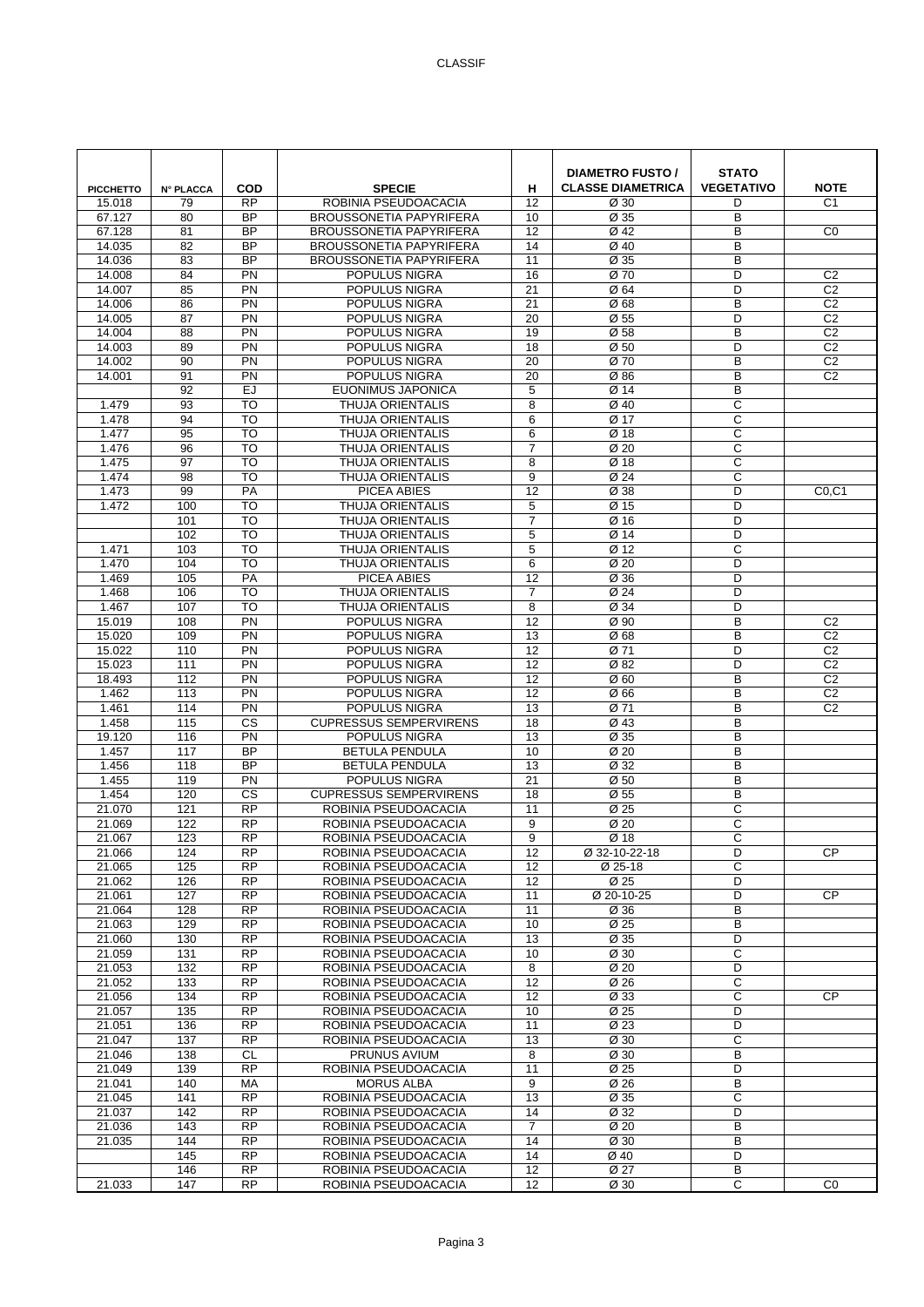| <b>PICCHETTO</b><br>21.039 | <b>N° PLACCA</b><br>148 | <b>COD</b><br><b>RP</b>            | <b>SPECIE</b><br>ROBINIA PSEUDOACACIA                            | н<br>10               | <b>DIAMETRO FUSTO /</b><br><b>CLASSE DIAMETRICA</b><br>Ø 20 | <b>STATO</b><br><b>VEGETATIVO</b><br>C | <b>NOTE</b>                    |
|----------------------------|-------------------------|------------------------------------|------------------------------------------------------------------|-----------------------|-------------------------------------------------------------|----------------------------------------|--------------------------------|
| 21.038                     | 149                     | <b>RP</b>                          | ROBINIA PSEUDOACACIA                                             | 12                    | Ø 30                                                        | D                                      |                                |
| 21.032                     | 150                     | <b>RP</b>                          | ROBINIA PSEUDOACACIA                                             | 12                    | Ø 25                                                        | C                                      |                                |
| 21.031                     | 151                     | RP                                 | ROBINIA PSEUDOACACIA                                             | 11                    | Ø 22                                                        | C                                      |                                |
|                            | 152                     | <b>RP</b>                          | ROBINIA PSEUDOACACIA                                             | 10                    | Ø 18                                                        | D                                      |                                |
| 21.017                     | 153                     | <b>RP</b>                          | ROBINIA PSEUDOACACIA                                             | 13                    | Ø 25                                                        | D                                      |                                |
| 21.018                     | 154                     | <b>RP</b>                          | ROBINIA PSEUDOACACIA                                             | 9                     | Ø 15                                                        | D                                      |                                |
| 21.019                     | 155                     | $\overline{RP}$                    | ROBINIA PSEUDOACACIA                                             | 11                    | Ø 18                                                        | D                                      |                                |
| 21.029                     | 156                     | $\overline{RP}$                    | ROBINIA PSEUDOACACIA                                             | 10                    | $\overline{\emptyset}$ 25                                   | D                                      |                                |
| 21.028                     | 157<br>158              | <b>RP</b><br><b>RP</b>             | ROBINIA PSEUDOACACIA<br>ROBINIA PSEUDOACACIA                     | 11<br>6               | Ø 25<br>Ø 15                                                | D<br>D                                 |                                |
|                            | 159                     | <b>RP</b>                          | ROBINIA PSEUDOACACIA                                             | $\overline{7}$        | Ø 15                                                        | B                                      |                                |
|                            | 160                     | <b>RP</b>                          | ROBINIA PSEUDOACACIA                                             | 6                     | Ø <sub>20</sub>                                             | C                                      |                                |
|                            | 161                     | $\overline{RP}$                    | ROBINIA PSEUDOACACIA                                             | 11                    | Ø 25                                                        | C                                      | C <sub>0</sub> CP <sub>3</sub> |
|                            | 162                     | $\overline{RP}$                    | ROBINIA PSEUDOACACIA                                             | 10                    | Ø 25                                                        | D                                      |                                |
|                            | 163                     | <b>RP</b>                          | ROBINIA PSEUDOACACIA                                             | 10                    | Ø 27                                                        | D                                      |                                |
|                            | 164                     | <b>RP</b>                          | ROBINIA PSEUDOACACIA                                             | 11                    | Ø 33                                                        | D                                      |                                |
|                            | 165                     | <b>RP</b>                          | ROBINIA PSEUDOACACIA                                             | 13                    | Ø 38                                                        | C                                      |                                |
|                            | 166                     | $\overline{RP}$                    | ROBINIA PSEUDOACACIA                                             | 13                    | $\overline{\emptyset$ 27                                    | D                                      |                                |
|                            | 167                     | <b>RP</b>                          | ROBINIA PSEUDOACACIA                                             | 13                    | Ø 28                                                        | D                                      |                                |
| 21.098                     | 168                     | <b>RP</b>                          | ROBINIA PSEUDOACACIA                                             | 12                    | Ø 35                                                        | C                                      |                                |
| 21.096                     | 169                     | <b>RP</b>                          | ROBINIA PSEUDOACACIA                                             | 12                    | Ø <sub>20</sub>                                             | D                                      |                                |
| 21.095                     | 170                     | <b>RP</b><br><b>RP</b>             | ROBINIA PSEUDOACACIA                                             | 14<br>$\overline{13}$ | Ø 30                                                        | B<br>B                                 | C <sub>1</sub>                 |
| 21.094<br>21.104           | 171<br>172              | CS                                 | ROBINIA PSEUDOACACIA<br><b>CUPRESSUS SEMPERVIRENS</b>            | 18                    | Ø 30<br>Ø 48                                                | B                                      |                                |
| 21.105                     | 173                     | <b>MA</b>                          | <b>MORUS ALBA</b>                                                | 8                     | Ø80                                                         | D                                      | C0,C1,C2                       |
| 21.102                     | 174                     | PN                                 | POPULUS NIGRA                                                    | 12                    | Ø 50                                                        | D                                      | CO, C2                         |
| 21.100                     | 175                     | <b>RP</b>                          | ROBINIA PSEUDOACACIA                                             | 11                    | Ø 18-17                                                     | D                                      | CP <sub>2</sub>                |
| 21.101                     | 176                     | $\overline{RP}$                    | ROBINIA PSEUDOACACIA                                             | 9                     | $\overline{\emptyset}$ 24                                   | B                                      |                                |
| 21.106                     | 177                     | $\overline{PN}$                    | POPULUS NIGRA                                                    | 18                    | Ø 100                                                       | B                                      | C <sub>2</sub>                 |
| 21.107                     | 178                     | <b>CS</b>                          | <b>CUPRESSUS SEMPERVIRENS</b>                                    | 16                    | Ø 35                                                        | B                                      |                                |
| 21.108                     | 179                     | <b>PN</b>                          | POPULUS NIGRA                                                    | 17                    | Ø 40                                                        | D                                      |                                |
| 21.109                     | 180                     | MA                                 | <b>MORUS ALBA</b>                                                | $\overline{7}$        | Ø80                                                         | D                                      | C0,C1,C2                       |
| 72.001                     | 181                     | $\overline{\text{cs}}$             | <b>CUPRESSUS SEMPERVIRENS</b>                                    | 16                    | Ø 33                                                        | B                                      |                                |
| 21.110                     | 182                     | PN                                 | POPULUS NIGRA                                                    | 15                    | Ø 60                                                        | D                                      | C <sub>2</sub>                 |
| 21.112                     | 183                     | <b>BP</b>                          | <b>BROUSSONETIA PAPYRIFERA</b>                                   | 13                    | Ø 29                                                        | D                                      |                                |
| 21.113                     | 184                     | <b>BP</b>                          | <b>BROUSSONETIA PAPYRIFERA</b>                                   | 13                    | Ø 39                                                        | B                                      |                                |
| 21.115<br>21.114           | 185<br>186              | <b>BP</b><br>$\overline{BP}$       | <b>BROUSSONETIA PAPYRIFERA</b><br><b>BROUSSONETIA PAPYRIFERA</b> | 11<br>10              | Ø 22<br>Ø 21                                                | D<br>D                                 | CO, C1                         |
| 21.117                     | 187                     | <b>BP</b>                          | <b>BROUSSONETIA PAPYRIFERA</b>                                   | 6                     | Ø 15                                                        | D                                      | C <sub>0</sub>                 |
| 21.118                     | 188                     | <b>PN</b>                          | POPULUS NIGRA                                                    | 15                    | Ø 52                                                        | D                                      | C <sub>0</sub>                 |
| 21.111                     | 189                     | <b>PN</b>                          | POPULUS NIGRA                                                    | 14                    | Ø 40                                                        | D                                      | C <sub>1</sub>                 |
| 72.002                     | 190                     | CS                                 | <b>CUPRESSUS SEMPERVIRENS</b>                                    | 14                    | Ø 54                                                        | В                                      |                                |
| 72.021                     | 191                     | <b>BP</b>                          | <b>BROUSSONETIA PAPYRIFERA</b>                                   | 9                     | Ø 21                                                        | D                                      |                                |
| 72.020                     | 192                     | <b>BP</b>                          | <b>BROUSSONETIA PAPYRIFERA</b>                                   | 10                    | Ø 20                                                        | D                                      |                                |
| 72.019                     | 193                     | <b>BP</b>                          | <b>BROUSSONETIA PAPYRIFERA</b>                                   | 8                     | Ø 16                                                        | D                                      |                                |
| 72.023                     | 194                     | <b>BP</b>                          | <b>BROUSSONETIA PAPYRIFERA</b>                                   | 12                    | Ø 22                                                        | D                                      |                                |
| 72.017                     | 195                     | <b>BP</b>                          | <b>BROUSSONETIA PAPYRIFERA</b>                                   | 11                    | Ø 25                                                        | D                                      | CO                             |
| 72.016                     | 196                     | <b>BP</b>                          | <b>BROUSSONETIA PAPYRIFERA</b>                                   | 11                    | Ø 27                                                        | B                                      |                                |
| 72.033                     | 197                     | $\overline{BP}$<br>$\overline{BP}$ | <b>BROUSSONETIA PAPYRIFERA</b><br><b>BROUSSONETIA PAPYRIFERA</b> | 11                    | Ø 25                                                        | D                                      |                                |
| 72.022<br>72.034           | 198<br>199              | <b>BP</b>                          | <b>BROUSSONETIA PAPYRIFERA</b>                                   | 11<br>11              | Ø 23<br>Ø 19                                                | D<br>D                                 | CO                             |
|                            | 200                     | <b>BP</b>                          | <b>BROUSSONETIA PAPYRIFERA</b>                                   | 12                    | Ø 18                                                        | D                                      |                                |
| 72.026                     | 201                     | <b>BP</b>                          | <b>BROUSSONETIA PAPYRIFERA</b>                                   | 10                    | Ø 16                                                        | D                                      | C <sub>0</sub>                 |
| 72.013                     | 202                     | <b>BP</b>                          | <b>BROUSSONETIA PAPYRIFERA</b>                                   | 9                     | Ø 18                                                        | D                                      | MI                             |
| 72.012                     | 203                     | BP                                 | <b>BROUSSONETIA PAPYRIFERA</b>                                   | 10                    | Ø16                                                         | D                                      |                                |
| 72.011                     | 204                     | <b>BP</b>                          | <b>BROUSSONETIA PAPYRIFERA</b>                                   | 9                     | Ø 17                                                        | D                                      |                                |
| 72.010                     | 205                     | <b>BP</b>                          | <b>BROUSSONETIA PAPYRIFERA</b>                                   | 10                    | Ø 19                                                        | D                                      | MI                             |
| 72.029                     | 206                     | <b>BP</b>                          | BROUSSONETIA PAPYRIFERA                                          | 12                    | Ø 23                                                        | D                                      |                                |
| 72.045                     | 207                     | $\overline{BP}$                    | <b>BROUSSONETIA PAPYRIFERA</b>                                   | 12                    | Ø 27                                                        | D                                      |                                |
| 72.033                     | 208                     | $\overline{BP}$                    | <b>BROUSSONETIA PAPYRIFERA</b>                                   | 12                    | Ø 24                                                        | D                                      | $CP$ , $C1$                    |
| 72.034                     | 209                     | <b>BP</b>                          | <b>BROUSSONETIA PAPYRIFERA</b>                                   | 12                    | Ø 21                                                        | D                                      | CP,C1                          |
| 72.035                     | 210                     | <b>BP</b>                          | BROUSSONETIA PAPYRIFERA                                          | 12                    | Ø 26                                                        | В                                      | C1                             |
| 72.036                     | 211                     | <b>BP</b><br>$\overline{BP}$       | <b>BROUSSONETIA PAPYRIFERA</b>                                   | 9                     | Ø 16                                                        | C<br>D                                 | CO                             |
| 72.028<br>72.027           | 212<br>213              | $\overline{BP}$                    | <b>BROUSSONETIA PAPYRIFERA</b><br><b>BROUSSONETIA PAPYRIFERA</b> | 11<br>$\overline{12}$ | Ø 25<br>Ø 21                                                | D                                      | CO, C1<br>CO                   |
| 72.009                     | 214                     | BP                                 | <b>BROUSSONETIA PAPYRIFERA</b>                                   | 12                    | Ø 25                                                        | D                                      |                                |
| 72.008                     | 215                     | <b>BP</b>                          | <b>BROUSSONETIA PAPYRIFERA</b>                                   | 11                    | Ø 25                                                        | D                                      |                                |
| 72.007                     | 216                     | <b>BP</b>                          | <b>BROUSSONETIA PAPYRIFERA</b>                                   | 10                    | Ø 16                                                        | D                                      | C <sub>1</sub>                 |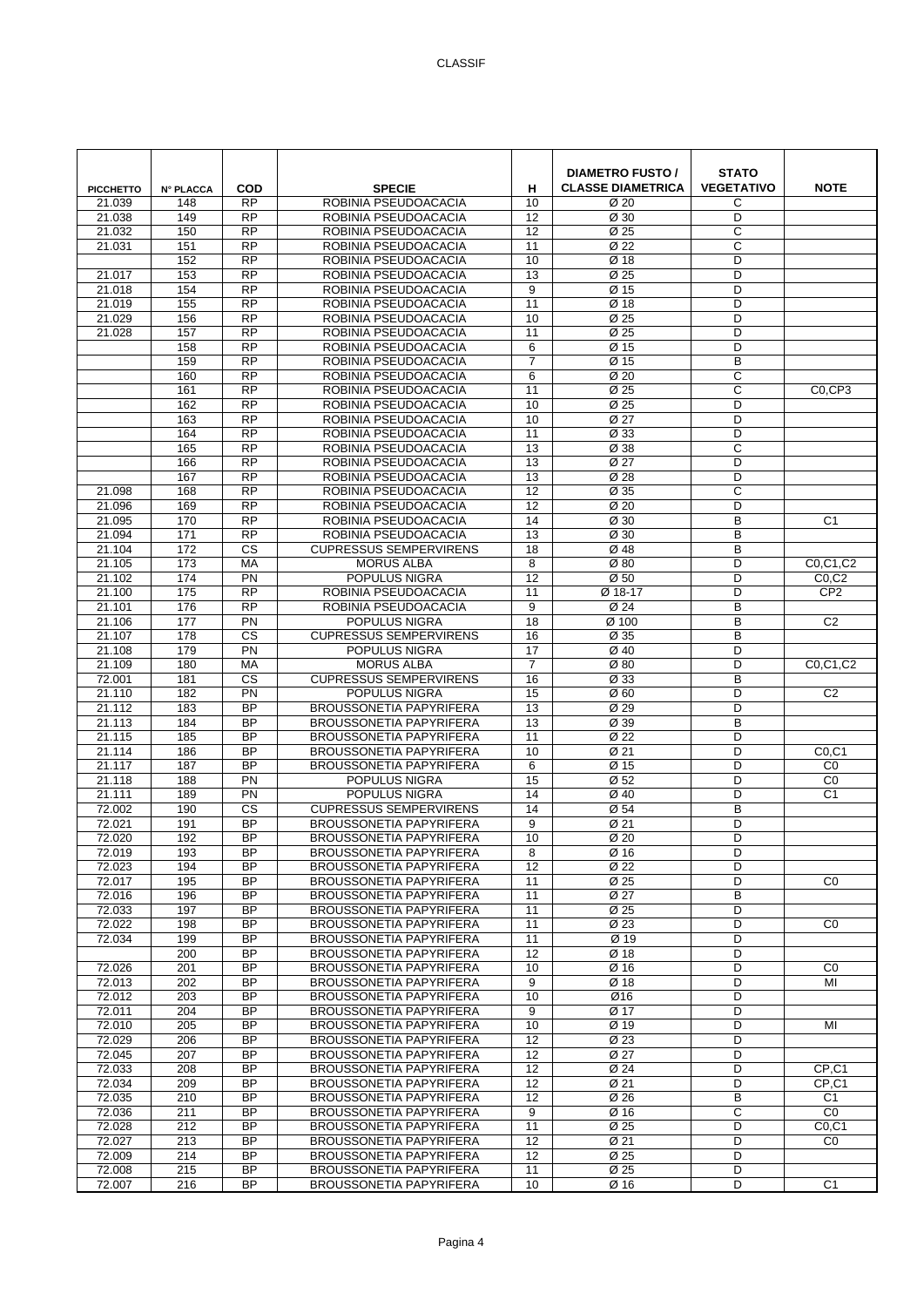| <b>PICCHETTO</b> | <b>N° PLACCA</b> | <b>COD</b>                   | <b>SPECIE</b>                                                    | н               | <b>DIAMETRO FUSTO /</b><br><b>CLASSE DIAMETRICA</b> | <b>STATO</b><br><b>VEGETATIVO</b> | <b>NOTE</b>    |
|------------------|------------------|------------------------------|------------------------------------------------------------------|-----------------|-----------------------------------------------------|-----------------------------------|----------------|
| 72.006           | 217              | <b>BP</b>                    | <b>BROUSSONETIA PAPYRIFERA</b>                                   | 11              | Ø 22                                                | D                                 | C <sub>1</sub> |
| 72.046<br>72.045 | 218<br>219       | <b>BP</b><br><b>BP</b>       | <b>BROUSSONETIA PAPYRIFERA</b><br><b>BROUSSONETIA PAPYRIFERA</b> | 12<br>9         | Ø 22<br>Ø 15                                        | D<br>D                            | CO, C1         |
| 72.040           | 220              | <b>BP</b>                    | <b>BROUSSONETIA PAPYRIFERA</b>                                   | 14              | Ø 14-34                                             | B                                 | <b>CP</b>      |
| 72.041           | 221              | <b>BP</b>                    | <b>BROUSSONETIA PAPYRIFERA</b>                                   | 14              | Ø 40                                                | D                                 |                |
| 72.043           | 222              | <b>BP</b>                    | <b>BROUSSONETIA PAPYRIFERA</b>                                   | 14              | $\varnothing$ 24                                    | D                                 |                |
| 72.040           | 223              | <b>BP</b>                    | <b>BROUSSONETIA PAPYRIFERA</b>                                   | 11              | Ø 14                                                | D                                 |                |
| 72.047           | $\overline{224}$ | $\overline{BP}$              | <b>BROUSSONETIA PAPYRIFERA</b>                                   | 12              | Ø 25                                                | D                                 | C <sub>1</sub> |
| 72.039           | 225              | <b>BP</b>                    | <b>BROUSSONETIA PAPYRIFERA</b>                                   | $\overline{13}$ | Ø 30                                                | D                                 |                |
| 72.038<br>72.054 | 226<br>227       | <b>BP</b><br><b>BP</b>       | <b>BROUSSONETIA PAPYRIFERA</b><br><b>BROUSSONETIA PAPYRIFERA</b> | 13<br>12        | Ø 21<br>Ø 30                                        | D<br>D                            | CO, C1         |
| 72.052           | 228              | <b>BP</b>                    | BROUSSONETIA PAPYRIFERA                                          | 6               | Ø 19                                                | D                                 |                |
| 72.051           | 229              | <b>BP</b>                    | <b>BROUSSONETIA PAPYRIFERA</b>                                   | 10              | Ø 33                                                | D                                 |                |
| 72.050           | 230              | <b>BP</b>                    | <b>BROUSSONETIA PAPYRIFERA</b>                                   | 10              | Ø 24                                                | D                                 |                |
| 72.053           | 231              | <b>BP</b>                    | <b>BROUSSONETIA PAPYRIFERA</b>                                   | 13              | Ø 25                                                | D                                 |                |
| 72.044           | 232              | <b>BP</b>                    | <b>BROUSSONETIA PAPYRIFERA</b>                                   | 8               | Ø 21                                                | D                                 | CO             |
| 72.072           | 233              | <b>BP</b>                    | <b>BROUSSONETIA PAPYRIFERA</b>                                   | 8               | Ø 18-9                                              | D                                 | <b>CP</b>      |
| 72.071           | 234              | <b>BP</b>                    | <b>BROUSSONETIA PAPYRIFERA</b>                                   | 13              | Ø 28                                                | D                                 |                |
| 72.070<br>72.067 | 235<br>236       | <b>BP</b><br><b>RP</b>       | <b>BROUSSONETIA PAPYRIFERA</b><br>ROBINIA PSEUDOACACIA           | 14<br>11        | Ø 28<br>Ø 21                                        | D<br>$\mathsf{C}$                 | C <sub>1</sub> |
| 72.069           | 237              | <b>RP</b>                    | ROBINIA PSEUDOACACIA                                             | 12              | Ø 30                                                | C                                 | C <sub>1</sub> |
| 72.066           | 238              | $\overline{RP}$              | ROBINIA PSEUDOACACIA                                             | 12              | Ø 25                                                | C                                 | C <sub>1</sub> |
| 72.065           | 239              | <b>BP</b>                    | <b>BROUSSONETIA PAPYRIFERA</b>                                   | $\overline{7}$  | Ø 11                                                | C                                 | C <sub>1</sub> |
| 72.061           | 240              | <b>BP</b>                    | <b>BROUSSONETIA PAPYRIFERA</b>                                   | 13              | Ø 30                                                | D                                 |                |
| 72.062           | 241              | <b>BP</b>                    | <b>BROUSSONETIA PAPYRIFERA</b>                                   | 10              | Ø 15                                                | С                                 |                |
| 72.068           | 242              | <b>BP</b>                    | <b>BROUSSONETIA PAPYRIFERA</b>                                   | 13              | Ø 21-9                                              | D                                 | <b>CP</b>      |
| 72.060           | 243              | <b>BP</b>                    | <b>BROUSSONETIA PAPYRIFERA</b>                                   | 9               | Ø 12                                                | D                                 | C <sub>1</sub> |
| 72.055<br>72.056 | 244<br>245       | <b>BP</b><br><b>BP</b>       | <b>BROUSSONETIA PAPYRIFERA</b><br><b>BROUSSONETIA PAPYRIFERA</b> | 12<br>10        | Ø 21<br>Ø 28                                        | B<br>B                            | MI<br>MI       |
| 72.058           | 246              | <b>BP</b>                    | <b>BROUSSONETIA PAPYRIFERA</b>                                   | 10              | Ø 30                                                | B                                 | MI             |
| 72.057           | 247              | <b>BP</b>                    | <b>BROUSSONETIA PAPYRIFERA</b>                                   | 8               | Ø 17                                                | C                                 | C <sub>1</sub> |
| 72.128           | 248              | <b>BP</b>                    | <b>BROUSSONETIA PAPYRIFERA</b>                                   | 14              | Ø 42                                                | B                                 |                |
| 72.059           | 249              | <b>BP</b>                    | <b>BROUSSONETIA PAPYRIFERA</b>                                   | 6               | Ø 12                                                | C                                 | C <sub>1</sub> |
| 72.126           | 250              | <b>BP</b>                    | <b>BROUSSONETIA PAPYRIFERA</b>                                   | 14              | Ø 28-11                                             | D                                 | <b>CP</b>      |
| 72.124           | 251              | RP                           | ROBINIA PSEUDOACACIA                                             | 12              | Ø 21-21                                             | C                                 | $CP$ , $C1$    |
| 72.123           | 252              | <b>BP</b>                    | <b>BROUSSONETIA PAPYRIFERA</b>                                   | 12              | Ø 28                                                | B                                 | CO             |
| 72.091<br>72.092 | 253<br>254       | <b>BP</b><br><b>BP</b>       | <b>BROUSSONETIA PAPYRIFERA</b><br><b>BROUSSONETIA PAPYRIFERA</b> | 13<br>11        | Ø 26<br>Ø 16                                        | B<br>D                            |                |
| 72.093           | 255              | $\overline{BP}$              | <b>BROUSSONETIA PAPYRIFERA</b>                                   | 11              | Ø 15                                                | D                                 |                |
| 72.089           | 256              | $\overline{RP}$              | ROBINIA PSEUDOACACIA                                             | 11              | Ø 17                                                | D                                 | C <sub>1</sub> |
| 72.090           | 257              | <b>BP</b>                    | <b>BROUSSONETIA PAPYRIFERA</b>                                   | 10              | Ø 18                                                | D                                 | C <sub>1</sub> |
| 72.097           | 258              | <b>RP</b>                    | ROBINIA PSEUDOACACIA                                             | 13              | Ø 27                                                | C                                 |                |
| 72.096           | 259              | <b>BP</b>                    | <b>BROUSSONETIA PAPYRIFERA</b>                                   | 9               | Ø 14                                                | D                                 |                |
| 72.094           | 260              | <b>RP</b>                    | ROBINIA PSEUDOACACIA                                             | 11              | Ø 23                                                | C                                 | C0,C1,C2       |
| 72.095<br>72.099 | 261<br>262       | <b>BP</b><br><b>RP</b>       | <b>BROUSSONETIA PAPYRIFERA</b><br>ROBINIA PSEUDOACACIA           | 9<br>9          | Ø 18<br>Ø 18                                        | D<br>C                            | C <sub>1</sub> |
| 72.100           | 263              | <b>RP</b>                    | ROBINIA PSEUDOACACIA                                             | 15              | Ø 35                                                | С                                 |                |
| 72.087           | 264              | <b>BP</b>                    | <b>BROUSSONETIA PAPYRIFERA</b>                                   | 12              | Ø 20                                                | D                                 |                |
| 72.084           | 265              | <b>BP</b>                    | <b>BROUSSONETIA PAPYRIFERA</b>                                   | 15              | Ø 27                                                | D                                 |                |
| 72.083           | 266              | BP                           | <b>BROUSSONETIA PAPYRIFERA</b>                                   | 15              | Ø 30                                                | В                                 | MI             |
|                  | 267              | <b>BP</b>                    | <b>BROUSSONETIA PAPYRIFERA</b>                                   | $\overline{12}$ | $\overline{\emptyset}$ 25                           | D                                 | MI             |
| 72.084           | 268              | <b>BP</b>                    | BROUSSONETIA PAPYRIFERA                                          | 10              | Ø 33                                                | D                                 | MI             |
| 72.078<br>72.076 | 269<br>270       | <b>BP</b><br>BP              | <b>BROUSSONETIA PAPYRIFERA</b><br><b>BROUSSONETIA PAPYRIFERA</b> | 12<br>15        | Ø 25<br>$\overline{\varnothing}$ 35                 | D<br>B                            |                |
| 72075??          | 271              | <b>BP</b>                    | <b>BROUSSONETIA PAPYRIFERA</b>                                   | 9               | $\overline{\emptyset}$ 13                           | D                                 | C <sub>0</sub> |
| 72.073           | 272              | $\overline{BP}$              | BROUSSONETIA PAPYRIFERA                                          | 15              | Ø 26                                                | D                                 | CO, C1         |
| 72.074           | 273              | BP                           | <b>BROUSSONETIA PAPYRIFERA</b>                                   | 10              | Ø 32                                                | D                                 | C <sub>1</sub> |
| 72.114           | 274              | <b>RP</b>                    | ROBINIA PSEUDOACACIA                                             | 12              | Ø 28                                                | C                                 |                |
| 72.112           | 275              | <b>RP</b>                    | ROBINIA PSEUDOACACIA                                             | 11              | Ø 27                                                | $\mathsf C$                       |                |
| 72.111           | 276              | <b>BP</b>                    | <b>BROUSSONETIA PAPYRIFERA</b>                                   | 11              | Ø 25                                                | D                                 | C0, C1, MI     |
| 72.110           | 277              | $\overline{BP}$<br><b>RP</b> | BROUSSONETIA PAPYRIFERA                                          | 13              | Ø 35                                                | B<br>$\mathsf C$                  | C0,C1, MI      |
| 72.109<br>72.108 | 278<br>279       | <b>RP</b>                    | ROBINIA PSEUDOACACIA<br>ROBINIA PSEUDOACACIA                     | 13<br>12        | Ø 32<br>Ø 27                                        | D                                 |                |
| 72.130           | 280              | <b>BP</b>                    | <b>BROUSSONETIA PAPYRIFERA</b>                                   | 12              | Ø 24                                                | D                                 |                |
| 72.106           | 281              | <b>RP</b>                    | ROBINIA PSEUDOACACIA                                             | 13              | Ø 40                                                | D                                 |                |
| 72.105           | 282              | $\overline{RP}$              | ROBINIA PSEUDOACACIA                                             | 11              | $\overline{\emptyset}$ 20                           | D                                 |                |
| 72.103           | 283              | <b>RP</b>                    | ROBINIA PSEUDOACACIA                                             | 12              | Ø 23                                                | D                                 |                |
| 72.102           | 284              | <b>RP</b>                    | ROBINIA PSEUDOACACIA                                             | 12              | Ø 25                                                | D                                 |                |
| 72.117           | 285              | <b>RP</b>                    | ROBINIA PSEUDOACACIA                                             | 13              | Ø 45                                                | D                                 |                |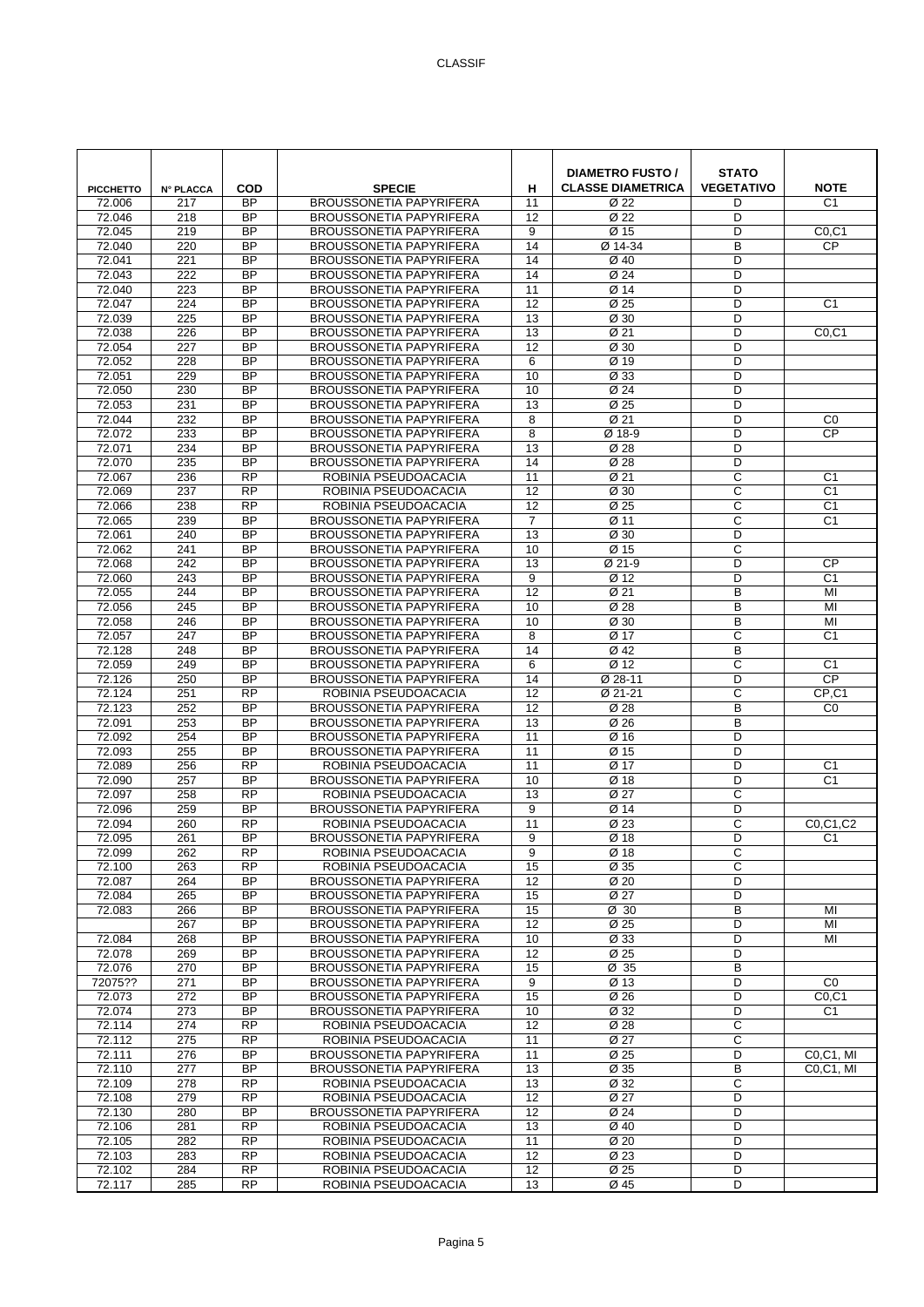| <b>PICCHETTO</b> | <b>N° PLACCA</b> | <b>COD</b>                   | <b>SPECIE</b>                                                    | н               | <b>DIAMETRO FUSTO /</b><br><b>CLASSE DIAMETRICA</b> | <b>STATO</b><br><b>VEGETATIVO</b> | <b>NOTE</b>                       |
|------------------|------------------|------------------------------|------------------------------------------------------------------|-----------------|-----------------------------------------------------|-----------------------------------|-----------------------------------|
| 72.116           | 286              | <b>BP</b>                    | <b>BROUSSONETIA PAPYRIFERA</b>                                   | 9               | Ø 16                                                | D                                 |                                   |
| 72.122<br>72.118 | 287<br>288       | <b>BP</b><br><b>RP</b>       | <b>BROUSSONETIA PAPYRIFERA</b><br>ROBINIA PSEUDOACACIA           | 12<br>15        | Ø 23<br>Ø 26                                        | D<br>D                            |                                   |
| 72.123           | 289              | <b>BP</b>                    | <b>BROUSSONETIA PAPYRIFERA</b>                                   | 10              | $\overline{\emptyset}$ 30                           | B                                 | MI                                |
| 72.121           | 290              | <b>BP</b>                    | <b>BROUSSONETIA PAPYRIFERA</b>                                   | 12              | Ø 44                                                | B                                 |                                   |
| 73.026           | 291              | $\overline{RP}$              | ROBINIA PSEUDOACACIA                                             | 10              | Ø 25                                                | $\mathsf{C}$                      |                                   |
| 73.025           | 292              | <b>RP</b>                    | ROBINIA PSEUDOACACIA                                             | 10              | Ø 27                                                | С                                 |                                   |
| 73.132           | 293              | $\overline{RP}$              | ROBINIA PSEUDOACACIA                                             | 11              | Ø 23                                                | D                                 |                                   |
| 73.011           | 294              | $\overline{RP}$              | ROBINIA PSEUDOACACIA                                             | 10              | Ø 17                                                | C                                 | C0,MI,S                           |
| 73.009           | 295              | <b>RP</b><br><b>RP</b>       | ROBINIA PSEUDOACACIA<br>ROBINIA PSEUDOACACIA                     | 11              | Ø <sub>20</sub>                                     | D<br>C                            |                                   |
| 73.014<br>73.015 | 296<br>297       | <b>RP</b>                    | ROBINIA PSEUDOACACIA                                             | 10<br>13        | Ø 32<br>Ø 37                                        | D                                 | C1, CO                            |
| 73.019           | 298              | <b>BP</b>                    | <b>BROUSSONETIA PAPYRIFERA</b>                                   | 6               | Ø 15                                                | C                                 | C1, S                             |
| 73.020           | 299              | $\overline{RP}$              | ROBINIA PSEUDOACACIA                                             | 11              | Ø 26                                                | C                                 |                                   |
| 73.006           | 300              | <b>BP</b>                    | <b>BROUSSONETIA PAPYRIFERA</b>                                   | 12              | Ø 22                                                | D                                 | CO <sub>.</sub> C <sub>1</sub>    |
| 73008            | 301              | <b>RP</b>                    | ROBINIA PSEUDOACACIA                                             | 14              | Ø 30                                                | D                                 |                                   |
| 73.001           | 302              | <b>BP</b>                    | <b>BROUSSONETIA PAPYRIFERA</b>                                   | 12              | Ø 20                                                | D                                 |                                   |
| 73.002           | 303              | <b>RP</b>                    | ROBINIA PSEUDOACACIA                                             | 15              | Ø 36-19                                             | D                                 | C <sub>3</sub>                    |
| 73.004           | 304              | $\overline{BP}$<br><b>BP</b> | <b>BROUSSONETIA PAPYRIFERA</b>                                   | 14              | $\overline{\emptyset 27}$                           | D<br>D                            |                                   |
| 73.003<br>73.029 | 305<br>306       | <b>RP</b>                    | <b>BROUSSONETIA PAPYRIFERA</b><br>ROBINIA PSEUDOACACIA           | 13<br>12        | Ø 18<br>Ø <sub>20</sub>                             | D                                 |                                   |
| 73.024           | 307              | <b>RP</b>                    | ROBINIA PSEUDOACACIA                                             | 14              | Ø 27                                                | D                                 |                                   |
| 73.016           | 308              | <b>BP</b>                    | <b>BROUSSONETIA PAPYRIFERA</b>                                   | 12              | Ø 30                                                | D                                 | <b>CP</b>                         |
| 73.017           | 309              | <b>BP</b>                    | <b>BROUSSONETIA PAPYRIFERA</b>                                   | $\overline{12}$ | Ø 26                                                | D                                 | <b>CP</b>                         |
| 73.022           | 310              | <b>BP</b>                    | <b>BROUSSONETIA PAPYRIFERA</b>                                   | 12              | Ø 26                                                | D                                 | <b>CP</b>                         |
| 73.021           | 311              | $\overline{BP}$              | <b>BROUSSONETIA PAPYRIFERA</b>                                   | 12              | Ø 17                                                | D                                 | <b>CP</b>                         |
| 73.031           | 312              | <b>BP</b>                    | <b>BROUSSONETIA PAPYRIFERA</b>                                   | 15              | Ø 42                                                | B                                 |                                   |
| 73.035           | 313              | <b>BP</b>                    | <b>BROUSSONETIA PAPYRIFERA</b>                                   | 5               | Ø 14                                                | D                                 | C1, MI, S                         |
| 73.030<br>73.038 | 314<br>315       | <b>BP</b><br>$\overline{BP}$ | <b>BROUSSONETIA PAPYRIFERA</b><br><b>BROUSSONETIA PAPYRIFERA</b> | 9<br>14         | Ø 14<br>Ø 42                                        | D<br>B                            |                                   |
| 73.039           | 316              | <b>BP</b>                    | <b>BROUSSONETIA PAPYRIFERA</b>                                   | 14              | Ø <sub>20</sub>                                     | D                                 | CO                                |
| 73.042           | 317              | <b>BP</b>                    | <b>BROUSSONETIA PAPYRIFERA</b>                                   | 13              | Ø 22                                                | B                                 |                                   |
| 73.044           | 318              | <b>BP</b>                    | <b>BROUSSONETIA PAPYRIFERA</b>                                   | 16              | Ø 30                                                | D                                 |                                   |
| 73.045           | 319              | <b>BP</b>                    | BROUSSONETIA PAPYRIFERA                                          | 8               | Ø 14                                                | D                                 | S                                 |
| 73.047           | 320              | <b>BP</b>                    | <b>BROUSSONETIA PAPYRIFERA</b>                                   | 16              | Ø 30                                                | D                                 |                                   |
|                  | 321              | <b>RP</b>                    | ROBINIA PSEUDOACACIA                                             | 17              | Ø 30                                                | C                                 |                                   |
| 73.075           | 322              | <b>BP</b>                    | <b>BROUSSONETIA PAPYRIFERA</b>                                   | 11              | Ø 15                                                | D                                 | CO, C1, S                         |
| 73.076<br>73.077 | 323<br>324       | <b>BP</b><br>$\overline{BP}$ | BROUSSONETIA PAPYRIFERA<br><b>BROUSSONETIA PAPYRIFERA</b>        | 12<br>14        | Ø 15<br>$\overline{\emptyset 27}$                   | D<br>D                            | C <sub>0</sub><br>$\overline{C1}$ |
| 73.078           | 325              | <b>BP</b>                    | <b>BROUSSONETIA PAPYRIFERA</b>                                   | 14              | Ø 25                                                | B                                 | CO.C1                             |
| 26.010           | 326              | <b>BP</b>                    | <b>BROUSSONETIA PAPYRIFERA</b>                                   | 12              | Ø 25                                                | D                                 | CO                                |
| 73.079           | 327              | <b>BP</b>                    | <b>BROUSSONETIA PAPYRIFERA</b>                                   | 12              | Ø 25                                                | D                                 |                                   |
|                  | 328              | <b>BP</b>                    | <b>BROUSSONETIA PAPYRIFERA</b>                                   | 12              | Ø 22                                                | D                                 |                                   |
|                  | 329              | <b>BP</b>                    | <b>BROUSSONETIA PAPYRIFERA</b>                                   | $\overline{7}$  | Ø <sub>20</sub>                                     | D                                 | MI                                |
| 26.009           | 330              | <b>RP</b>                    | ROBINIA PSEUDOACACIA                                             | 16              | Ø 26                                                | C                                 |                                   |
| 26.008<br>26.007 | 331              | <b>RP</b>                    | ROBINIA PSEUDOACACIA                                             | 14              | Ø 22                                                | С                                 |                                   |
| 26.005           | 332<br>333       | BP<br>BP                     | <b>BROUSSONETIA PAPYRIFERA</b><br><b>BROUSSONETIA PAPYRIFERA</b> | 14<br>9         | Ø 23-23<br>Ø 22                                     | C<br>D                            | CP (3 FUSTI)<br>MI                |
| 73.074           | 334              | <b>BP</b>                    | <b>BROUSSONETIA PAPYRIFERA</b>                                   | 9               | Ø 24                                                | D                                 | C <sub>0</sub> .MI                |
| 73.073           | 335              | $\overline{BP}$              | <b>BROUSSONETIA PAPYRIFERA</b>                                   | $\overline{7}$  | Ø 12                                                | C                                 | S                                 |
| 73.072           | 336              | $\overline{BP}$              | <b>BROUSSONETIA PAPYRIFERA</b>                                   | 14              | Ø 27                                                | D                                 | CO                                |
| 73.066           | 337              | <b>BP</b>                    | BROUSSONETIA PAPYRIFERA                                          | 14              | Ø 30                                                | D                                 | C1, C3                            |
| 73.067           | 338              | <b>BP</b>                    | <b>BROUSSONETIA PAPYRIFERA</b>                                   | 9               | Ø 22                                                | D                                 | C <sub>1</sub> ,MI                |
| 73.065           | 339              | <b>BP</b><br><b>BP</b>       | <b>BROUSSONETIA PAPYRIFERA</b>                                   | 15              | Ø 32                                                | D                                 | C <sub>1</sub>                    |
| 73.068<br>73.069 | 340<br>341       | BP                           | <b>BROUSSONETIA PAPYRIFERA</b><br><b>BROUSSONETIA PAPYRIFERA</b> | 11<br>14        | Ø 18<br>Ø 20                                        | C                                 | CO, C1, S                         |
| 73.046           | 342              | <b>BP</b>                    | BROUSSONETIA PAPYRIFERA                                          | $\overline{7}$  | Ø 15                                                | D                                 | C1, MI, S                         |
| 73.050           | 343              | <b>RP</b>                    | ROBINIA PSEUDOACACIA                                             | 13              | Ø 22                                                | С                                 |                                   |
| 73.052           | 344              | <b>RP</b>                    | ROBINIA PSEUDOACACIA                                             | 16              | Ø 38                                                | D                                 |                                   |
| 73.049           | 345              | BP                           | <b>BROUSSONETIA PAPYRIFERA</b>                                   | 14              | Ø 15                                                | D                                 |                                   |
| 73.048           | 346              | $\overline{RP}$              | ROBINIA PSEUDOACACIA                                             | 12              | Ø 20                                                | $\overline{c}$                    | CO.S                              |
| 73.053           | 347              | <b>BP</b>                    | <b>BROUSSONETIA PAPYRIFERA</b>                                   | 10              | Ø 20                                                | D                                 | MI                                |
| 73.054           | 348              | <b>BP</b><br><b>BP</b>       | BROUSSONETIA PAPYRIFERA                                          | 15              | Ø 50                                                | D                                 | Е                                 |
| 73.055<br>73.056 | 349<br>350       | $\overline{RP}$              | <b>BROUSSONETIA PAPYRIFERA</b><br>ROBINIA PSEUDOACACIA           | 6<br>15         | Ø 18<br>Ø 28                                        | D                                 | MI<br>MI                          |
| 73.071           | 351              | $\overline{BP}$              | BROUSSONETIA PAPYRIFERA                                          | 16              | Ø 40                                                | D                                 |                                   |
| 73.058           | 352              | BP                           | BROUSSONETIA PAPYRIFERA                                          | 14              | Ø 25                                                | D                                 |                                   |
| 73.061           | 353              | <b>RP</b>                    | ROBINIA PSEUDOACACIA                                             | 15              | Ø 25                                                | D                                 | CP                                |
|                  | 354              | <b>BP</b>                    | <b>BROUSSONETIA PAPYRIFERA</b>                                   | 14              | Ø 15-27                                             | D                                 | <b>CP</b>                         |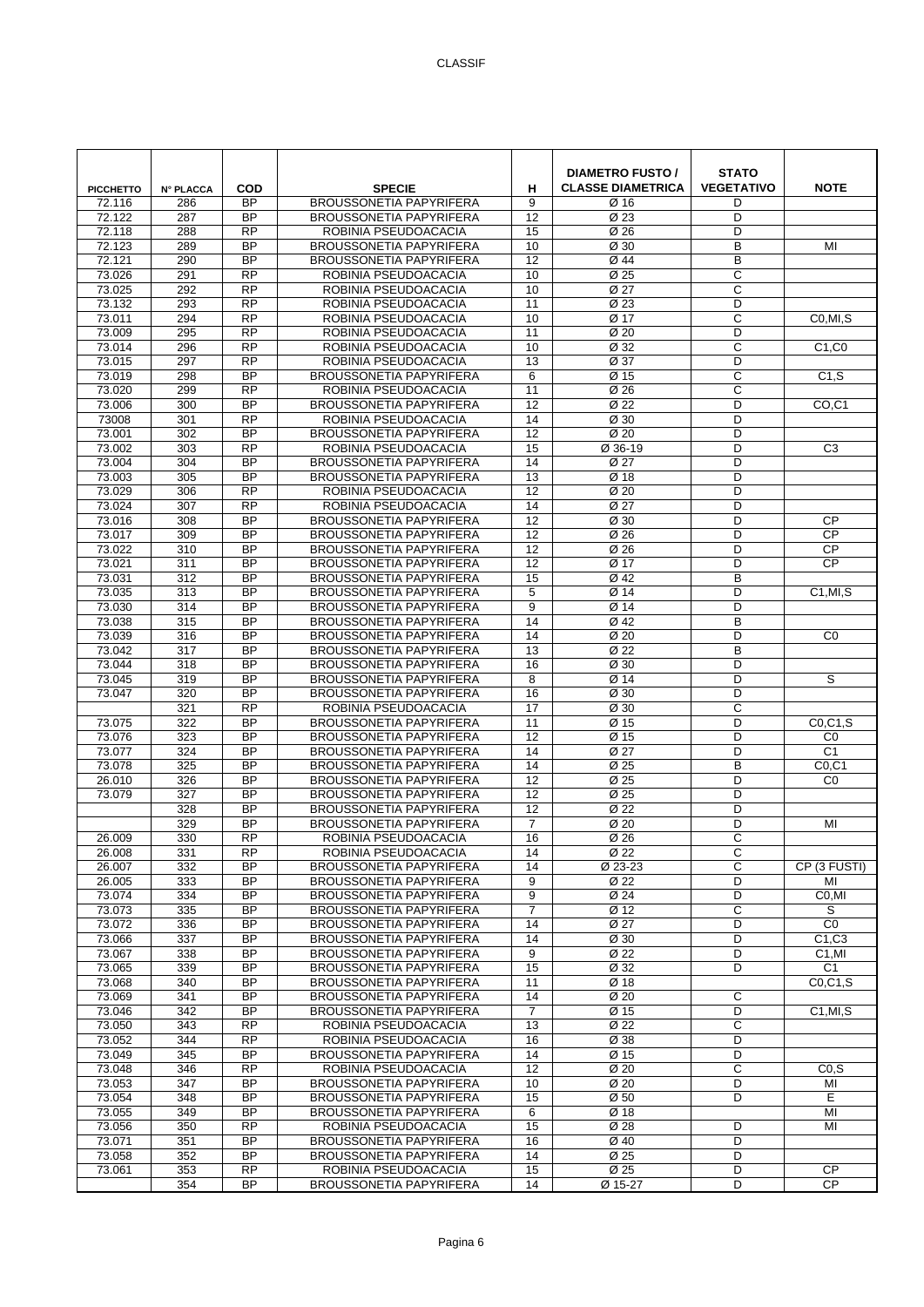| <b>PICCHETTO</b> | <b>N° PLACCA</b> | <b>COD</b>                   | <b>SPECIE</b>                                | н                    | <b>DIAMETRO FUSTO /</b><br><b>CLASSE DIAMETRICA</b> | <b>STATO</b><br><b>VEGETATIVO</b> | <b>NOTE</b>           |
|------------------|------------------|------------------------------|----------------------------------------------|----------------------|-----------------------------------------------------|-----------------------------------|-----------------------|
| 73.062           | 355              | <b>RP</b>                    | ROBINIA PSEUDOACACIA                         | 15                   | Ø 23                                                | С                                 |                       |
| 73.064           | 356              | <b>BP</b>                    | <b>BROUSSONETIA PAPYRIFERA</b>               | 14                   | Ø 27                                                | D                                 |                       |
| 73.083<br>73.082 | 357              | <b>BP</b><br>$\overline{RP}$ | <b>BROUSSONETIA PAPYRIFERA</b>               | 12                   | Ø 20-18-34-23                                       | B<br>D                            | CP (VARI), E          |
| 73.080           | 358<br>359       | <b>RP</b>                    | ROBINIA PSEUDOACACIA<br>ROBINIA PSEUDOACACIA | 14<br>16             | Ø 30<br>Ø 32                                        | D                                 | MI<br>C <sub>1</sub>  |
| 26.011           | 360              | <b>BP</b>                    | <b>BROUSSONETIA PAPYRIFERA</b>               | 15                   | Ø 30                                                | B                                 | E                     |
| 73.081           | 361              | <b>BP</b>                    | <b>BROUSSONETIA PAPYRIFERA</b>               | 10                   | Ø 18                                                | D                                 | CO, C1, S             |
| 73.084           | 362              | <b>RP</b>                    | ROBINIA PSEUDOACACIA                         | 16                   | Ø 23-12                                             | B                                 | Е                     |
| 73.085           | 363              | <b>RP</b>                    | ROBINIA PSEUDOACACIA                         | 13                   | Ø 18-17                                             | D                                 | E                     |
| 26.014           | 364              | <b>RP</b>                    | ROBINIA PSEUDOACACIA                         | 16                   | Ø 26                                                | B                                 | <b>CP</b>             |
| 26.012           | 365              | <b>RP</b>                    | ROBINIA PSEUDOACACIA                         | 13                   | Ø 25                                                | D                                 |                       |
| 26.016           | 366              | <b>RP</b>                    | ROBINIA PSEUDOACACIA                         | 16                   | Ø 25                                                | D                                 | E                     |
| 26.015           | 367              | <b>RP</b>                    | ROBINIA PSEUDOACACIA                         | 16                   | Ø 35                                                | D                                 | E                     |
| 26.017           | 368              | $\overline{RP}$              | ROBINIA PSEUDOACACIA                         | 15                   | $\overline{\emptyset}$ 25                           | B                                 | C <sub>0</sub>        |
| 26.018           | 369              | <b>RP</b>                    | ROBINIA PSEUDOACACIA                         | 15                   | Ø 25                                                | D                                 | E                     |
| 26.019           | 370              | <b>RP</b>                    | ROBINIA PSEUDOACACIA                         | 15                   | Ø 24                                                | D                                 | Е                     |
| 26.020           | 371              | <b>RP</b>                    | ROBINIA PSEUDOACACIA                         | 15                   | Ø 24                                                | D                                 | Е                     |
| 26.022           | 372              | <b>RP</b>                    | ROBINIA PSEUDOACACIA                         | 12                   | Ø <sub>20</sub>                                     | D                                 |                       |
| 26.023           | 373              | $\overline{RP}$              | ROBINIA PSEUDOACACIA                         | 12                   | Ø 20                                                | D                                 |                       |
| 26.021           | 374              | <b>RP</b>                    | ROBINIA PSEUDOACACIA                         | 15                   | Ø 22                                                | D                                 | E                     |
| 26.030           | 375              | <b>RP</b>                    | ROBINIA PSEUDOACACIA                         | 16                   | Ø 26                                                | B                                 |                       |
| 26.029           | 376              | $\overline{RP}$              | ROBINIA PSEUDOACACIA                         | 16                   | Ø 26                                                | B                                 |                       |
| 26.028           | 377              | <b>RP</b><br>$\overline{RP}$ | ROBINIA PSEUDOACACIA                         | 16                   | Ø 33                                                | B                                 |                       |
| 26.024<br>26.026 | 378<br>379       | $\overline{RP}$              | ROBINIA PSEUDOACACIA<br>ROBINIA PSEUDOACACIA | 16<br>16             | Ø 29<br>Ø 26                                        | D<br>D                            | $\overline{C1}$       |
| 26.025           | 380              | <b>RP</b>                    | ROBINIA PSEUDOACACIA                         | 16                   | Ø 24                                                | B                                 |                       |
| 26.031           | 381              | <b>RP</b>                    | ROBINIA PSEUDOACACIA                         | 15                   | Ø 27                                                | B                                 |                       |
| 26.040           | 382              | <b>RP</b>                    | ROBINIA PSEUDOACACIA                         | 12                   | Ø 24                                                | D                                 | E                     |
| 26.039           | 383              | <b>RP</b>                    | ROBINIA PSEUDOACACIA                         | 11                   | Ø 35                                                | B                                 | E                     |
| 26.036           | 384              | $\overline{RP}$              | ROBINIA PSEUDOACACIA                         | 16                   | Ø 26                                                | D                                 |                       |
| 26.033           | 385              | <b>RP</b>                    | ROBINIA PSEUDOACACIA                         | 17                   | Ø 24                                                | B                                 |                       |
| 26.032           | 386              | <b>RP</b>                    | ROBINIA PSEUDOACACIA                         | 16                   | Ø 29                                                | B                                 | Ε                     |
| 26.035           | 387              | <b>RP</b>                    | ROBINIA PSEUDOACACIA                         | 17                   | Ø 26                                                | D                                 |                       |
| 26.037           | 388              | $\overline{RP}$              | ROBINIA PSEUDOACACIA                         | 16                   | Ø 29                                                | D                                 | E                     |
| 26.038           | 389              | $\overline{RP}$              | ROBINIA PSEUDOACACIA                         | $\overline{12}$      | $\overline{\emptyset}$ 38                           | D                                 | E                     |
| 26.041           | 390              | <b>RP</b>                    | ROBINIA PSEUDOACACIA                         | 16                   | Ø 33                                                | D                                 | E                     |
| 26.045           | 391              | <b>RP</b>                    | ROBINIA PSEUDOACACIA                         | 13                   | Ø 21                                                | D                                 | E,CP                  |
| 26.044           | 392              | <b>RP</b>                    | ROBINIA PSEUDOACACIA                         | 10                   | Ø 22                                                | D                                 | E                     |
| 26.046           | 393              | $\overline{RP}$              | ROBINIA PSEUDOACACIA                         | 13                   | Ø 26                                                | D                                 | E                     |
| 26.042           | 394              | $\overline{RP}$              | ROBINIA PSEUDOACACIA                         | $\overline{17}$      | Ø 34                                                | B                                 | Ε                     |
| 26.047           | 395              | <b>RP</b>                    | ROBINIA PSEUDOACACIA                         | 13                   | Ø 21                                                | D                                 | E                     |
| 26.048           | 396              | <b>RP</b>                    | ROBINIA PSEUDOACACIA                         | 10                   | Ø 23                                                | D                                 |                       |
| 26.049           | 397              | <b>RP</b>                    | ROBINIA PSEUDOACACIA                         | 15                   | Ø 30                                                | D                                 | E                     |
| 26.051<br>26.050 | 398<br>399       | <b>RP</b><br>$\overline{RP}$ | ROBINIA PSEUDOACACIA<br>ROBINIA PSEUDOACACIA | 15<br>14             | Ø 22<br>Ø 20                                        | B<br>D                            | E                     |
| 26.054           | 400              | <b>RP</b>                    | ROBINIA PSEUDOACACIA                         | 14                   | Ø 27                                                | D                                 |                       |
| 26.052           | 401              | <b>RP</b>                    | ROBINIA PSEUDOACACIA                         | 13                   | Ø 20                                                | D                                 |                       |
| 26.053           | 402              | <b>RP</b>                    | ROBINIA PSEUDOACACIA                         | 15                   | Ø 28                                                | В                                 |                       |
| 26.055           | 403              | AR                           | <b>ACER CAMPESTRE</b>                        | 8                    | Ø 25-18-20                                          | B                                 | CO, CP(4)             |
| 26.057           | 404              | AL                           | PRUNUS PERSICA                               | 3                    | Ø 19                                                | D                                 | C1                    |
| 26.059           | 405              | <b>AL</b>                    | PRUNUS PERSICA                               | $\overline{5}$       | $\overline{\emptyset}$ 17                           | M                                 | М                     |
| 26.060           | 406              | PR                           | PRUNUS SP.                                   | 7                    | Ø 17                                                | B                                 |                       |
| 26.061           | 407              | AL                           | PRUNUS PERSICA                               | 5                    | Ø 10                                                | D                                 |                       |
| 26.062           | 408              | <b>ME</b>                    | <b>MALUS COMMUNIS</b>                        | 4                    | Ø 17                                                | D                                 |                       |
|                  | 409              | $\overline{PR}$              | PRUNUS SP.                                   | 6                    | Ø 20                                                | D                                 |                       |
| 26.066           | 410              | <b>ME</b>                    | <b>MALUS COMMUNIS</b>                        | 4                    | Ø 12                                                | D                                 |                       |
| 26.067           | 411              | <b>PR</b>                    | PRUNUS SP.                                   | 6                    | Ø 18                                                | D                                 |                       |
| 26.068           | 412              | <b>PR</b>                    | PRUNUS SP.                                   | 5                    | Ø 12                                                | D                                 | <b>CP</b>             |
| 26.069           | 413              | <b>PR</b><br>PN              | PRUNUS SP.                                   | 6<br>$\overline{24}$ | Ø 14<br>Ø 107                                       | D<br>B                            |                       |
| 72.003<br>72.004 | 414<br>415       | $\overline{PN}$              | POPULUS NIGRA<br>POPULUS NIGRA               | $\overline{22}$      | Ø 70-60                                             | B                                 | CO, C2<br>$C2$ , $CP$ |
| 30.603           | 416              | PN                           | POPULUS NIGRA                                | 22                   | Ø 90                                                | B                                 | C <sub>2</sub>        |
| 30.604           | 417              | PN                           | POPULUS NIGRA                                | 20                   | Ø 62                                                | B                                 | C <sub>2</sub>        |
| 30.605           | 418              | MA                           | <b>MALUS COMMUNIS</b>                        | $\overline{7}$       | Ø 58                                                | D                                 | CO,C1,C2              |
| 30.607           | 420              | МA                           | <b>MORUS ALBA</b>                            | 8                    | Ø 57                                                | B                                 |                       |
| 30.610           | 421              | PN                           | POPULUS NIGRA                                | 17                   | Ø <sub>60</sub>                                     | В                                 | C <sub>2</sub>        |
| 26.056           | 422              | PN                           | POPULUS NIGRA                                | 12                   | Ø 47                                                | D                                 |                       |
| 30.612           | 424              | PN                           | POPULUS NIGRA                                | 10                   | Ø 40                                                | D                                 | C <sub>1</sub>        |
| 30.613           | 425              | PN                           | POPULUS NIGRA                                | 20                   | Ø <sub>60</sub>                                     | В                                 | C <sub>2</sub>        |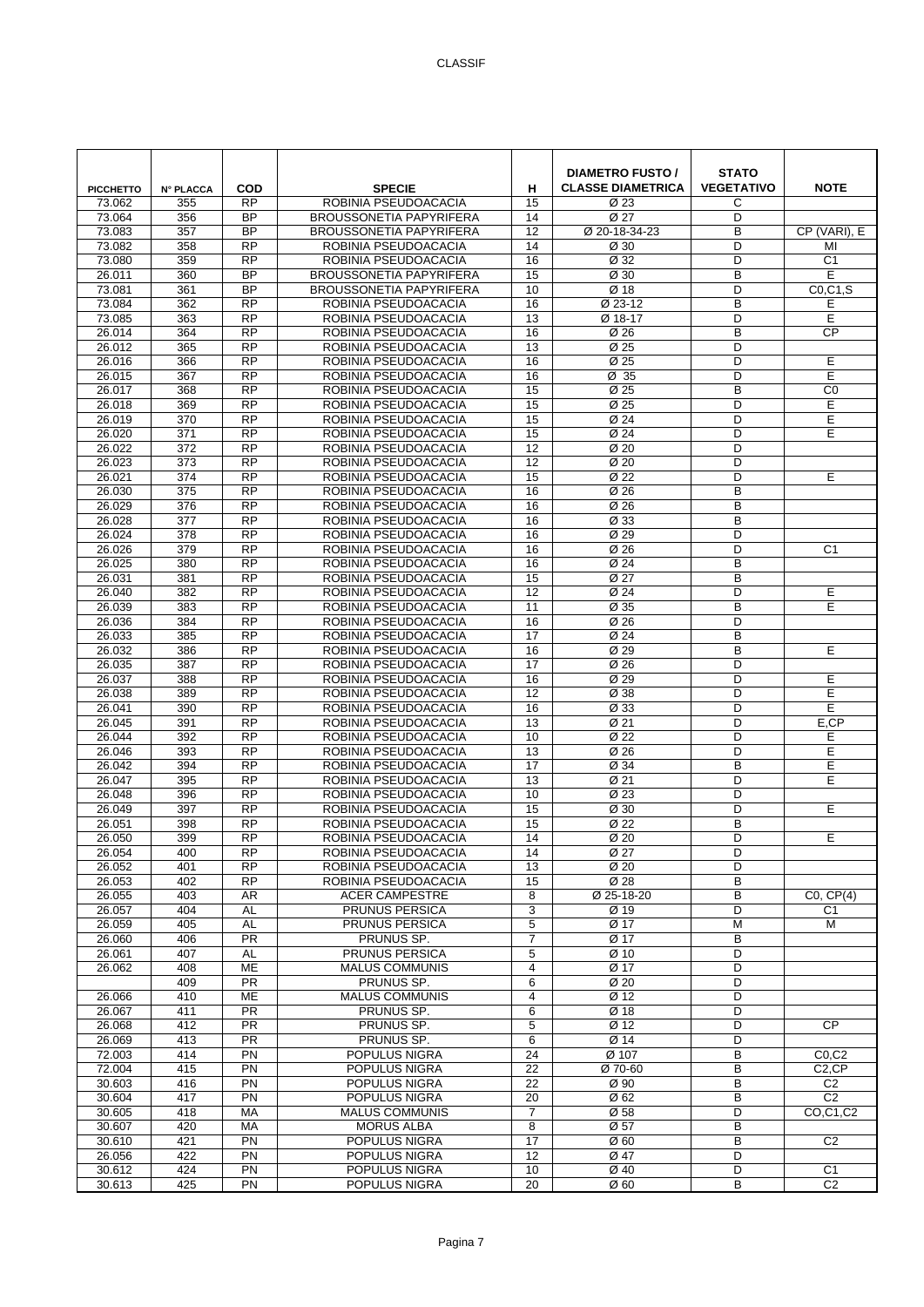| <b>PICCHETTO</b> | <b>N° PLACCA</b> | <b>COD</b>                   | <b>SPECIE</b>                                      | н                    | <b>DIAMETRO FUSTO /</b><br><b>CLASSE DIAMETRICA</b> | <b>STATO</b><br><b>VEGETATIVO</b> | <b>NOTE</b>                      |
|------------------|------------------|------------------------------|----------------------------------------------------|----------------------|-----------------------------------------------------|-----------------------------------|----------------------------------|
| 30.614           | 426              | PN                           | POPULUS NIGRA                                      | 20                   | Ø 62                                                |                                   | C <sub>2</sub>                   |
| 30.616           | 427              | PN<br>PN                     | POPULUS NIGRA                                      | 20                   | Ø <sub>60</sub>                                     | B<br>B                            | C <sub>2</sub><br>C <sub>2</sub> |
| 30.617<br>30.618 | 428<br>429       | PL                           | POPULUS NIGRA<br>PLATANUS ACERIFOLIA               | 22<br>13             | Ø 72<br>Ø 76                                        | $\overline{B}$                    | CO, C2                           |
| 30.620           | 430              | PN                           | POPULUS NIGRA                                      | 10                   | Ø80                                                 | D                                 | C0.C1.C2                         |
| 30.621           | 431              | MA                           | <b>MORUS ALBA</b>                                  | 12                   | Ø 45                                                | B                                 |                                  |
| 30.632           | 432              | <b>RP</b>                    | ROBINIA PSEUDOACACIA                               | 5                    | Ø 30                                                | B                                 | <b>CP</b>                        |
|                  | 433              | $\overline{10}$              | LIGUSTRUM OVALIFOLIUM                              | 6                    | $\overline{\emptyset}$ 30                           |                                   | C <sub>2</sub>                   |
|                  | 434              | $\overline{10}$              | LIGUSTRUM OVALIFOLIUM                              | 5                    | Ø 26                                                | C                                 |                                  |
|                  | 435<br>436       | LO<br>LO                     | LIGUSTRUM OVALIFOLIUM<br>LIGUSTRUM OVALIFOLIUM     | 6<br>6               | Ø 31<br>Ø 30                                        | D<br>D                            | C <sub>3</sub> ,C <sub>1</sub>   |
|                  | 437              | LO                           | LIGUSTRUM OVALIFOLIUM                              | 6                    | Ø 25                                                | D                                 |                                  |
|                  | 438              | LO                           | LIGUSTRUM OVALIFOLIUM                              | 6                    | Ø 39                                                | D                                 |                                  |
|                  | 439              | PL                           | PLATANUS ACERIFOLIA                                | 11                   | $\overline{\emptyset}$ 51                           | B                                 | C <sub>2</sub>                   |
| 19.122           | 440              | PL                           | PLATANUS ACERIFOLIA                                |                      | Ø 58                                                | B                                 | $\overline{C2}$                  |
| 19.123           | 441              | PL                           | PLATANUS ACERIFOLIA                                | 10                   | Ø <sub>50</sub>                                     | D                                 | C <sub>2</sub>                   |
| 1.453            | 442              | <b>TO</b>                    | <b>THUJA ORIENTALIS</b>                            | 4                    | Ø 10-8                                              | B                                 |                                  |
| 21.011<br>21.010 | 443<br>444       | TO<br>TO                     | THUJA ORIENTALIS<br><b>THUJA ORIENTALIS</b>        | $\overline{4}$<br>6  | Ø 12-10-8-7-14<br>Ø 14-16-10-12                     | B<br>B                            |                                  |
| 21.009           | 445              | <b>TO</b>                    | <b>THUJA ORIENTALIS</b>                            | $\overline{4}$       | Ø 14                                                | B                                 |                                  |
|                  | 446              | <b>TO</b>                    | <b>THUJA ORIENTALIS</b>                            | 3                    | Ø 11                                                | D                                 |                                  |
| 18.503           | 447              | <b>TO</b>                    | <b>THUJA ORIENTALIS</b>                            | 3                    | $\varnothing$ 9                                     | D                                 |                                  |
| 18.499           | 448              | TO                           | <b>THUJA ORIENTALIS</b>                            | 3                    | Ø8                                                  | D                                 |                                  |
| 18.495           | 449              | <b>TO</b>                    | <b>THUJA ORIENTALIS</b>                            | $\overline{4}$       | Ø 12                                                | D                                 |                                  |
| 18.494           | 450              | <b>TO</b>                    | <b>THUJA ORIENTALIS</b>                            | 5                    | Ø 12                                                | D                                 |                                  |
| 18.492<br>15.024 | 451<br>452       | TO<br><b>TO</b>              | <b>THUJA ORIENTALIS</b><br><b>THUJA ORIENTALIS</b> | 4<br>3               | Ø 11<br>Ø 10                                        | D<br>D                            |                                  |
|                  | 453              | AA                           | <b>ALIANTUS ALTISSIMA</b>                          | 9                    | Ø 18-5-10-5-18                                      | B                                 | <b>CP</b>                        |
|                  | 455              | AA                           | ALIANTUS ALTISSIMA                                 | 10                   | Ø 18-16-13-8                                        | B                                 | <b>CP</b>                        |
| 1.440            | 456              | <b>RP</b>                    | ROBINIA PSEUDOACACIA                               | 9                    | Ø 22                                                | D                                 |                                  |
| 1.439            | 457              | $\overline{RP}$              | ROBINIA PSEUDOACACIA                               | 9                    | Ø 22                                                | D                                 |                                  |
| 1.438            | 458              | <b>RP</b>                    | ROBINIA PSEUDOACACIA                               | 10                   | Ø 24                                                | D                                 | <b>CP</b>                        |
| 1.437            | 459              | AN                           | <b>FRAXINUS ORNUS</b>                              | $\overline{7}$       | Ø 59                                                | C                                 |                                  |
| 1.436<br>1.435   | 460<br>461       | <b>BA</b><br>PN              | <b>BETULA PENDULA</b>                              | $\overline{7}$       | Ø 25<br>Ø 44                                        | B<br>D                            |                                  |
|                  | 462              | PN                           | POPULUS NIGRA<br>POPULUS NIGRA                     | 8<br>8               | tagliato                                            | D                                 | CO, C2<br>C <sub>2</sub>         |
| 1.434            | 463              | <b>BA</b>                    | <b>BETULA PENDULA</b>                              | 9                    | Ø 31                                                | B                                 |                                  |
| 30.636           | 464              | PN                           | POPULUS NIGRA                                      | 8                    | Ø 55                                                | B                                 | C <sub>2</sub>                   |
|                  | 465              | $\overline{RP}$              | ROBINIA PSEUDOACACIA                               | 9                    | Ø 30                                                | C                                 |                                  |
|                  | 466              | <b>RP</b>                    | ROBINIA PSEUDOACACIA                               | 8                    | Ø 24                                                | C                                 |                                  |
|                  | 467              | <b>RP</b>                    | ROBINIA PSEUDOACACIA                               | 10                   | Ø 32                                                | D                                 |                                  |
|                  | 468<br>469       | AP<br><b>SA</b>              | <b>ACER PSEUDOPLATANUS</b><br><b>SALIX ALBA</b>    | $\overline{7}$<br>11 | Ø 21<br>Ø 50                                        | B<br>B                            |                                  |
|                  | 470              | PN                           | POPULUS NIGRA                                      | 12                   | Ø                                                   | B                                 | C2, C0                           |
|                  | 471              | PP                           | PINUS PINEA                                        | 3                    | Ø 24                                                | B                                 | C <sub>1</sub>                   |
|                  | 472              | PP                           | PINUS PINEA                                        | 3                    | Ø 18                                                | B                                 |                                  |
|                  | 473              | EJ                           | EUNONIMUS JAPONICA                                 | 3                    | Ø 6-15-10-8                                         | B                                 |                                  |
|                  | 474              | BA                           | <b>BETULA PENDULA</b>                              | 12                   | Ø 30                                                | B                                 |                                  |
|                  | 475              | <b>BA</b>                    | <b>BETULA PENDULA</b>                              | 12                   | Ø 30                                                | B                                 |                                  |
|                  | 476<br>477       | BA<br><b>BA</b>              | <b>BETULA PENDULA</b><br><b>BETULA PENDULA</b>     | 11<br>11             | Ø 17<br>Ø 29                                        | B<br>B                            |                                  |
|                  | 478              | BA                           | <b>BETULA PENDULA</b>                              | 13                   | Ø 32                                                | В                                 |                                  |
|                  | 479              | <b>MG</b>                    | MAGNOLIA GRANDIFLORA                               | 5                    | Ø 19                                                | B                                 |                                  |
|                  | 480              | MG                           | <b>MAGNOLIA GRANDIFLORA</b>                        | 5                    | Ø 16                                                | B                                 |                                  |
|                  | 481              | MG                           | MAGNOLIA GRANDIFLORA                               | 8                    | Ø 30                                                | B                                 |                                  |
|                  | 482              | MG                           | MAGNOLIA GRANDIFLORA                               | 7                    | Ø 24                                                | B                                 |                                  |
|                  | 483              | BA<br>PG                     | <b>BETULA PENDULA</b><br>PUNICA GRANATUM           | 9<br>3               | Ø 25                                                | B<br>B                            |                                  |
|                  | 484<br>485       | PG                           | PUNICA GRANATUM                                    |                      | Ø 8-8-8<br>Ø 6-6-6-8-8                              |                                   |                                  |
|                  | 486              | BA                           | <b>BETULA PENDULA</b>                              | 8                    | Ø 23                                                | B                                 |                                  |
|                  | 487              | PG                           | PUNICA GRANATUM                                    | 3                    | Ø 8-8-8-10                                          | B                                 |                                  |
|                  | 488              | PG                           | PUNICA GRANATUM                                    | 3                    | Ø 6-10-10                                           | B                                 |                                  |
| 8.117            | 489              | <b>RP</b>                    | ROBINIA PSEUDOACACIA                               | 9                    | Ø 63                                                | D                                 |                                  |
| 8.116            | 490              | <b>RP</b>                    | ROBINIA PSEUDOACACIA                               | 9                    | Ø 49                                                | D                                 | C <sub>3</sub>                   |
| 8.118<br>8.119   | 491<br>495       | <b>RP</b><br>$\overline{RP}$ | ROBINIA PSEUDOACACIA<br>ROBINIA PSEUDOACACIA       | 9<br>17              | Ø 64<br>Ø 69                                        | D<br>B                            |                                  |
| 8.122            | 496              | <b>RP</b>                    | ROBINIA PSEUDOACACIA                               | 17                   | Ø 56                                                | D                                 | E, MI                            |
| 38.046           | 497              | <b>RP</b>                    | ROBINIA PSEUDOACACIA                               | 12                   | Ø 70                                                | D                                 |                                  |
| 29.175           | 498              | <b>RP</b>                    | ROBINIA PSEUDOACACIA                               |                      | Ø 35                                                |                                   |                                  |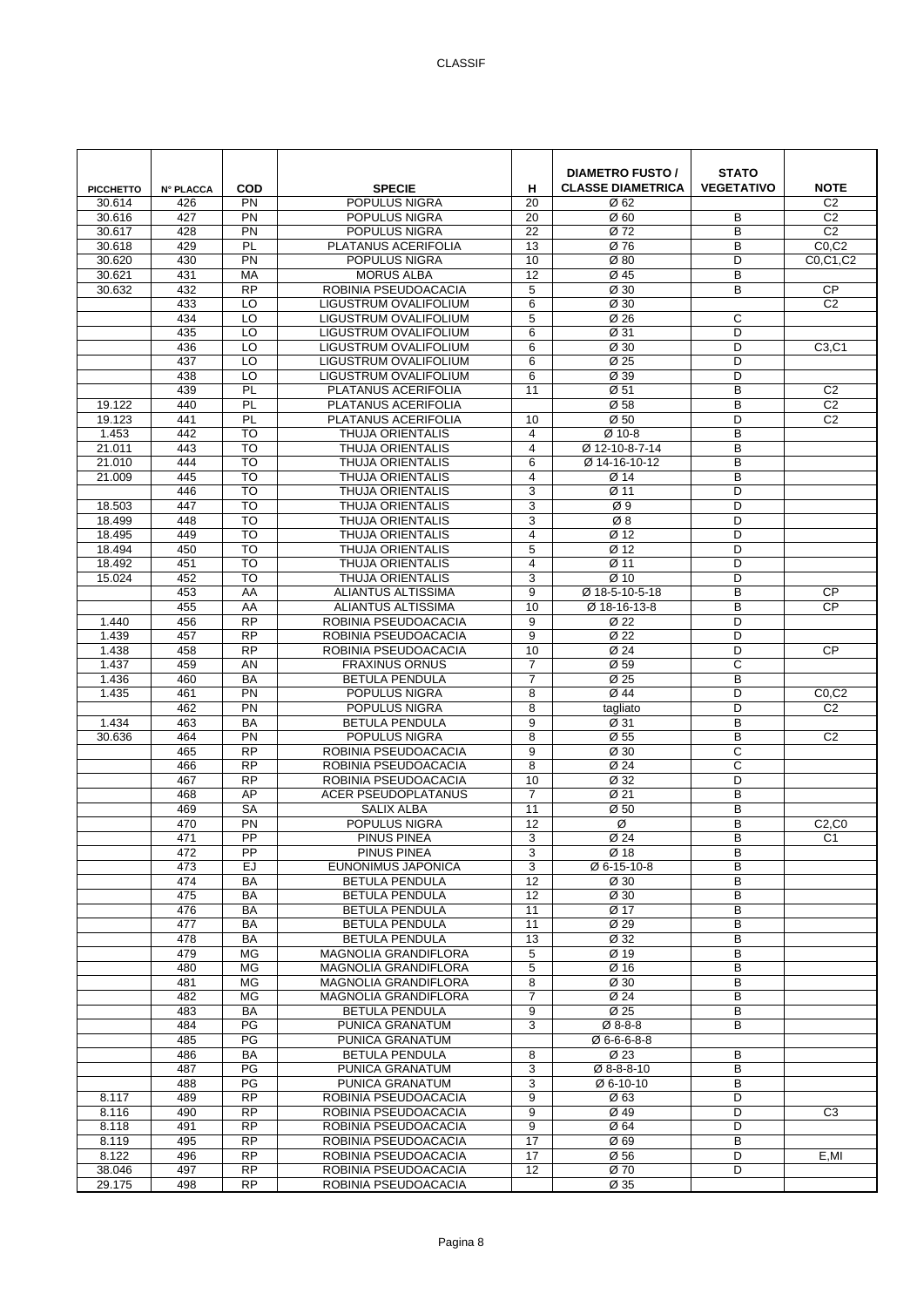| <b>PICCHETTO</b><br>38.047 | <b>N° PLACCA</b><br>499 | COD<br><b>RP</b>       | <b>SPECIE</b><br>ROBINIA PSEUDOACACIA           | н                     | <b>DIAMETRO FUSTO /</b><br><b>CLASSE DIAMETRICA</b><br>Ø | <b>STATO</b><br><b>VEGETATIVO</b> | <b>NOTE</b>                         |
|----------------------------|-------------------------|------------------------|-------------------------------------------------|-----------------------|----------------------------------------------------------|-----------------------------------|-------------------------------------|
| 29.176                     | 500                     | <b>RP</b>              | ROBINIA PSEUDOACACIA                            | 13                    | Ø 41-34                                                  | B                                 | <b>CP</b>                           |
| 38.048                     | 501                     | <b>RP</b>              | ROBINIA PSEUDOACACIA                            | 13                    | Ø 23                                                     | C                                 | S                                   |
| 29.177                     | 502                     | RP                     | ROBINIA PSEUDOACACIA                            | 15                    | Ø 37                                                     | B                                 | E                                   |
| 29.178                     | 503                     | <b>RP</b>              | ROBINIA PSEUDOACACIA                            |                       | Ø 45                                                     | D                                 | MI                                  |
| 29.179                     | 504                     | <b>RP</b>              | ROBINIA PSEUDOACACIA                            |                       | Ø 30                                                     | D                                 | E,CP(4)                             |
| 30.639                     | 507                     | MA                     | <b>MORUS ALBA</b>                               | 10                    | Ø 41                                                     | B                                 | E,MI                                |
| 30.638                     | 508                     | AP                     | <b>ACER PSEUDOPLATANUS</b>                      | 15                    | Ø 35-26                                                  | D                                 | CO, C1, E, CP, S                    |
| 30.637                     | 509<br>510              | $\overline{PN}$<br>PN  | POPULUS NIGRA<br>POPULUS NIGRA                  | $\overline{22}$<br>21 | Ø 101<br>Ø 90                                            | B<br>B                            | C <sub>1</sub> ,C <sub>2</sub><br>E |
| 38.045                     | 511                     | PN                     | POPULUS NIGRA                                   | 15                    | Ø 58                                                     | D                                 | C <sub>2</sub>                      |
| 38.043                     | 512                     | PN                     | POPULUS NIGRA                                   | 16                    | Ø 61                                                     | D                                 | C <sub>2</sub>                      |
| 38.044                     | 513                     | PN                     | POPULUS NIGRA                                   | 16                    | Ø 57                                                     | D                                 | C <sub>2</sub>                      |
| 38.042                     | 514                     | PN                     | POPULUS NIGRA                                   | 16                    | Ø 51                                                     | C                                 | C1, C2                              |
| 38.041                     | 515                     | PN                     | POPULUS NIGRA                                   | 17                    | Ø 48                                                     | D                                 | C <sub>2</sub>                      |
| 38.040                     | 516                     | PN                     | POPULUS NIGRA                                   | 18                    | Ø 70                                                     | D                                 | CO, C2                              |
| 38.038                     | 517                     | PN                     | POPULUS NIGRA                                   | 17                    | Ø 51                                                     | D                                 | C <sub>2</sub>                      |
| 38.039                     | 518                     | PN                     | POPULUS NIGRA                                   | 18                    | Ø 66                                                     | D                                 | C <sub>2</sub>                      |
| 38.037                     | 519                     | PN                     | POPULUS NIGRA                                   | 15                    | $\overline{\emptyset}$ 56                                | D                                 | C <sub>2</sub>                      |
| 9.095                      | 520                     | PN                     | POPULUS NIGRA                                   | 18                    | Ø 70                                                     | D                                 | $CO$ , $C$ $2$ , $E$                |
| 9.094                      | 521                     | PN                     | POPULUS NIGRA                                   | 18                    | Ø66                                                      | B                                 | C <sub>2</sub>                      |
| 9.093                      | 522                     | PN<br>PN               | POPULUS NIGRA                                   | 18<br>22              | Ø68                                                      | D<br>B                            | C <sub>2</sub>                      |
| 8.111                      | 525<br>526              | PG                     | POPULUS NIGRA<br>PUNICA GRANATUM                | 3                     | Ø<br>Ø 10-15                                             | D                                 | CO.E                                |
| 8.114                      | 527                     | TO                     | <b>THUJA ORIENTALIS</b>                         | $\overline{7}$        | Ø 26                                                     | B                                 |                                     |
| 9.085                      | 528                     | <b>TO</b>              | THUJA ORIENTALIS                                | 8                     | Ø 32                                                     | B                                 |                                     |
| 9.088                      | 532                     | PN                     | POPULUS NIGRA                                   | 20                    | Ø 72                                                     | D                                 | CO, C2                              |
| 38.035                     | 533                     | <b>FE</b>              | <b>FRAXINUS EXCELSIOR</b>                       | 18                    | Ø 56                                                     | B                                 |                                     |
|                            | 534                     | MA                     | <b>MORUS ALBA</b>                               | 8                     | Ø                                                        | B                                 | C0,CP(VARI)                         |
| 38.036                     | 535                     | AP                     | <b>ACER PSEUDOPLATANUS</b>                      | 15                    | Ø 25-50-51-26-30                                         | B                                 | C1, CP (VARI)                       |
| 37.021                     | 536                     | <b>FE</b>              | <b>FRAXINUS EXCELSIOR</b>                       | 15                    | Ø 55                                                     | B                                 |                                     |
| 37.023                     | 537                     | <b>FE</b>              | <b>FRAXINUS EXCELSIOR</b>                       | 18                    | Ø 58                                                     | B                                 |                                     |
| 37.020                     | 538                     | <b>FE</b>              | <b>FRAXINUS EXCELSIOR</b>                       | 15                    | Ø 73                                                     | D                                 |                                     |
| 37.024                     | 539                     | $\overline{FE}$        | <b>FRAXINUS EXCELSIOR</b>                       | 17                    | Ø <sub>50</sub>                                          | B                                 |                                     |
| 37.025                     | 540<br>541              | <b>FE</b><br><b>FE</b> | <b>FRAXINUS EXCELSIOR</b>                       | 18<br>15              | Ø 38<br>Ø 26                                             | D<br>B                            |                                     |
| 37.027<br>37.028           | 542                     | <b>FE</b>              | <b>FRAXINUS EXCELSIOR</b><br>FRAXINUS EXCELSIOR | 18                    | Ø 56                                                     | B                                 | MI,S                                |
| 37.029                     | 543                     | <b>FE</b>              | FRAXINUS EXCELSIOR                              | 13                    | Ø 31                                                     | D                                 | C <sub>2</sub>                      |
| 37.030                     | 544                     | $\overline{FE}$        | <b>FRAXINUS EXCELSIOR</b>                       | 19                    | Ø 41                                                     | B                                 |                                     |
| 37.027                     | 545                     | $\overline{FE}$        | <b>FRAXINUS EXCELSIOR</b>                       | $\overline{18}$       |                                                          | B                                 |                                     |
| 37.031                     | 546                     | <b>FE</b>              | <b>FRAXINUS EXCELSIOR</b>                       | 18                    | Ø 30                                                     | B                                 |                                     |
| 37.032                     | 547                     | <b>FE</b>              | <b>FRAXINUS EXCELSIOR</b>                       | 19                    | Ø 52                                                     | B                                 |                                     |
|                            | 548                     | PN                     | POPULUS NIGRA                                   | 17                    | Ø                                                        | D                                 | C2, C0                              |
| 37.013                     | 549                     | $\overline{PN}$        | <b>POPULUS NIGRA</b>                            | 17                    | Ø 59                                                     | D                                 | C <sub>0</sub> ,MI                  |
| 37.014                     | 550                     | MN                     | <b>MORUS NIGRA</b>                              | 13                    | Ø 98                                                     | D                                 | C1, C2                              |
| 37.015                     | 551                     | MA                     | <b>MORUS ALBA</b>                               | 13                    | Ø 70                                                     |                                   | C <sub>1</sub>                      |
| 37.016                     | 553                     | MA<br><b>FE</b>        | <b>MORUS ALBA</b><br><b>FRAXINUS EXCELSIOR</b>  | 14                    | Ø 90<br>Ø 20                                             | B                                 | C2,E                                |
| 11.241<br>11.235           | 554<br>555              | CO                     | <b>CORYLUS AVELLANA</b>                         | 12<br>3               |                                                          | B<br>B                            |                                     |
| 11.240                     | 556                     | FE                     | <b>FRAXINUS EXCELSIOR</b>                       | 12                    | Ø 19                                                     | D                                 |                                     |
| 11.238                     | 557                     | $\overline{FE}$        | <b>FRAXINUS EXCELSIOR</b>                       | 11                    | Ø 15                                                     | D                                 |                                     |
| 11.237                     | 558                     | <b>FE</b>              | <b>FRAXINUS EXCELSIOR</b>                       | 12                    | Ø 20                                                     | B                                 |                                     |
| 11.242                     | 560                     | <b>TP</b>              | TILIA PLATYPHYLLOS                              | 12                    | Ø <sub>60</sub>                                          | B                                 |                                     |
| 37.018                     | 561                     | <b>FE</b>              | <b>FRAXINUS EXCELSIOR</b>                       | 14                    | Ø 33                                                     | B                                 | MI                                  |
|                            | 562                     | MN                     | <b>MORUS NIGRA</b>                              | 10                    | Ø 82                                                     | B                                 | C0,C1,C2                            |
| 11.308                     | 563                     | PN                     | POPULUS NIGRA                                   | 19                    | Ø 27                                                     | B                                 | C <sub>2</sub>                      |
| 11.234                     | 564                     | <b>FE</b>              | <b>FRAXINUS EXCELSIOR</b>                       | 8                     | Ø                                                        | B                                 |                                     |
|                            | 565                     | PN                     | POPULUS NIGRA                                   | 18                    | Ø                                                        | D                                 | C <sub>2</sub>                      |
| 11.231                     | 566<br>567              | PN<br>$\overline{PN}$  | POPULUS NIGRA<br>POPULUS NIGRA                  | 9<br>9                | Ø 65<br>Ø 42                                             | D<br>D                            | C <sub>2</sub><br>C <sub>2</sub>    |
|                            | 568                     | <b>PN</b>              | POPULUS NIGRA                                   | 11                    | Ø 55                                                     | D                                 | C <sub>2</sub>                      |
|                            | 569                     | <b>TP</b>              | TILIA PLATYPHYLLOS                              | 8                     | Ø 38                                                     | B                                 |                                     |
|                            | 570                     | <b>TP</b>              | TILIA PLATYPHYLLOS                              | 8                     | Ø 30                                                     | B                                 |                                     |
|                            | 571                     | $\overline{TP}$        | TILIA PLATYPHYLLOS                              | 8                     | Ø 37                                                     | B                                 |                                     |
|                            | $\overline{572}$        | $\overline{TP}$        | TILIA PLATYPHYLLOS                              | 8                     | Ø 28                                                     | B                                 |                                     |
|                            | 573                     | <b>TP</b>              | TILIA PLATYPHYLLOS                              | 8                     | $\overline{\emptyset}$ 26                                | B                                 |                                     |
|                            | 574                     | <b>TP</b>              | TILIA PLATYPHYLLOS                              | 8                     | Ø 30                                                     | B                                 |                                     |
|                            | 575                     | <b>TP</b>              | TILIA PLATYPHYLLOS                              | 8                     | Ø                                                        | В                                 |                                     |
| 11.222                     | 576                     | $\overline{TP}$        | TILIA PLATYPHYLLOS                              | 8                     | Ø 31                                                     | B                                 |                                     |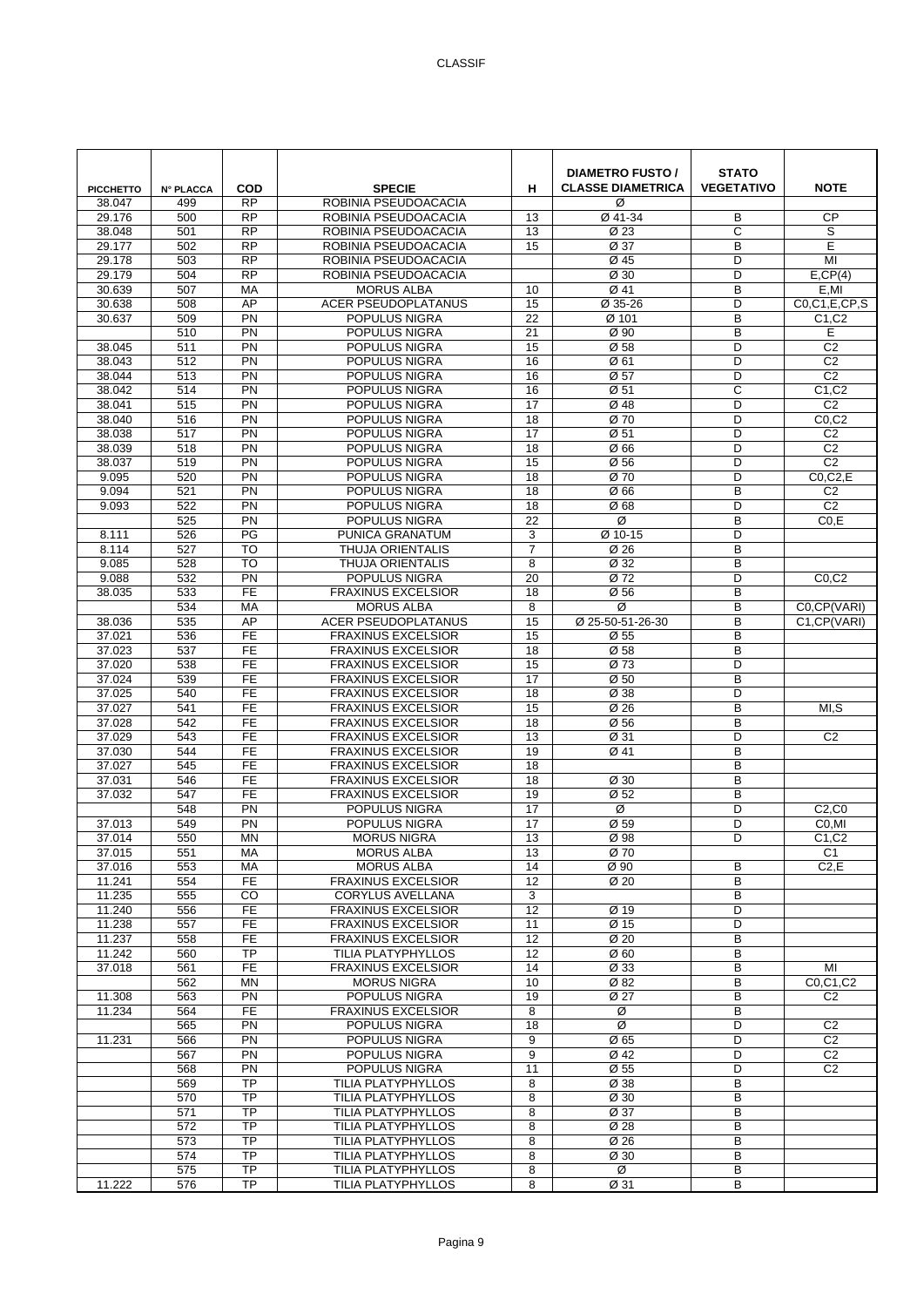| <b>PICCHETTO</b> | <b>N° PLACCA</b> | COD                    | <b>SPECIE</b>                                   | н               | <b>DIAMETRO FUSTO /</b><br><b>CLASSE DIAMETRICA</b>    | <b>STATO</b><br><b>VEGETATIVO</b> | <b>NOTE</b>       |
|------------------|------------------|------------------------|-------------------------------------------------|-----------------|--------------------------------------------------------|-----------------------------------|-------------------|
| 11.223           | 577              | <b>TP</b>              | <b>TILIA PLATYPHYLLOS</b>                       | 8               | Ø 29                                                   | В                                 |                   |
| 11.224           | 578              | <b>TP</b>              | <b>TILIA PLATYPHYLLOS</b>                       | 8               | Ø 32                                                   | B                                 |                   |
| 11.225           | 579              | <b>TP</b>              | <b>TILIA PLATYPHYLLOS</b>                       | 8               | Ø 26                                                   | B                                 |                   |
| 11.226           | 580              | <b>TP</b>              | <b>TILIA PLATYPHYLLOS</b>                       | 8               | Ø 30                                                   | B                                 |                   |
| 11.227           | 581              | $\overline{TP}$        | <b>TILIA PLATYPHYLLOS</b>                       | 8               | Ø 28                                                   | B                                 |                   |
| 11.228           | 582              | TP                     | <b>TILIA PLATYPHYLLOS</b>                       | 8               | Ø 35                                                   | B                                 |                   |
| 9.099            | 583              | <b>TP</b><br><b>TP</b> | <b>TILIA PLATYPHYLLOS</b>                       | 8               | Ø 30                                                   | B                                 |                   |
| 9.098<br>9.097   | 584              | <b>TP</b>              | TILIA PLATYPHYLLOS<br><b>TILIA PLATYPHYLLOS</b> | 8               | $\overline{\emptyset}$ 28<br>$\overline{\emptyset}$ 35 | B<br>B                            |                   |
| 9.096            | 585<br>586       | <b>TP</b>              | <b>TILIA PLATYPHYLLOS</b>                       | 8<br>8          | Ø 25                                                   | B                                 |                   |
| 10.173           | 587              | $\overline{TP}$        | TILIA PLATYPHYLLOS                              | 8               | Ø 25                                                   | B                                 |                   |
| 10.172           | 588              | <b>TP</b>              | <b>TILIA PLATYPHYLLOS</b>                       | 8               | Ø 25                                                   | B                                 |                   |
| 10.171           | 589              | TP                     | <b>TILIA PLATYPHYLLOS</b>                       | 8               | Ø 21                                                   | B                                 |                   |
| 10.170           | 590              | TP                     | TILIA PLATYPHYLLOS                              | 8               | Ø 24                                                   | B                                 |                   |
| 10.169           | 591              | TP                     | <b>TILIA PLATYPHYLLOS</b>                       | 8               | Ø 25                                                   | B                                 |                   |
| 10.168           | 592              | TP                     | TILIA PLATYPHYLLOS                              | 8               | Ø 27                                                   | B                                 |                   |
| 10.167           | 593              | <b>TP</b>              | <b>TILIA PLATYPHYLLOS</b>                       | 8               | Ø 28                                                   | B                                 |                   |
| 10.166           | 594              | $\overline{TP}$        | <b>TILIA PLATYPHYLLOS</b>                       | 8               | Ø 27                                                   | B                                 |                   |
| 10.165           | 595              | <b>TP</b>              | TILIA PLATYPHYLLOS                              | 8               | $\overline{\emptyset 27}$                              | B                                 |                   |
| 10.164           | 596              | <b>TP</b>              | <b>TILIA PLATYPHYLLOS</b>                       | 8               | Ø 24                                                   | B                                 |                   |
| 10.163           | 597              | <b>TP</b>              | TILIA PLATYPHYLLOS                              | 8               | Ø 25                                                   | B                                 |                   |
| 11.214           | 598              | $\overline{TP}$        | <b>TILIA PLATYPHYLLOS</b>                       | 8               | Ø 28                                                   | B                                 |                   |
| 11.213           | 599              | $\overline{TP}$        | TILIA PLATYPHYLLOS                              | 8               | Ø 23                                                   | B                                 |                   |
| 11212            | 600              | <b>TP</b>              | <b>TILIA PLATYPHYLLOS</b>                       | 8               | Ø <sub>20</sub>                                        | B                                 |                   |
| 56.027           | 601              | MA                     | <b>MORUS ALBA</b>                               | 6               | Ø 162                                                  | B                                 | CP(VARI)          |
|                  | 602              | MA                     | <b>MORUS ALBA</b>                               | 6               | Ø                                                      | B                                 | E,CP(VARI)        |
|                  | 603              | MA                     | <b>MORUS ALBA</b>                               | 10              | Ø 47                                                   | B                                 | Ε                 |
|                  | 604              | ME                     | <b>MALUS COMUNIS</b>                            | $\overline{7}$  | Ø 38                                                   | D                                 | E                 |
| 9.111            | 605              | CL<br>CL               | PRUNUS AVIUM                                    | 14              | Ø 45                                                   | B<br>D                            |                   |
| 9.112<br>9.114   | 606<br>607       | <b>CL</b>              | PRUNUS AVIUM<br>PRUNUS AVIUM                    | 11<br>14        | Ø 47<br>Ø 40                                           | B                                 | $C1$ , $C0$ , $E$ |
| 9.113            | 608              | <b>CL</b>              | PRUNUS AVIUM                                    | 14              | Ø 35                                                   | D                                 | Е<br>E            |
|                  | 609              |                        |                                                 |                 | Ø                                                      |                                   |                   |
|                  | 610              |                        |                                                 |                 | Ø                                                      |                                   |                   |
| 11.251           | 611              | <b>TO</b>              | <b>THUJA ORIENTALIS</b>                         | 3               | $Ø 9$ molti                                            | B                                 |                   |
| 11.250           | 612              | PR                     | PRUNUS SP.                                      | $\sqrt{2}$      | Ø5                                                     | B                                 |                   |
| 11.249           | 613              | <b>PR</b>              | PRUNUS SP.                                      | $\sqrt{2}$      | Ø <sub>5</sub>                                         | D                                 |                   |
| 11.248           | 614              | <b>FE</b>              | <b>FRAXINUS EXCELSIOR</b>                       | 11              | Ø 26                                                   | B                                 |                   |
| 11.247           | 615              |                        |                                                 | $\overline{c}$  | Ø4                                                     | B                                 |                   |
| 11.246           | 616              | PN                     | POPULUS NIGRA                                   | 18              | Ø 70                                                   | D                                 | C0,C1,C2          |
| 11.331           | 617              | PN                     | <b>POPULUS NIGRA</b>                            | 17              | Ø 71                                                   | B                                 | CO, C2            |
| 11.245           | 618              | PN                     | POPULUS NIGRA                                   | 17              | Ø 70                                                   | D                                 | C <sub>2</sub>    |
| 11.244           | 619              | PN                     | POPULUS NIGRA                                   | 18              | Ø 75                                                   | B                                 | C <sub>2</sub>    |
| 11.243           | 620              | PN                     | <b>POPULUS NIGRA</b>                            | 18              | Ø 70                                                   | D                                 | C2, C0            |
| 37.035           | 621<br>622       | PN<br>CL.              | POPULUS NIGRA<br>PRUNUS AVIUM                   | 18<br>8         | Ø 70<br>Ø 15                                           | D<br>B                            | C2,C1,C0          |
| 37.036           | 623              | CL                     | PRUNUS AVIUM                                    | 5               | Ø 13                                                   | B                                 |                   |
| 37.034           | 624              | FE                     | <b>FRAXINUS EXCELSIOR</b>                       | 11              | Ø 28                                                   | B                                 | MI                |
| 37033            | 625              | <b>PN</b>              | POPULUS NIGRA                                   | 10              | Ø 87                                                   | B                                 |                   |
| 30641            | 626              | CL                     | PRUNUS AVIUM                                    | $\overline{7}$  | Ø 23                                                   | B                                 | <b>CP</b>         |
| 30.642           | 627              | CL                     | PRUNUS AVIUM                                    | $\overline{7}$  | $\overline{\emptyset}$ 13                              | B                                 |                   |
| 37.037           | 628              | PN                     | POPULUS NIGRA                                   | 16              | Ø 40                                                   | B                                 |                   |
| 37.038           | 629              | PN                     | POPULUS NIGRA                                   | 18              | Ø 57                                                   | B                                 |                   |
|                  | 630              | FE                     | <b>FRAXINUS EXCELSIOR</b>                       | 11              | Ø 25                                                   | B                                 | CP(3)             |
|                  | 631              | $\overline{FE}$        | <b>FRAXINUS EXCELSIOR</b>                       | 11              | Ø 30                                                   | B                                 |                   |
|                  | 632              | FE                     | <b>FRAXINUS EXCELSIOR</b>                       | 10              | $\overline{\emptyset}$ 20                              | B                                 |                   |
| 37.043           | 633              | FE                     | <b>FRAXINUS EXCELSIOR</b>                       | 14              | Ø 24-22-25-23                                          | В                                 | CP(4)             |
| 37.040           | 634              | PN                     | POPULUS NIGRA                                   | 8               | Ø 17                                                   | B                                 | <b>CP</b>         |
| 37.041           | 635              | <b>PN</b>              | POPULUS NIGRA                                   | 17              | Ø 48                                                   | B                                 |                   |
| 37.042           | 636              | $\overline{c}$         | PRUNUS AVIUM                                    | $\overline{7}$  | Ø 16                                                   | B                                 |                   |
|                  | 637              | <b>MA</b>              | <b>MORUS ALBA</b>                               | $\overline{17}$ | Ø<br>Ø                                                 | B                                 | C <sub>1</sub>    |
|                  | 638              | PN                     | POPULUS NIGRA                                   | 12<br>9         |                                                        | B<br>B                            | CP(VARI)          |
| 37.042<br>37.041 | 639<br>640       | CL<br><b>PN</b>        | PRUNUS AVIUM<br>POPULUS NIGRA                   | 14              | Ø 16<br>Ø 62                                           | B                                 |                   |
|                  | 641              |                        |                                                 |                 | Ø                                                      | B                                 |                   |
|                  | 642              | CA                     | <b>CELTIS AUSTRALIS</b>                         | 10              | Ø                                                      | B                                 | CP(3)             |
|                  | 643              | AP                     | <b>ACER PSEUDOPLATANUS</b>                      | 9               | Ø                                                      | В                                 | E.                |
|                  | 644              | CA                     | <b>CELTIS AUSTRALIS</b>                         | 8               | Ø 20                                                   | В                                 |                   |
|                  | 645              | CA                     | CELTIS AUSTRALIS                                | $\overline{7}$  | Ø 16                                                   | В                                 | $\overline{C}$    |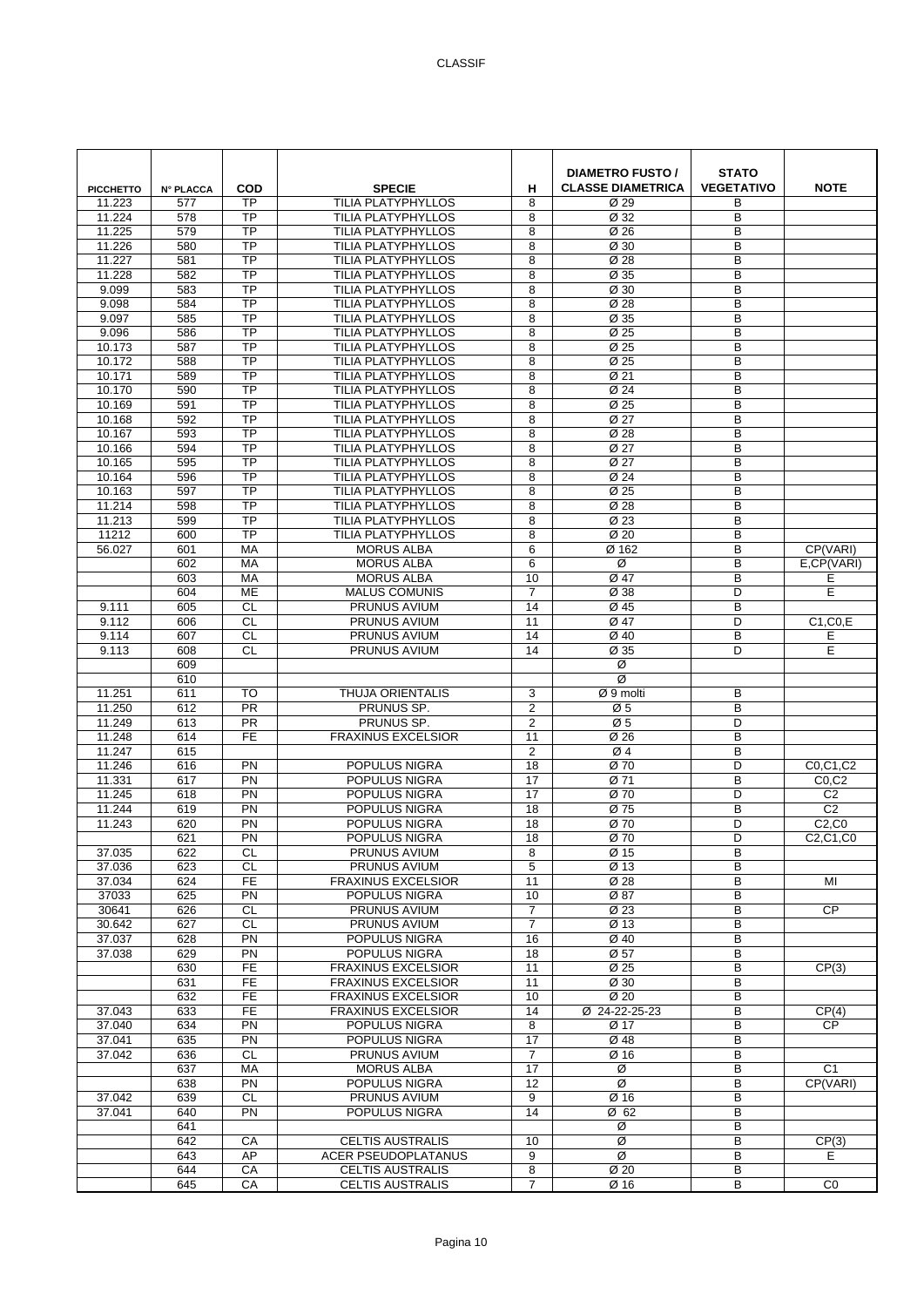| <b>PICCHETTO</b> | <b>N° PLACCA</b>        | <b>COD</b>               | <b>SPECIE</b>                                            | н              | <b>DIAMETRO FUSTO /</b><br><b>CLASSE DIAMETRICA</b> | <b>STATO</b><br><b>VEGETATIVO</b> | <b>NOTE</b>                    |
|------------------|-------------------------|--------------------------|----------------------------------------------------------|----------------|-----------------------------------------------------|-----------------------------------|--------------------------------|
| 30.645           | 646                     | PN                       | POPULUS NIGRA                                            | 12             | Ø 35                                                | В                                 | CP(5)                          |
|                  | 647                     | CA                       | <b>CELTIS AUSTRALIS</b>                                  | $\overline{7}$ | Ø 18                                                | B                                 |                                |
|                  | 648                     | PN                       | POPULUS NIGRA                                            | 11             | Ø 100                                               | D                                 | C0,C1,C2                       |
| 35045            | 649                     | PN                       | POPULUS NIGRA                                            | 14             | Ø 70                                                | D                                 | C <sub>2</sub>                 |
| 35046            | 650                     | MA                       | <b>MALUS COMMUNIS</b>                                    | 6              | Ø 26                                                | D                                 | CO, C2                         |
| 35.044           | 651                     | MA                       | <b>MORUS ALBA</b>                                        | 10             | Ø 75-60                                             | D                                 | C1, C2                         |
| 35.043<br>35.050 | 652<br>653              | PN<br>PN                 | POPULUS NIGRA<br>POPULUS NIGRA                           | 15<br>15       | Ø 73<br>Ø 75                                        | D<br>D                            | C <sub>1</sub><br>C1, C2       |
| 35.048           | 654                     | $\overline{PN}$          | POPULUS NIGRA                                            | 15             | Ø 90                                                | D                                 | C <sub>1</sub> ,C <sub>2</sub> |
|                  | 655                     | PN                       | POPULUS NIGRA                                            | 17             | Ø                                                   | B                                 | C <sub>2</sub>                 |
| 62.119           | 658                     | PN                       | POPULUS NIGRA                                            | 16             | Ø <sub>60</sub>                                     | B                                 | CO, C2                         |
| 11.252           | 660                     | PN                       | POPULUS NIGRA                                            | 20             | Ø 65                                                | B                                 | C <sub>2</sub>                 |
| 11.253           | 661                     | PH                       | POPULUS HYBRIDA                                          | 19             | Ø 55                                                | D                                 | C <sub>2</sub>                 |
| 11.254           | 662                     | PN                       | POPULUS NIGRA                                            | 19             | Ø 60                                                | D                                 | C <sub>2</sub>                 |
| 11.255           | 663                     | PN                       | POPULUS NIGRA                                            | 19             | Ø 58                                                | D                                 | C <sub>2</sub>                 |
| 11.258           | 664                     | CU                       | <b>CUPRESSUS ARIZONICA</b>                               | 12             | Ø 32                                                | B                                 |                                |
|                  | 665                     | CU                       | <b>CUPRESSUS ARIZONICA</b>                               | 12             | Ø                                                   | B                                 |                                |
|                  | 666                     | CU                       | <b>CUPRESSUS ARIZONICA</b>                               | 11             | Ø 34                                                | B                                 | C <sub>1</sub>                 |
|                  | 667                     | CU                       | <b>CUPRESSUS ARIZONICA</b>                               | 12             | Ø 35                                                | B                                 |                                |
|                  | 668                     | CU                       | <b>CUPRESSUS ARIZONICA</b>                               | 12             | Ø 28                                                | B                                 |                                |
| 11.260           | 669                     | CU                       | <b>CUPRESSUS ARIZONICA</b>                               | 12             | Ø 65                                                | B                                 |                                |
| 1.120            | 670                     | <b>TO</b>                | <b>THUJA ORIENTALIS</b>                                  | 4              | $Ø$ 8-5-10                                          | B                                 |                                |
| 11.261           | 671                     | CU                       | <b>CUPRESSUS ARIZONICA</b>                               | 12             | Ø 30                                                | B                                 |                                |
| 11.262           | 672                     | CU                       | <b>CUPRESSUS ARIZONICA</b>                               | 12             | $\overline{\emptyset}$ 35                           | B                                 |                                |
|                  | 673<br>674              | CU<br>CU                 | <b>CUPRESSUS ARIZONICA</b><br><b>CUPRESSUS ARIZONICA</b> | 12<br>12       | Ø 35<br>Ø                                           | B<br>B                            |                                |
|                  | 675                     | CU                       | <b>CUPRESSUS ARIZONICA</b>                               | 12             | Ø 34                                                | B                                 |                                |
| 64.011           | 676                     | <b>FE</b>                | <b>FRAXINUS EXCELSIOR</b>                                | 10             | Ø 38                                                | B                                 | C0,C1,C2                       |
| 61.096           | 677                     | PN                       | POPULUS NIGRA                                            | 13             | Ø 71                                                | C                                 | C0.C1.C2.C3                    |
| 64.012           | 678                     | $\overline{FE}$          | <b>FRAXINUS EXCELSIOR</b>                                | 13             | Ø 81                                                | D                                 | C0.C1.C2.C3                    |
| 64.013           | 679                     | FE                       | <b>FRAXINUS EXCELSIOR</b>                                | 13             | Ø 87                                                | D                                 |                                |
| 64.015           | 680                     | <b>RP</b>                | ROBINIA PSEUDOACACIA                                     | 10             | Ø 20                                                | C                                 |                                |
| 64.016           | 681                     | $\overline{RP}$          | ROBINIA PSEUDOACACIA                                     | 9              | Ø 19                                                | D                                 |                                |
| 64.017           | 682                     | $\overline{RP}$          | ROBINIA PSEUDOACACIA                                     | 6              | Ø 12                                                | D                                 |                                |
| 64.018           | 683                     | RP                       | ROBINIA PSEUDOACACIA                                     | 8              | Ø 14                                                | D                                 | CO                             |
| 64.023           | 684                     | <b>RP</b>                | ROBINIA PSEUDOACACIA                                     | 10             | Ø 17                                                | D                                 |                                |
| 64.021           | 685                     | <b>RP</b>                | ROBINIA PSEUDOACACIA                                     | 10             | Ø 17                                                | D                                 |                                |
| 64.022<br>64.024 | 686<br>687              | CA<br>$\overline{RP}$    | <b>CELTIS AUSTRALIS</b><br>ROBINIA PSEUDOACACIA          | 10<br>11       | Ø 58<br>Ø 22                                        | B<br>D                            |                                |
| 64.109           | 688                     | <b>RP</b>                | ROBINIA PSEUDOACACIA                                     | 10             | Ø 21                                                | D                                 | C <sub>0</sub>                 |
| 64.025           | 689                     | <b>RP</b>                | ROBINIA PSEUDOACACIA                                     | 12             | Ø 26                                                | D                                 |                                |
| 64.026           | 690                     | <b>RP</b>                | ROBINIA PSEUDOACACIA                                     | 11             | Ø 20                                                | D                                 | C <sub>1</sub>                 |
| 64.027           | 691                     | <b>RP</b>                | ROBINIA PSEUDOACACIA                                     | 10             | Ø 17                                                | D                                 |                                |
| 64.029           | 692                     | <b>RP</b>                | ROBINIA PSEUDOACACIA                                     | 9              | Ø 18                                                | D                                 | E                              |
| 64.028           | 693                     | <b>RP</b>                | ROBINIA PSEUDOACACIA                                     | 9              | Ø 30                                                | D                                 | E                              |
| 64.032           | 694                     | <b>RP</b>                | ROBINIA PSEUDOACACIA                                     | 8              | Ø 17                                                | С                                 | Е                              |
| 64.030           | 695                     | <b>RP</b>                | ROBINIA PSEUDOACACIA                                     | 8              | Ø 23                                                | D                                 | E                              |
| 64.031           | 696                     | <b>RP</b>                | ROBINIA PSEUDOACACIA                                     | 9              | Ø 18                                                | D                                 | E                              |
| 64.033           | 697                     | CA                       | <b>CELTIS AUSTRALIS</b>                                  | 10             | Ø 32                                                | B                                 |                                |
| 64.034           | 698                     | CA                       | <b>CELTIS AUSTRALIS</b>                                  | 10             | Ø 23                                                | B                                 |                                |
| 64.035           | 699                     | <b>RP</b>                | ROBINIA PSEUDOACACIA                                     | 11             | Ø 22                                                | D                                 | E                              |
| 64036            | 700                     | <b>RP</b>                | ROBINIA PSEUDOACACIA                                     | 10             | Ø 17                                                | D                                 | CO                             |
| 64.037           | 701<br>702              | PN                       | POPULUS NIGRA<br>ROBINIA PSEUDOACACIA                    | 18             | Ø 70                                                | B                                 | CO, C2                         |
| 64.038<br>64.040 | 703                     | <b>RP</b><br>PN          | POPULUS NIGRA                                            | 10<br>18       | Ø 23<br>Ø 66                                        | D<br>B                            | Е                              |
| 60.001           | 704                     | $\overline{PN}$          | POPULUS NIGRA                                            | 18             | Ø 68                                                | B                                 | C <sub>2</sub>                 |
| 55.028           | 705                     | PN                       | POPULUS NIGRA                                            | 18             | Ø 71                                                | B                                 | C <sub>2</sub>                 |
| 60.002           | 706                     | PN                       | POPULUS NIGRA                                            | 18             | Ø 73                                                | B                                 | C <sub>2</sub>                 |
|                  | 708                     | PN                       | POPULUS NIGRA                                            | 16             | Ø 42                                                | D                                 |                                |
|                  | 709                     | PL                       | PLATANUS ACERIFOLIA                                      | 14             | Ø                                                   | D                                 |                                |
| 11.211           | 710                     | $\overline{\mathsf{TG}}$ | <b>TILIA</b>                                             | 6              | Ø 20                                                | B                                 |                                |
|                  | 711                     | PN                       | POPULUS NIGRA                                            | 18             | Ø                                                   | B                                 | C <sub>2</sub>                 |
|                  | 712                     | PN                       | POPULUS NIGRA                                            | 18             | Ø                                                   | B                                 | C <sub>2</sub>                 |
|                  | 713                     | PN                       | POPULUS NIGRA                                            | 17             | Ø                                                   | D                                 | C <sub>2</sub>                 |
|                  | 714                     | PN                       | POPULUS NIGRA                                            | 19             | Ø                                                   | B                                 | C <sub>2</sub>                 |
|                  | $\overline{715}$<br>716 | $\overline{PN}$<br>PN    | POPULUS NIGRA<br>POPULUS NIGRA                           | 19             | Ø<br>Ø                                              | D<br>D                            | C <sub>2</sub><br>C2, C1       |
|                  | 718                     | <b>RP</b>                | ROBINIA PSEUDOACACIA                                     | 18<br>9        | Ø 19                                                | В                                 |                                |
|                  | 719                     | <b>RP</b>                | ROBINIA PSEUDOACACIA                                     | 10             | Ø 22                                                | В                                 |                                |
|                  |                         |                          |                                                          |                |                                                     |                                   |                                |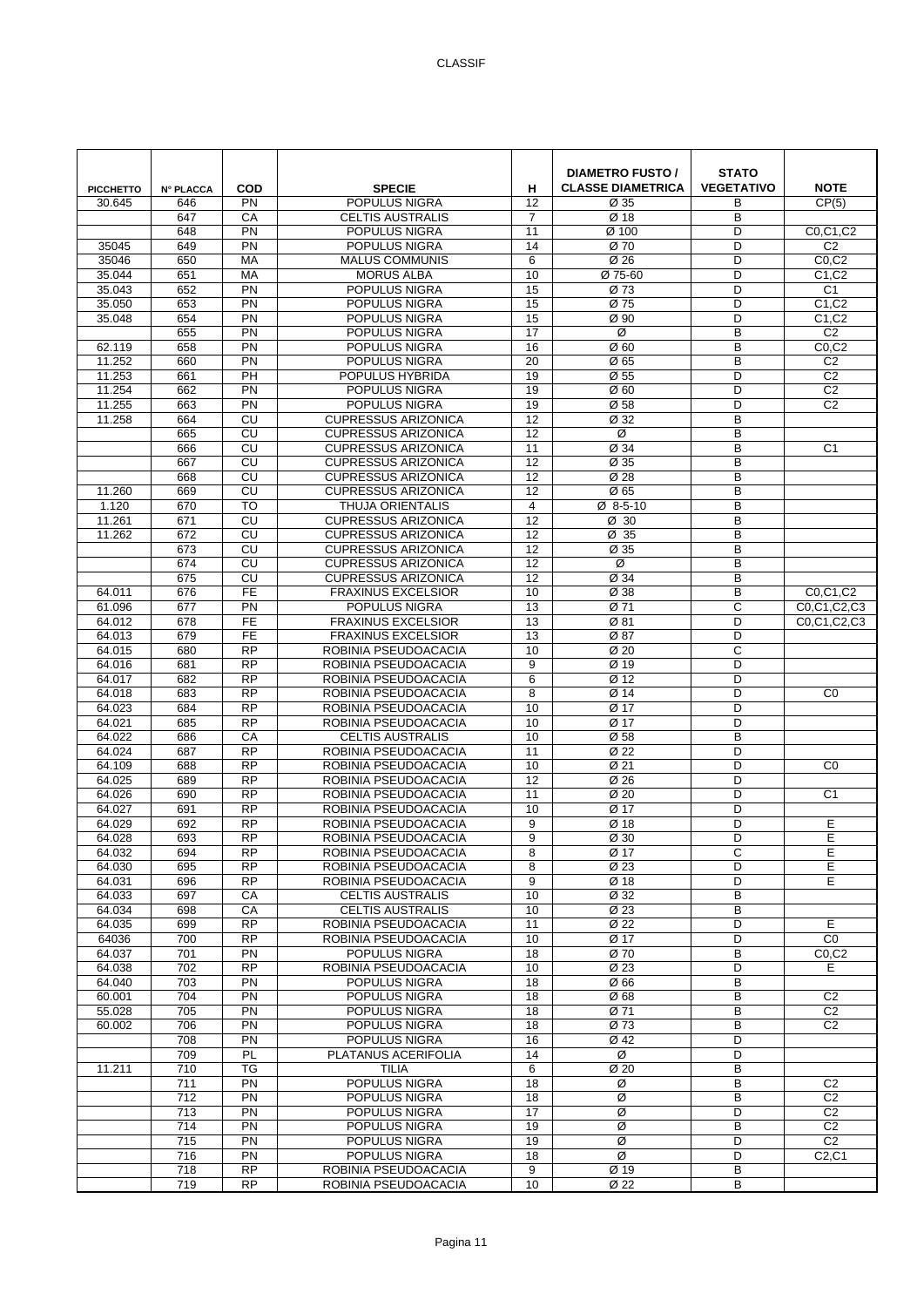| <b>PICCHETTO</b> | <b>N° PLACCA</b> | <b>COD</b>             | <b>SPECIE</b>                                | н                       | <b>DIAMETRO FUSTO /</b><br><b>CLASSE DIAMETRICA</b> | <b>STATO</b><br><b>VEGETATIVO</b> | <b>NOTE</b>    |
|------------------|------------------|------------------------|----------------------------------------------|-------------------------|-----------------------------------------------------|-----------------------------------|----------------|
|                  | 720              | <b>RP</b>              | ROBINIA PSEUDOACACIA                         | 14                      | Ø                                                   | D                                 | Е              |
|                  | 721              | <b>RP</b>              | ROBINIA PSEUDOACACIA                         | 12                      | Ø <sub>22</sub>                                     | B                                 |                |
|                  | 722              | $\overline{RP}$        | ROBINIA PSEUDOACACIA                         | 14                      | Ø 25                                                | в                                 |                |
|                  | 723              | <b>RP</b>              | ROBINIA PSEUDOACACIA                         | 13                      | Ø 19                                                | B                                 |                |
|                  | 724              | <b>RP</b>              | ROBINIA PSEUDOACACIA                         | 14                      | Ø 23                                                | B                                 |                |
|                  | 725              | <b>RP</b>              | ROBINIA PSEUDOACACIA                         | 15                      | Ø 35                                                | D                                 | Е              |
|                  | 726              | <b>RP</b>              | ROBINIA PSEUDOACACIA                         | 11                      | Ø                                                   | D                                 | Е              |
|                  | $\overline{727}$ | $\overline{RP}$        | ROBINIA PSEUDOACACIA                         | 10                      | Ø                                                   | D                                 | Е              |
|                  | 728              | <b>RP</b>              | ROBINIA PSEUDOACACIA                         | 12                      | Ø 21                                                | D                                 | E              |
|                  | 729              | <b>RP</b>              | ROBINIA PSEUDOACACIA                         | 11                      | Ø 19                                                | D                                 | Ε              |
|                  | 730              | <b>RP</b>              | ROBINIA PSEUDOACACIA                         | 10                      | Ø <sub>23</sub>                                     | D                                 | E              |
|                  | 731              | <b>RP</b>              | ROBINIA PSEUDOACACIA                         | 8                       | Ø 16                                                | D                                 | MI             |
|                  | 732              | <b>RP</b><br><b>RP</b> | ROBINIA PSEUDOACACIA                         | 11<br>14                | Ø 21<br>Ø 49                                        | D<br>M                            | Е              |
|                  | 733<br>734       | <b>RP</b>              | ROBINIA PSEUDOACACIA<br>ROBINIA PSEUDOACACIA | 13                      | Ø                                                   | M                                 | E              |
|                  | 735              | <b>RP</b>              | ROBINIA PSEUDOACACIA                         | 9                       | Ø                                                   | D                                 |                |
|                  | 736              | <b>RP</b>              | ROBINIA PSEUDOACACIA                         | 9                       | Ø                                                   | D                                 | CO, C1         |
| 60.016           | 737              | <b>RP</b>              | ROBINIA PSEUDOACACIA                         | 10                      | Ø 16-10                                             | B                                 | CP             |
| 60.015           | 738              | <b>RP</b>              | ROBINIA PSEUDOACACIA                         | 12                      | Ø 30                                                | C                                 |                |
| 64.055           | 739              | <b>RP</b>              | ROBINIA PSEUDOACACIA                         | 12                      | Ø 22                                                | C                                 |                |
| 64.054           | 740              | <b>RP</b>              | ROBINIA PSEUDOACACIA                         | 11                      | Ø 22                                                | B                                 | E              |
|                  | 741              | <b>RP</b>              | ROBINIA PSEUDOACACIA                         | 11                      | Ø 19                                                | D                                 |                |
|                  | 742              | <b>RP</b>              | ROBINIA PSEUDOACACIA                         | 11                      | Ø <sub>23</sub>                                     | B                                 |                |
|                  | 743              | <b>RP</b>              | ROBINIA PSEUDOACACIA                         | 13                      | Ø                                                   | C                                 | E              |
|                  | 744              | $\overline{RP}$        | ROBINIA PSEUDOACACIA                         | 12                      | Ø 15                                                | D                                 | Е              |
|                  | 745              | <b>RP</b>              | ROBINIA PSEUDOACACIA                         | $\overline{\mathbf{4}}$ | Ø                                                   | C                                 |                |
|                  | 746              | <b>RP</b>              | ROBINIA PSEUDOACACIA                         | 9                       | Ø                                                   | D                                 |                |
|                  | 747              | <b>RP</b>              | ROBINIA PSEUDOACACIA                         | 11                      | Ø 30                                                | D                                 |                |
|                  | 748              | <b>RP</b>              | ROBINIA PSEUDOACACIA                         | 10                      | Ø 19                                                | D                                 |                |
|                  | 749              | $\overline{RP}$        | ROBINIA PSEUDOACACIA                         | 9                       | Ø 18                                                | C                                 |                |
|                  | 750              | <b>RP</b>              | ROBINIA PSEUDOACACIA                         | 9                       | Ø 14                                                | D                                 |                |
|                  | 751              | <b>RP</b>              | ROBINIA PSEUDOACACIA                         | 12                      | Ø                                                   | D                                 |                |
|                  | 752              | <b>RP</b>              | ROBINIA PSEUDOACACIA                         | 14                      | $\overline{\varnothing}$                            | B                                 | E              |
|                  | 753              | <b>RP</b>              | ROBINIA PSEUDOACACIA                         | 8                       | Ø 33                                                | D                                 | Е              |
|                  | 754              | $\overline{RP}$        | ROBINIA PSEUDOACACIA                         | 8                       | Ø 28                                                | D                                 | E              |
|                  | 755              | <b>RP</b>              | ROBINIA PSEUDOACACIA                         | 9                       | Ø 57                                                | D                                 | C1,E           |
|                  | 756              | SN                     | <b>SAMBUCUS NIGRA</b>                        | 5                       | Ø 28                                                | D                                 | E,CP           |
|                  | 757              | <b>RP</b>              | ROBINIA PSEUDOACACIA                         | 11                      | Ø 36                                                | D                                 | Е              |
|                  | 758              | <b>RP</b>              | ROBINIA PSEUDOACACIA                         | 8                       | Ø 27                                                | B                                 | Е              |
|                  | 759              | <b>RP</b>              | ROBINIA PSEUDOACACIA                         | 14                      | Ø 38                                                | C                                 | E              |
|                  | 760              | <b>RP</b><br><b>RP</b> | ROBINIA PSEUDOACACIA<br>ROBINIA PSEUDOACACIA | 9<br>8                  | Ø                                                   | D<br>D                            | Ε<br>E         |
| 60.013           | 761<br>762       | <b>RP</b>              | ROBINIA PSEUDOACACIA                         | 12                      | Ø 25<br>Ø 21                                        | D                                 |                |
| 64.065           | 763              | <b>RP</b>              | ROBINIA PSEUDOACACIA                         | 10                      | Ø 17                                                | D                                 |                |
| 64.057           | 764              | $\overline{RP}$        | ROBINIA PSEUDOACACIA                         | 12                      | Ø 20                                                | B                                 |                |
| 64.062           | 765              | <b>RP</b>              | ROBINIA PSEUDOACACIA                         | 11                      | Ø 23                                                | D                                 |                |
| 64.061           | 766              | <b>RP</b>              | ROBINIA PSEUDOACACIA                         | 13                      | Ø 30                                                | B                                 |                |
| 64.060           | 767              | CL.                    | PRUNUS AVIUM                                 | 6                       | Ø 18                                                | B                                 |                |
| 60.011           | 768              | <b>RP</b>              | ROBINIA PSEUDOACACIA                         | 12                      | Ø 19                                                | B                                 |                |
| 60.010           | 769              | $\overline{RP}$        | ROBINIA PSEUDOACACIA                         | 13                      | Ø 31                                                | D                                 |                |
| 60.009           | 770              | $\overline{RP}$        | ROBINIA PSEUDOACACIA                         | 14                      | Ø 27                                                | D                                 |                |
| 60.008           | 771              | <b>RP</b>              | ROBINIA PSEUDOACACIA                         | 12                      | Ø 26                                                | D                                 |                |
| 60.007           | 772              | <b>RP</b>              | ROBINIA PSEUDOACACIA                         | 13                      | Ø 29                                                | B                                 |                |
| 64.072           | 773              | <b>RP</b>              | ROBINIA PSEUDOACACIA                         | 10                      | Ø 24                                                | D                                 |                |
| 64.073           | 774              | $\overline{RP}$        | ROBINIA PSEUDOACACIA                         | 9                       | Ø 24                                                | D                                 | <b>CP</b>      |
| 64.074           | 775              | <b>RP</b>              | ROBINIA PSEUDOACACIA                         | 8                       | Ø 18                                                | D                                 |                |
| 64.075           | 776              | <b>RP</b>              | ROBINIA PSEUDOACACIA                         | $\overline{7}$          | Ø 16                                                | D                                 |                |
| 64.076           | 777              | <b>RP</b>              | ROBINIA PSEUDOACACIA                         | 13                      | Ø 27                                                | C                                 |                |
| 64.078           | 778              | <b>RP</b>              | ROBINIA PSEUDOACACIA                         | 14                      | Ø 25                                                | D                                 |                |
| 64.082           | 779              | $\overline{RP}$        | ROBINIA PSEUDOACACIA                         | 14                      | Ø 25                                                | C                                 | C <sub>0</sub> |
|                  | 780<br>781       | RP<br><b>RP</b>        | ROBINIA PSEUDOACACIA                         | 12<br>12                | Ø 26<br>Ø 25                                        | C<br>C                            |                |
| 64.088           | 782              | <b>RP</b>              | ROBINIA PSEUDOACACIA<br>ROBINIA PSEUDOACACIA | 12                      | Ø 26                                                | D                                 | C1             |
| 64.087<br>64.084 | 783              | <b>RP</b>              | ROBINIA PSEUDOACACIA                         | 11                      | Ø 23                                                | C                                 | C1             |
| 64.085           | 784              | <b>RP</b>              | ROBINIA PSEUDOACACIA                         | 7                       | Ø 17                                                | С                                 | C1             |
| 64.086           | 785              | $\overline{RP}$        | ROBINIA PSEUDOACACIA                         | 15                      | Ø 30                                                | В                                 |                |
| 60.004           | 786              | RP                     | ROBINIA PSEUDOACACIA                         | 15                      | Ø 36                                                | D                                 | Е              |
|                  | 787              | <b>RP</b>              | ROBINIA PSEUDOACACIA                         | 12                      | Ø                                                   | D                                 | Е              |
|                  | 788              | <b>RP</b>              | ROBINIA PSEUDOACACIA                         | 11                      | Ø 22                                                | D                                 | E              |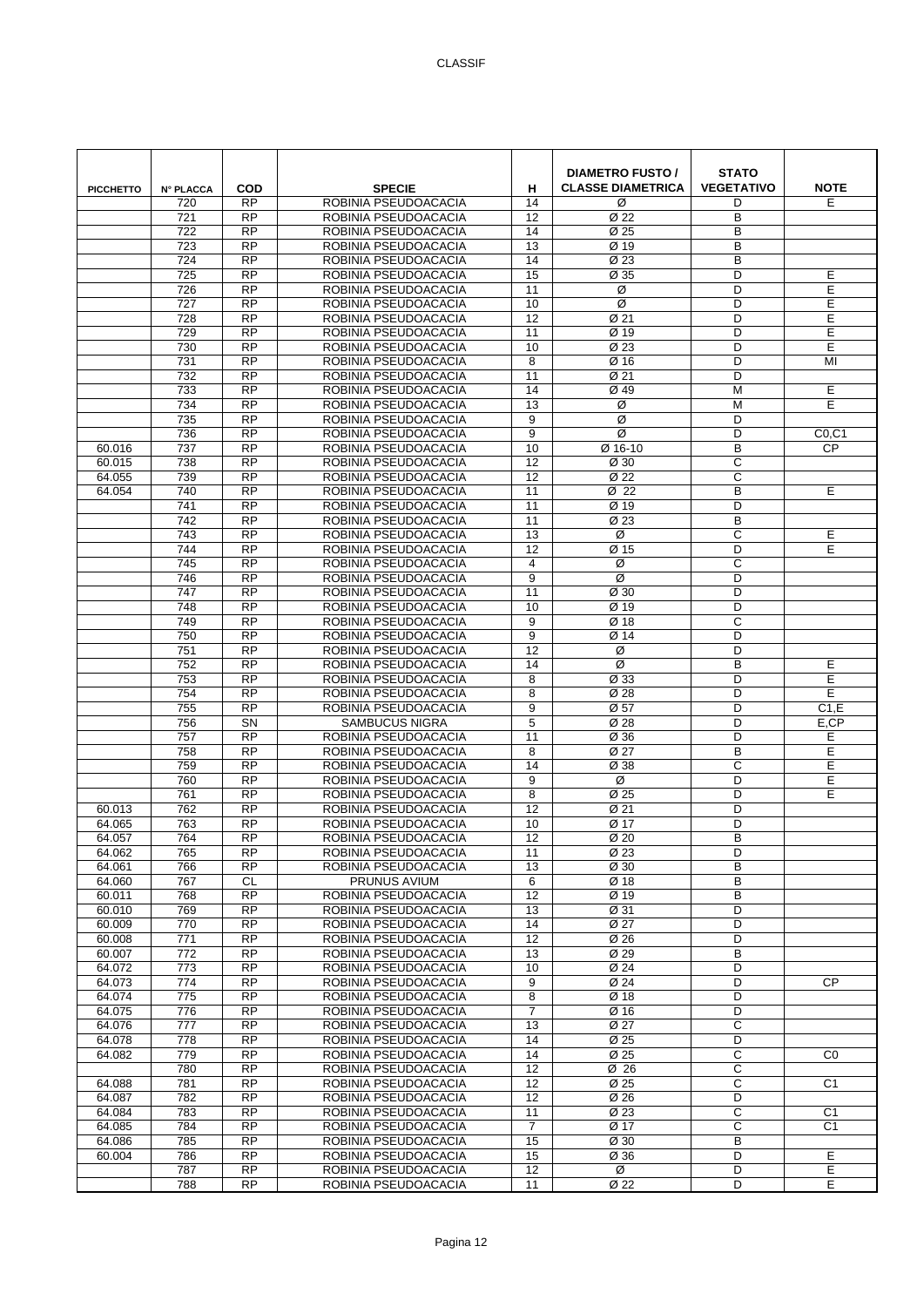| <b>PICCHETTO</b> | <b>N° PLACCA</b> | <b>COD</b>             | <b>SPECIE</b>                                  | н                     | <b>DIAMETRO FUSTO /</b><br><b>CLASSE DIAMETRICA</b> | <b>STATO</b><br><b>VEGETATIVO</b> | <b>NOTE</b>                      |
|------------------|------------------|------------------------|------------------------------------------------|-----------------------|-----------------------------------------------------|-----------------------------------|----------------------------------|
|                  | 789              | <b>RP</b>              | ROBINIA PSEUDOACACIA                           | 11                    | $\varnothing$ 30                                    | В                                 | E                                |
|                  | 790              | <b>RP</b><br>PN        | ROBINIA PSEUDOACACIA                           | 10                    | Ø 17                                                | D<br>B                            | C <sub>1</sub> ,MI               |
| 60.003<br>55.027 | 791<br>792       | PN                     | POPULUS NIGRA<br>POPULUS NIGRA                 | 19<br>19              | Ø 57<br>Ø 54                                        | D                                 | C <sub>2</sub><br>C <sub>2</sub> |
| 55.026           | 793              | PN                     | POPULUS NIGRA                                  | 19                    | Ø 53                                                | D                                 | C <sub>2</sub>                   |
| 55.015           | 794              | PN                     | POPULUS NIGRA                                  | 19                    | Ø 54                                                | D                                 | C1,C2                            |
| 55.016           | 795              | AP                     | <b>ACER PSEUDOPLATANUS</b>                     | 9                     | Ø 16                                                | D                                 |                                  |
|                  | 796              | PN                     | POPULUS NIGRA                                  | 19                    | Ø                                                   | D                                 | C2, E                            |
|                  | 797              | $\overline{PN}$        | POPULUS NIGRA                                  | 19                    | Ø 56                                                | D                                 | C2,E                             |
|                  | 798              | PN                     | POPULUS NIGRA                                  | 16                    | Ø40                                                 | C                                 | $CO$ , $C$ $2$ , $E$             |
|                  | 799              | PN                     | POPULUS NIGRA                                  | 16                    | Ø 26                                                | D                                 | Е                                |
| 55.017           | 800              | PN                     | POPULUS NIGRA                                  | 20                    | Ø 51                                                | D                                 | E                                |
|                  | 801              | PN                     | POPULUS NIGRA                                  | 20                    | Ø <sub>60</sub>                                     | B                                 |                                  |
|                  | 802              | $\overline{RP}$        | ROBINIA PSEUDOACACIA                           | $\overline{12}$       | Ø 26                                                | D                                 |                                  |
|                  | 803              | $\overline{RP}$        | ROBINIA PSEUDOACACIA                           | 14                    | Ø 36                                                | D                                 |                                  |
|                  | 804              | <b>RP</b>              | ROBINIA PSEUDOACACIA                           | 14                    | Ø 29                                                | D                                 |                                  |
|                  | 805              | <b>PR</b>              | PRUNUS SP.                                     | 6                     | Ø 24                                                | B                                 |                                  |
|                  | 806              | <b>RP</b>              | ROBINIA PSEUDOACACIA                           | 14                    | Ø 50                                                | C                                 | Е                                |
|                  | 807              | $\overline{RP}$        | ROBINIA PSEUDOACACIA                           | 14                    | Ø 30                                                | C                                 | E                                |
|                  | 808              | <b>RP</b>              | ROBINIA PSEUDOACACIA                           | 10                    | Ø 20                                                | B                                 |                                  |
| 55.025           | 809<br>810       | <b>RP</b><br><b>RP</b> | ROBINIA PSEUDOACACIA<br>ROBINIA PSEUDOACACIA   | 10<br>10              | Ø 22<br>Ø 19                                        | D<br>B                            | E<br>E                           |
|                  | 811              | <b>RP</b>              | ROBINIA PSEUDOACACIA                           | 13                    | Ø 29                                                | D                                 |                                  |
|                  | 812              | RP                     | ROBINIA PSEUDOACACIA                           | 14                    | Ø 28                                                | D                                 |                                  |
|                  | 813              | <b>RP</b>              | ROBINIA PSEUDOACACIA                           | 13                    | Ø 22                                                | B                                 |                                  |
|                  | 814              | PN                     | POPULUS NIGRA                                  | 17                    | Ø                                                   | D                                 |                                  |
|                  | 815              | PN                     | POPULUS NIGRA                                  | 18                    | Ø                                                   | D                                 | C2,E                             |
| 11.201           | 816              | PN                     | POPULUS NIGRA                                  | 19                    | Ø 72                                                | B                                 | C2, E                            |
|                  | 818              | PN                     | POPULUS NIGRA                                  | 18                    | Ø                                                   | D                                 | CO.C1.C2                         |
| 11.203           | 819              | PN                     | POPULUS NIGRA                                  | 15                    | Ø 47                                                | D                                 | CO,C1,C2                         |
| 55.014           | 820              | PN                     | POPULUS NIGRA                                  | 18                    | Ø 67                                                | B                                 | C1, C2                           |
| 55.012           | 821              | PN                     | POPULUS NIGRA                                  | 18                    | Ø 86                                                | D                                 | C2, E                            |
| 55.013           | 822              | PN                     | POPULUS NIGRA                                  | 18                    | Ø 78                                                | B                                 | C1.C2.E                          |
| 56.023           | 823<br>824       | PN<br>PN               | POPULUS NIGRA                                  | 20<br>$\overline{20}$ | Ø 84<br>Ø 85                                        | B<br>B                            | C2,E<br>C <sub>2</sub>           |
| 56.022<br>56.021 | 825              | PN                     | POPULUS NIGRA<br>POPULUS NIGRA                 | 20                    | Ø 69                                                | B                                 | C <sub>2</sub>                   |
| 56.020           | 826              | PN                     | POPULUS NIGRA                                  | 20                    | Ø 97                                                | B                                 | $CO$ , $C$ $2$ , $E$             |
| 56.019           | 827              | PN                     | POPULUS NIGRA                                  | 20                    | Ø 67                                                | B                                 | C <sub>2</sub>                   |
| 56.012           | 828              | PN                     | POPULUS NIGRA                                  | 13                    | Ø 44                                                | C                                 | CO, C2                           |
| 56.013           | 829              | PN                     | POPULUS NIGRA                                  | 15                    | Ø 47                                                | D                                 | CO, C2                           |
| 56.014           | 830              | PN                     | POPULUS NIGRA                                  | 15                    | Ø 53                                                | D                                 | C0,C2,C1                         |
| 11.202           | 831              | PN                     | POPULUS NIGRA                                  | 16                    | Ø 32                                                | D                                 | CO, C2                           |
|                  | 832              | AC                     | <b>ACER CAMPESTRE</b>                          | 12                    | Ø 15                                                | B                                 |                                  |
|                  | 833              | <b>AC</b>              | <b>ACER CAMPESTRE</b>                          | 14                    | Ø                                                   | B                                 |                                  |
|                  | 834              | АC                     | <b>ACER CAMPESTRE</b>                          | 12                    | Ø 21                                                | B                                 |                                  |
| 55.030<br>55.031 | 835<br>836       | АC<br>AC               | <b>ACER CAMPESTRE</b><br><b>ACER CAMPESTRE</b> | 12<br>12              | Ø 29-30<br>Ø 16-20                                  | B<br>B                            | CP(5)                            |
|                  | 837              | AC                     | <b>ACER CAMPESTRE</b>                          | 10                    | Ø                                                   | B                                 | CP(5)                            |
|                  | 838              | AC                     | <b>ACER CAMPESTRE</b>                          | 9                     | Ø 12-12                                             | B                                 | <b>CP</b>                        |
|                  | 839              | AC                     | <b>ACER CAMPESTRE</b>                          | 9                     | Ø 16                                                | B                                 | CP(5)                            |
|                  | 840              | <b>AC</b>              | <b>ACER CAMPESTRE</b>                          |                       | $\overline{\emptyset}$ 20                           | B                                 |                                  |
|                  | 841              | AC                     | <b>ACER CAMPESTRE</b>                          | 11                    | Ø 20                                                | B                                 |                                  |
|                  | 842              | AC                     | <b>ACER CAMPESTRE</b>                          | 10                    | Ø 20                                                | B                                 |                                  |
| 53.362           | 843              | AC                     | <b>ACER CAMPESTRE</b>                          | 9                     | Ø 10                                                | B                                 | <b>CP</b>                        |
|                  | 844              | AC                     | <b>ACER CAMPESTRE</b>                          | 8                     | Ø 20                                                | B                                 | E                                |
| 55.032           | 845              | CA                     | <b>CELTIS AUSTRALIS</b>                        | 14                    | Ø 70                                                | B                                 | E                                |
| 55.011<br>53.365 | 846<br>847       | MA<br>AC               | <b>MORUS ALBA</b><br><b>ACER CAMPESTRE</b>     | 9<br>10               | Ø 71<br>Ø 12                                        | D<br>B                            | E<br>Е                           |
| 53.363           | 848              | AC                     | <b>ACER CAMPESTRE</b>                          | 9                     | Ø 17                                                | B                                 | E                                |
| 53.364           | 849              | AC                     | <b>ACER CAMPESTRE</b>                          | 12                    | Ø 16-10                                             | B                                 | CP(3)                            |
| 53.366           | 850              | AC                     | <b>ACER CAMPESTRE</b>                          | 10                    | Ø 16                                                | B                                 | E.                               |
| 53.368           | 851              | CA                     | <b>CELTIS AUSTRALIS</b>                        | 10                    | Ø 23                                                | B                                 | E,CP                             |
| 53.367           | 852              | <b>FE</b>              | <b>FRAXINUS EXCELSIOR</b>                      | 12                    | Ø 21                                                | B                                 |                                  |
| 53.369           | 853              | PN                     | POPULUS NIGRA                                  | 10                    | Ø 26                                                | C                                 | Е                                |
| 53.370           | 854              | PN                     | POPULUS NIGRA                                  | 14                    | Ø 25                                                | D                                 | E                                |
|                  | 855              | CA                     | <b>CELTIS AUSTRALIS</b>                        | 11                    | Ø                                                   | B                                 | E                                |
| 53.374<br>53.375 | 856<br>857       | PN<br>${\sf CA}$       | POPULUS NIGRA<br><b>CELTIS AUSTRALIS</b>       | 14<br>10              | Ø 56<br>Ø 19                                        | D<br>B                            | C1, C2, E                        |
| 53.377           | 859              | CA                     | CELTIS AUSTRALIS                               | 12                    | Ø 19                                                | B                                 | E                                |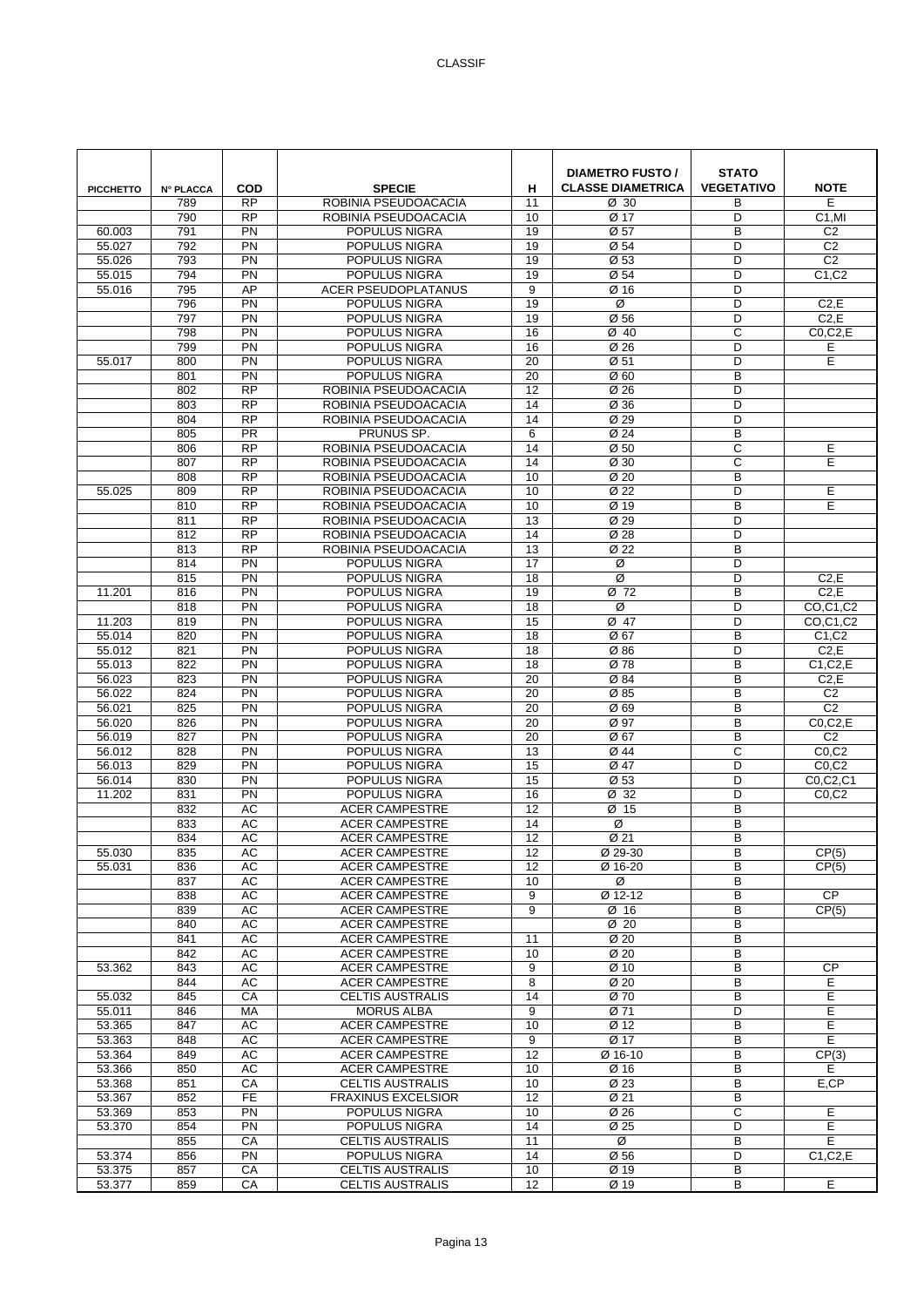| <b>PICCHETTO</b> | <b>N° PLACCA</b> | COD                          | <b>SPECIE</b>                                      | н                     | <b>DIAMETRO FUSTO /</b><br><b>CLASSE DIAMETRICA</b> | <b>STATO</b><br><b>VEGETATIVO</b> | <b>NOTE</b>                            |
|------------------|------------------|------------------------------|----------------------------------------------------|-----------------------|-----------------------------------------------------|-----------------------------------|----------------------------------------|
| 53.378<br>53.379 | 860<br>861       | CA<br>CA                     | <b>CELTIS AUSTRALIS</b><br><b>CELTIS AUSTRALIS</b> | 12<br>12              | Ø 25<br>Ø 30                                        | D<br>D                            | E<br>E                                 |
|                  | 862              | CA                           | <b>CELTIS AUSTRALIS</b>                            | 12                    | Ø 28                                                | D                                 | E                                      |
| 56.030           | 863              | CA                           | <b>CELTIS AUSTRALIS</b>                            | 10                    | Ø 17                                                | B                                 | E                                      |
| 56.031           | 864              | CA                           | <b>CELTIS AUSTRALIS</b>                            | 8                     | Ø 21                                                | B                                 | CP                                     |
| 56.032           | 865              | CA                           | <b>CELTIS AUSTRALIS</b>                            | 10                    | Ø 20-20-20                                          | B                                 | E, CP(3)                               |
|                  | 866              | CA                           | <b>CELTIS AUSTRALIS</b>                            | 10                    | Ø                                                   | B                                 | E,CP                                   |
| 53.387           | 867              | CA                           | <b>CELTIS AUSTRALIS</b>                            | 10                    | $Ø$ 15-17                                           | B                                 | E.CP(3)                                |
| 56.034<br>53.384 | 868<br>869       | CA<br>CA                     | <b>CELTIS AUSTRALIS</b><br><b>CELTIS AUSTRALIS</b> | 8<br>8                | Ø 14<br>Ø 17                                        | B<br>B                            | E,CP<br>E                              |
| 53.388           | 870              | PN                           | POPULUS NIGRA                                      | 17                    | Ø63                                                 | D                                 | C <sub>2</sub>                         |
| 53.390           | 871              | CA                           | <b>CELTIS AUSTRALIS</b>                            | 5                     | Ø 20-13                                             | B                                 | E, CP(3)                               |
| 56.009           | 872              | PN                           | POPULUS NIGRA                                      | $\overline{17}$       | Ø 50                                                | D                                 |                                        |
| 56.036           | 873              | PN                           | POPULUS NIGRA                                      | 14                    | Ø 53                                                | D                                 | C <sub>2</sub>                         |
| 53.392           | 874              |                              | <b>PYRUS COMMUNIS</b>                              | $\overline{7}$        | Ø 17-17-15                                          | D                                 | CP(3)                                  |
| 53.405           | 875              | CA                           | <b>CELTIS AUSTRALIS</b>                            | 8                     | Ø 48-12                                             | B                                 |                                        |
|                  | 876              | CA                           | <b>CELTIS AUSTRALIS</b>                            | 10                    | Ø 15                                                | D                                 | E                                      |
|                  | 877              | CA                           | <b>CELTIS AUSTRALIS</b>                            | 10                    | Ø 18                                                | B                                 | E                                      |
| 53.409<br>53.408 | 878<br>879       | CA<br>CA                     | <b>CELTIS AUSTRALIS</b><br><b>CELTIS AUSTRALIS</b> | 9<br>9                | Ø 10<br>Ø 11                                        | B<br>B                            |                                        |
|                  | 880              | CA                           | <b>CELTIS AUSTRALIS</b>                            | 9                     | Ø 13                                                | B                                 | E                                      |
| 56.015           | 881              | PN                           | POPULUS NIGRA                                      |                       | Ø63                                                 |                                   |                                        |
| 39.035           | 884              | PN                           | POPULUS NIGRA                                      | 17                    | Ø 58                                                | D                                 | C <sub>2</sub>                         |
| 39.052           | 886              | <b>CL</b>                    | PRUNUS AVIUM                                       | 10                    | Ø 44                                                | B                                 | E                                      |
| 39.053           | 887              | CL                           | <b>PRUNUS AVIUM</b>                                | 10                    | Ø 38                                                | B                                 | E                                      |
| 39.054           | 888              | <b>CL</b>                    | PRUNUS AVIUM                                       | 14                    | Ø 85                                                | B                                 | E                                      |
| 56.010           | 889              | <b>CL</b>                    | PRUNUS AVIUM                                       | 14                    | Ø68                                                 | B                                 | E                                      |
| 56.011           | 890              | <b>MA</b>                    | <b>MORUS ALBA</b>                                  | 9                     | Ø 85                                                | D                                 | C2,C3,E                                |
|                  | 891<br>892       | <b>CL</b><br><b>CL</b>       | <b>PRUNUS AVIUM</b><br><b>PRUNUS AVIUM</b>         | 13<br>$\overline{13}$ | Ø 52<br>$\overline{\emptyset 77}$                   | B<br>B                            | E<br>E,CP                              |
| 56.041           | 893              | PN                           | POPULUS NIGRA                                      | 15                    | Ø 54                                                | D                                 | C <sub>2</sub>                         |
|                  | 894              | CA                           | <b>CELTIS AUSTRALIS</b>                            | 12                    | Ø                                                   | B                                 | E                                      |
| 53.394           | 895              | SN                           | <b>SAMBUCUS NIGRA</b>                              | 6                     | Ø                                                   | D                                 |                                        |
| 53.395           | 896              | CA                           | <b>CELTIS AUSTRALIS</b>                            | 8                     | Ø 18                                                | B                                 | E                                      |
| 53.396           | 897              | CA                           | <b>CELTIS AUSTRALIS</b>                            | 5                     | Ø 13                                                | D                                 | E,MI                                   |
| 53.400           | 898              | CA                           | <b>CELTIS AUSTRALIS</b>                            | 8                     | Ø 18                                                | D                                 | <b>CP</b>                              |
| 53.401           | 899              | CA                           | <b>CELTIS AUSTRALIS</b>                            | 8                     | Ø 12                                                | B                                 |                                        |
| 53.398<br>53.397 | 900<br>901       | CA<br>CA                     | <b>CELTIS AUSTRALIS</b><br><b>CELTIS AUSTRALIS</b> | 8<br>9                | Ø 15<br>Ø 15-20                                     | B<br>B                            | <b>CP</b>                              |
| 53.399           | 902              | $\overline{c}$               | <b>PRUNUS AVIUM</b>                                | 9                     | Ø 26                                                | B                                 | E,MI                                   |
| 53.403           | 903              | CA                           | <b>CELTIS AUSTRALIS</b>                            | 7                     | Ø 18                                                | B                                 |                                        |
| 53.404           | 904              |                              |                                                    |                       | Ø 10                                                |                                   |                                        |
|                  | 905              | CA                           | <b>CELTIS AUSTRALIS</b>                            | 9                     | Ø 22-13                                             |                                   | C <sub>1</sub> ,CP                     |
|                  | 906              | CA                           | <b>CELTIS AUSTRALIS</b>                            | 12                    | Ø 18                                                |                                   |                                        |
|                  | 907              | CA                           | <b>CELTIS AUSTRALIS</b>                            | 13                    | Ø 19                                                | B                                 | E                                      |
|                  | 908              | СA                           | <b>CELTIS AUSTRALIS</b>                            | 12                    | Ø 15                                                | D                                 | Ε                                      |
| 53.404           | 909<br>910       | CA<br>CA                     | <b>CELTIS AUSTRALIS</b>                            | 12<br>12              | Ø 20                                                | D<br>D                            | E<br>E                                 |
| 53.403<br>53.415 | 911              | CA                           | <b>CELTIS AUSTRALIS</b><br><b>CELTIS AUSTRALIS</b> | 13                    | Ø 20<br>Ø 23                                        | D                                 | E,CP                                   |
| 53.416           | 912              | CA                           | <b>CELTIS AUSTRALIS</b>                            | 13                    | Ø 20                                                | D                                 | E.                                     |
| 53.412           | 913              | CA                           | <b>CELTIS AUSTRALIS</b>                            | $\overline{12}$       | Ø 18                                                | D                                 |                                        |
|                  | 914              | <b>CL</b>                    | PRUNUS AVIUM                                       | $\overline{4}$        | Ø 20                                                | C                                 |                                        |
| 39.031           | 915              | PH                           | PRUNUS HYBRIDA                                     |                       | Ø 60                                                |                                   |                                        |
| 56.017           | 916              | CL                           | PRUNUS AVIUM                                       | 14                    | Ø 42                                                | В                                 |                                        |
| 39.029           | 918              | $\overline{PN}$              | POPULUS NIGRA                                      | 21                    | Ø 43                                                | D                                 | C2,E                                   |
| 39.028<br>39.027 | 919<br>920       | $\overline{PN}$<br>PN        | POPULUS NIGRA<br>POPULUS NIGRA                     | 21<br>21              | Ø 52<br>Ø 53                                        | C<br>D                            | $CO$ , $C$ $2$ , $E$<br>C <sub>2</sub> |
| 39.026           | 921              | PN                           | POPULUS NIGRA                                      | 17                    | Ø 33                                                | D                                 | C <sub>2</sub>                         |
| 39.025           | 922              | PN                           | POPULUS NIGRA                                      | 25                    | Ø 77                                                | D                                 | C <sub>2</sub>                         |
| 39.024           | 923              | $\overline{PN}$              | POPULUS NIGRA                                      | 25                    | Ø 78                                                | B                                 | C <sub>2</sub>                         |
| 39.033           | 924              | $\overline{PN}$              | POPULUS NIGRA                                      | $\overline{22}$       | Ø68                                                 | B                                 | C <sub>2</sub>                         |
| 39.032           | 925              | <b>CL</b>                    | PRUNUS AVIUM                                       | $\overline{7}$        | Ø 25                                                | C                                 |                                        |
|                  | 926              | <b>SA</b>                    | <b>SALIX ALBA</b>                                  | 11                    | Ø 39                                                | D                                 | E                                      |
| 9.100            | 928              | $\overline{TP}$              | <b>TILIA</b>                                       | 9                     | Ø 27                                                | B                                 |                                        |
| 9.101            | 929              | $\overline{TP}$<br><b>TP</b> | <b>TILIA</b><br><b>TILIA</b>                       | 9<br>9                | Ø 32                                                | В<br>B                            |                                        |
| 9.102            | 930<br>931       | <b>TO</b>                    | THUJA ORIENTALIS                                   | 6                     | Ø 35<br>Ø                                           | D                                 | C <sub>1</sub>                         |
|                  | 932              | <b>TO</b>                    | THUJA ORIENTALIS                                   | 6                     | Ø                                                   | D                                 |                                        |
|                  | 933              | CA                           | <b>CELTIS AUSTRALIS</b>                            | 12                    | Ø 20                                                | D                                 | CP                                     |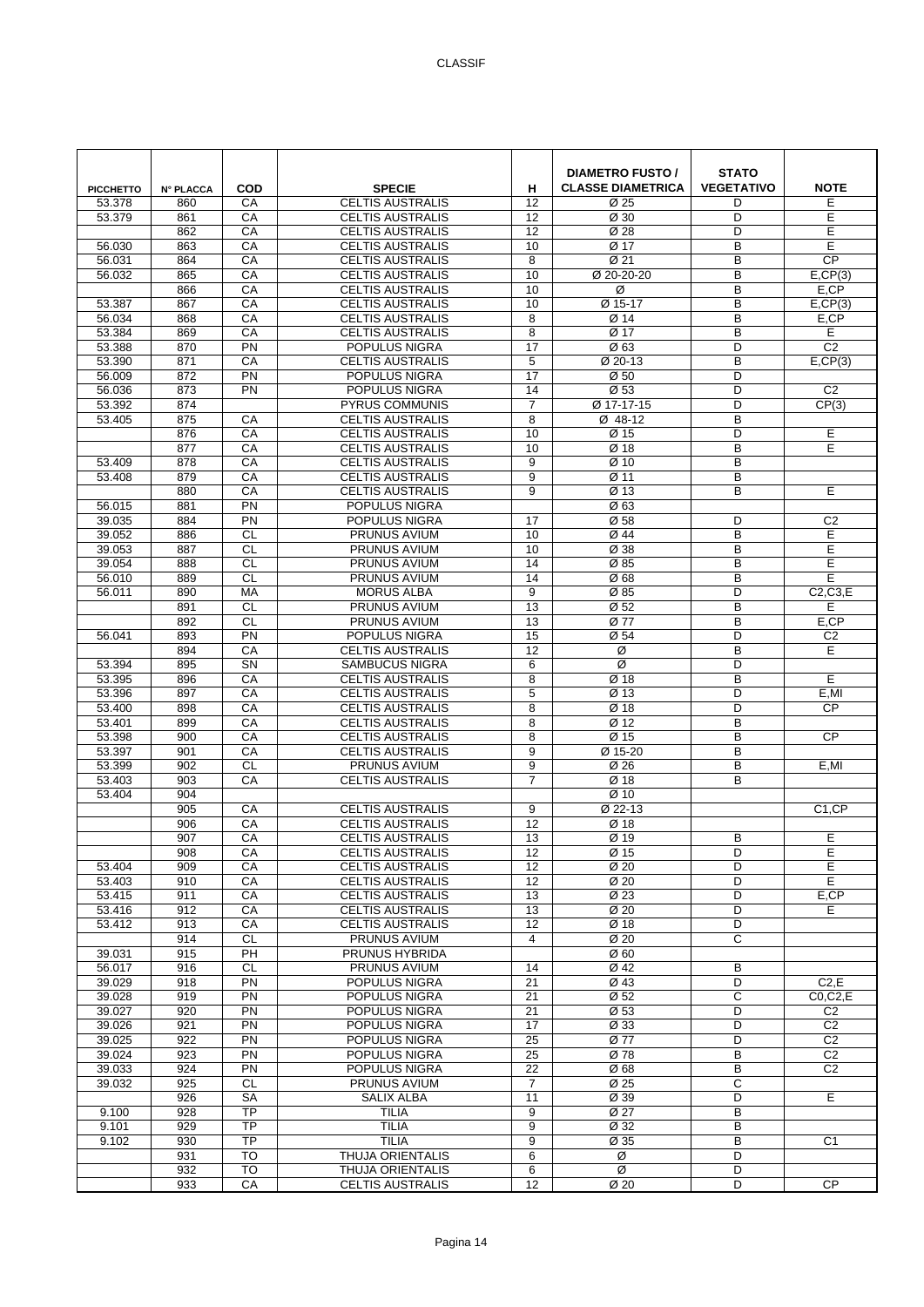| <b>PICCHETTO</b> | <b>N° PLACCA</b> | <b>COD</b>      | <b>SPECIE</b><br><b>CELTIS AUSTRALIS</b> | н               | <b>DIAMETRO FUSTO /</b><br><b>CLASSE DIAMETRICA</b> | <b>STATO</b><br><b>VEGETATIVO</b> | <b>NOTE</b>                |
|------------------|------------------|-----------------|------------------------------------------|-----------------|-----------------------------------------------------|-----------------------------------|----------------------------|
|                  | 934              | CA              |                                          | 8               | Ø                                                   | D                                 |                            |
|                  | 935<br>936       | CA<br><b>PR</b> | <b>CELTIS AUSTRALIS</b><br>PRUNUS SP.    | 8<br>7          | Ø 80-10-10<br>Ø 15                                  | D<br>D                            | C <sub>2</sub><br>CP(VARI) |
|                  | 937              | $\overline{PR}$ | PRUNUS SP.                               | $\overline{7}$  | $\overline{\emptyset}$ 15                           | D                                 | MI                         |
|                  | 938              | CA              | CELTIS AUSTRALIS                         | 10              | Ø                                                   | D                                 | E                          |
|                  | 939              | CA              | <b>CELTIS AUSTRALIS</b>                  | 10              | Ø                                                   | D                                 | E                          |
|                  | 940              | CA              | <b>CELTIS AUSTRALIS</b>                  | 10              | Ø                                                   | D                                 |                            |
|                  | 941              | <b>FE</b>       | <b>FRAXINUS EXCELSIOR</b>                | 13              | Ø                                                   | D                                 | E                          |
|                  | 942              | CA              | <b>CELTIS AUSTRALIS</b>                  | 8               | Ø                                                   | D                                 | $E,$ CP                    |
|                  | 943              | PN              | POPULUS NIGRA                            | 17              | Ø 70                                                | D                                 | Е                          |
| 39.046           | 944              | $\overline{PN}$ | POPULUS NIGRA                            | 13              | Ø 50                                                | M                                 |                            |
| 39.045           | 945              | CA              | <b>CELTIS AUSTRALIS</b>                  | 10              | Ø <sub>20</sub>                                     | D                                 | E                          |
| 39.048           | 946              | CA              | <b>CELTIS AUSTRALIS</b>                  | 9               | Ø 26                                                | D                                 | E                          |
| 39.047           | 948              | CA              | <b>CELTIS AUSTRALIS</b>                  | 9               | Ø 19                                                | D                                 | E                          |
| 9.106            | 949              | <b>TP</b>       | <b>TILIA</b>                             | 9               | Ø 27                                                | B                                 |                            |
| 9.150            | 950              | $\overline{TP}$ | <b>TILIA</b>                             | 9               | Ø 27                                                | B                                 |                            |
| 9.104            | 951              | <b>TP</b>       | <b>TILIA</b>                             | 10              | Ø 32                                                | B                                 |                            |
| 9.103            | 952              | $\overline{TP}$ | <b>TILIA</b>                             | 10              | Ø 33                                                | B                                 | C <sub>1</sub>             |
| 9.115            | 953              | $\overline{c}$  | <b>PRUNUS AVIUM</b>                      | 11              | Ø 37                                                | D                                 | C <sub>1</sub>             |
| 39.023           | 954              | PN              | POPULUS NIGRA                            | 19              | Ø 42                                                | D                                 |                            |
| 39.044           | 955              | PN              | POPULUS NIGRA                            | 11              | Ø 18-16                                             | C                                 | C <sub>0.</sub> CP         |
| 39.042           | 956              | CA              | <b>CELTIS AUSTRALIS</b>                  | 13              | Ø 18-18                                             | D                                 | <b>CP</b>                  |
| 39.041           | 957              | CA              | <b>CELTIS AUSTRALIS</b>                  | 12              | Ø 36                                                | B                                 | E                          |
| 39.040           | 958              | CA              | <b>CELTIS AUSTRALIS</b>                  | $\overline{13}$ | $\overline{\emptyset}$ 20                           | B                                 |                            |
| 39.039           | 959              | CA              | <b>CELTIS AUSTRALIS</b>                  | 14              | $\overline{\emptyset}$ 18                           | D                                 | E                          |
| 39.038           | 960              | CA              | <b>CELTIS AUSTRALIS</b>                  | 14              | Ø 20-30                                             | B                                 | E,CP                       |
| 39.019           | 961              | <b>FO</b>       | <b>FRAXINUS ORNUS</b>                    | 10              | Ø 15-18                                             | D                                 | CP(3)                      |
| 39.018           | 962              | CA              | <b>CELTIS AUSTRALIS</b>                  | 8               | Ø 13-12                                             | D                                 | C1.CP(3)                   |
| 39.021           | 963              |                 |                                          |                 | Ø 39                                                |                                   |                            |
| 39.020           | 964              | CA              | <b>CELTIS AUSTRALIS</b>                  | 9               | Ø 23                                                | B                                 | E                          |
| 39.017           | 965              | CA              | <b>CELTIS AUSTRALIS</b>                  | 10              | Ø 18-15                                             | B                                 | CP(3)                      |
| 39.016           | 966              | CA              | <b>CELTIS AUSTRALIS</b>                  | 10              | Ø 16-20                                             | B                                 | CP(4)                      |
| 39.015           | 967              |                 |                                          |                 | Ø 34                                                | B                                 | CP(VARI)                   |
| 39.014           | 968              | FO              | <b>FRAXINUS ORNUS</b>                    | 7               | $\overline{\varnothing}$ 10 molti                   | B                                 | CP(VARI)                   |
| 39.013           | 969              | CA              | <b>CELTIS AUSTRALIS</b>                  | 7               | $\overline{\emptyset}$ 18                           | B                                 | C <sub>1</sub>             |
| 39.010           | 970              | CA              | <b>CELTIS AUSTRALIS</b>                  | 10              | Ø 14-16-15                                          | B                                 | $\overline{CO,CP}$ 3       |
| 39.012           | 971              | CA              | <b>CELTIS AUSTRALIS</b>                  | $\overline{7}$  | Ø 15                                                | D                                 | C <sub>1</sub>             |
| 39.011           | 972              | CA              | <b>CELTIS AUSTRALIS</b>                  | 9               | Ø 16                                                | D                                 |                            |
| 39.008           | 973              | PN              | POPULUS NIGRA                            | 14              | Ø 38                                                | C                                 | CO                         |
| 39.007           | 974              | <b>FE</b>       | <b>FRAXINUS EXCELSIOR</b>                | 12              | Ø 30                                                | B                                 | C <sub>1</sub>             |
|                  | 975              | PN              | POPULUS NIGRA                            | 12              | Ø 22                                                | C                                 |                            |
|                  | 977              | PN              | POPULUS NIGRA                            | 18              | Ø                                                   | D                                 | C <sub>2</sub>             |
| 39.004           | 979              | CA              | <b>CELTIS AUSTRALIS</b>                  | 8               | Ø 20-10                                             | B                                 | C <sub>1</sub>             |
| 39.022           | 980              | PN              | POPULUS NIGRA                            | 18              | Ø 34                                                | D                                 | C2,E                       |
| 39.057           | 981              | $\overline{PN}$ | <b>POPULUS NIGRA</b>                     | 18              | $\overline{\emptyset}$ 60                           | B                                 |                            |
| 39.056           | 982              | <b>PN</b>       | POPULUS NIGRA                            | 18              | Ø 57                                                | D                                 |                            |
| 8.115            | 983              | TP              | TILIA PLATHYPHYLLOS                      | 9               | Ø 31                                                | B                                 |                            |
|                  | 984              | <b>CS</b>       | <b>CIPRESSUS SEMPERVIRENS</b>            | 8               | Ø                                                   | B                                 |                            |
|                  | 985<br>986       | EU<br>TR        | EUONIMUS JAPONICA<br>TRACHYCARPUS SP.    | 3<br>6          | Ø<br>Ø                                              | B<br>B                            |                            |
|                  | 987              | EU              | EUONIMUS JAPONICA                        | 4               | Ø                                                   | B                                 | C <sub>1</sub>             |
|                  | 988              | PG              | PINUS NIGRA                              | 6               | Ø                                                   | D                                 |                            |
|                  | 989              | PG              | <b>PINUS NIGRA</b>                       | 6               | Ø                                                   | D                                 |                            |
|                  | 990              | PI              | POPULUS ITALICA NIGRA                    | 17              | Ø                                                   | D                                 | E                          |
|                  | 991              | $\overline{RP}$ | ROBINIA PSEUDOACACIA                     | 10              | Ø 19                                                | D                                 |                            |
|                  | 992              | BP              | <b>BROUSSONETIA PAPYRIFERA</b>           | 11              | Ø 47                                                | D                                 |                            |
|                  | 993              | <b>RP</b>       | ROBINIA PSEUDOACACIA                     | 15              | Ø 54                                                | В                                 |                            |
|                  | 994              | <b>RP</b>       | ROBINIA PSEUDOACACIA                     | 13              | ØΟ                                                  | C                                 | CO                         |
|                  | 995              | BP              | <b>BROUSSONETIA PAPYRIFERA</b>           | 14              | ØΟ                                                  | B                                 |                            |
|                  | 996              | $\overline{UC}$ | <b>ULMUS CAMPESTRE</b>                   | 10              | Ø                                                   | B                                 |                            |
|                  | 997              | $\overline{BP}$ | <b>BROUSSONETIA PAPYRIFERA</b>           | 10              | Ø 47                                                | D                                 | CO, C1                     |
| 13.184           | 998              | <b>BP</b>       | <b>BROUSSONETIA PAPYRIFERA</b>           | 9               | Ø 35                                                | B                                 | C <sub>1</sub>             |
| 1.081            | 999              | CA              | <b>CELTIS AUSTRALIS</b>                  | 19              | Ø 77                                                | B                                 |                            |
| 1.115            | 1.003            | CA              | <b>CELTIS AUSTRALIS</b>                  | 18              | Ø 57                                                | D                                 |                            |
| 13.157           | 1.004            | $\overline{RP}$ | ROBINIA PSEUDOACACIA                     | 12              | Ø 25                                                | D                                 |                            |
| 13.159           | 1.006            | <b>RP</b>       | ROBINIA PSEUDOACACIA                     | 6               | Ø 11                                                | C                                 |                            |
| 13.160           | 1.007            | <b>RP</b>       | ROBINIA PSEUDOACACIA                     | 6               | Ø 11                                                | D                                 |                            |
| 13.163           | 1.010            | <b>RP</b>       | ROBINIA PSEUDOACACIA                     | 7               | Ø 15                                                | $\mathsf C$                       | MI                         |
| 13.164           | 1.011            | <b>RP</b>       | ROBINIA PSEUDOACACIA                     | 9               | $\overline{\emptyset 20}$                           | D                                 | CO                         |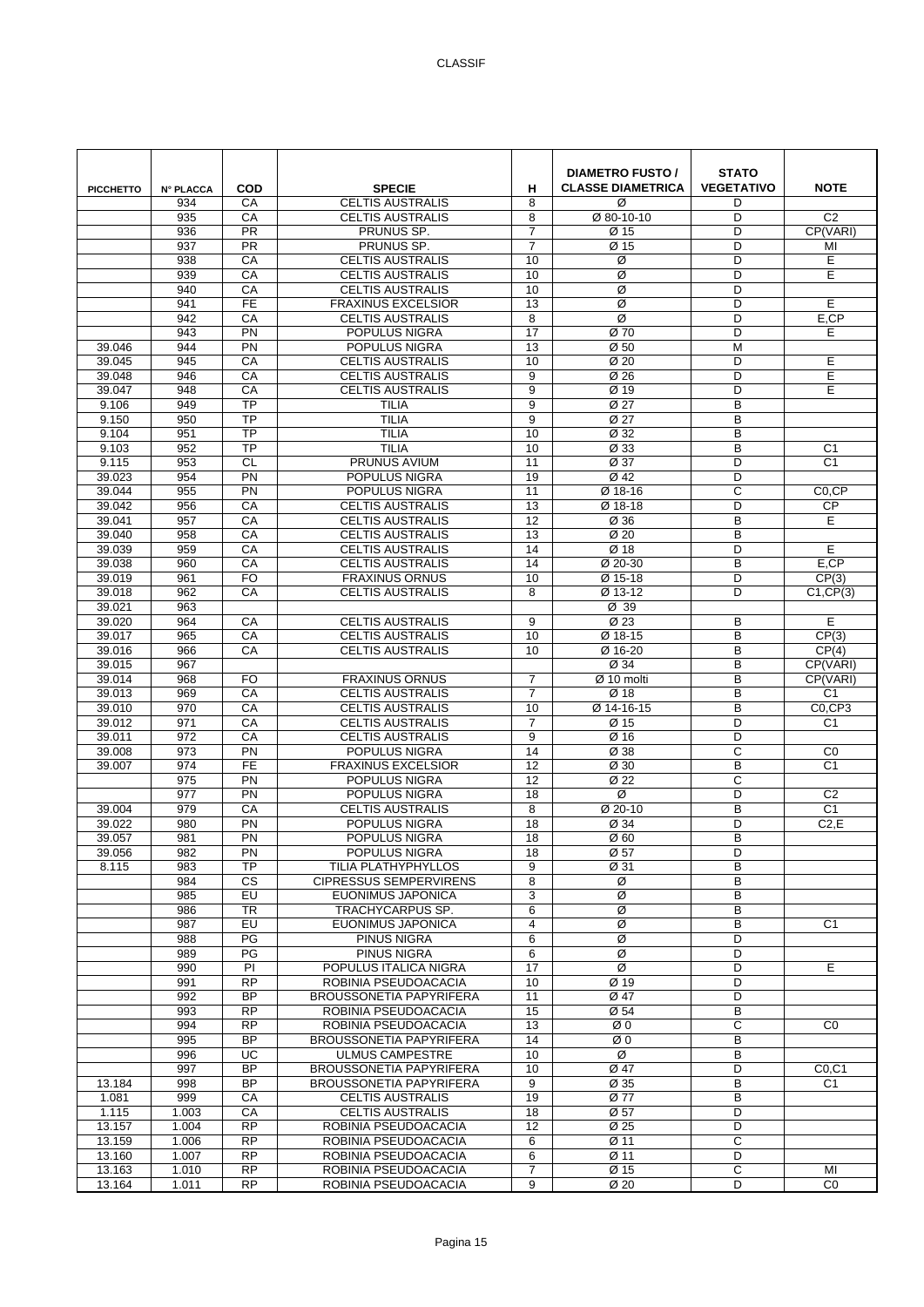| <b>PICCHETTO</b> | <b>N° PLACCA</b> | <b>COD</b>                   | <b>SPECIE</b>                                            | н                     | <b>DIAMETRO FUSTO /</b><br><b>CLASSE DIAMETRICA</b> | <b>STATO</b><br><b>VEGETATIVO</b> | <b>NOTE</b>                      |
|------------------|------------------|------------------------------|----------------------------------------------------------|-----------------------|-----------------------------------------------------|-----------------------------------|----------------------------------|
| 13.165           | 1.012            | <b>RP</b>                    | ROBINIA PSEUDOACACIA                                     | 8                     | Ø 18                                                | D                                 | MI                               |
|                  | 1.014<br>1.015   | <b>RP</b><br>$\overline{RP}$ | ROBINIA PSEUDOACACIA<br>ROBINIA PSEUDOACACIA             | 11<br>12              | Ø 26<br>Ø 29                                        | D<br>C                            | C <sub>1</sub>                   |
| 13.167           | 1.016            | $\overline{RP}$              | ROBINIA PSEUDOACACIA                                     | 10                    | Ø 19                                                | D                                 |                                  |
| 13.168           | 1.017            | <b>RP</b>                    | ROBINIA PSEUDOACACIA                                     | 6                     | Ø 15                                                | C                                 | C <sub>1</sub>                   |
| 13.180           | 1.020            | <b>RP</b>                    | ROBINIA PSEUDOACACIA                                     | 14                    | Ø 31                                                | B                                 |                                  |
| 13.169           | 1.022            | <b>RP</b>                    | ROBINIA PSEUDOACACIA                                     | 14                    | Ø 30                                                | C                                 |                                  |
| 13.199           | 1.024            | $\overline{\text{cs}}$       | <b>CUPRESSUS SEMPERVIRENS</b>                            | $\overline{17}$       | Ø 44                                                | B                                 |                                  |
| 13.189           | 1.025            | CA                           | <b>CELTIS AUSTRALIS</b>                                  | 10                    | $\overline{\emptyset}$ 54                           | B                                 |                                  |
| 13.187           | 1.027            | <b>CS</b><br><b>CS</b>       | <b>CUPRESSUS SEMPERVIRENS</b>                            | 18                    | Ø 40                                                | D<br>D                            |                                  |
| 13.186<br>13.185 | 1.028<br>1.029   | CA                           | <b>CUPRESSUS SEMPERVIRENS</b><br><b>CELTIS AUSTRALIS</b> | 18<br>10              | Ø 38<br>Ø 62                                        | B                                 |                                  |
| 13.184           | 1.030            | $\overline{\text{cs}}$       | <b>CUPRESSUS SEMPERVIRENS</b>                            | 10                    | Ø 39                                                | D                                 |                                  |
| 13.171           | 1.031            | $\overline{RP}$              | ROBINIA PSEUDOACACIA                                     | 14                    | Ø 35                                                | D                                 |                                  |
| 13.183           | 1.032            | $\overline{\text{cs}}$       | <b>CUPRESSUS SEMPERVIRENS</b>                            | 16                    | Ø 35                                                | B                                 |                                  |
| 13.182           | 1.033            | CA                           | <b>CELTIS AUSTRALIS</b>                                  | 10                    | Ø68                                                 | B                                 |                                  |
|                  | 1.034            | PN                           | POPULUS NIGRA                                            | 13                    | Ø 66                                                | D                                 | C0,C1,C2                         |
|                  | 1.036            | <b>FE</b>                    | <b>FRAXINUS EXCELSIOR</b>                                | 3                     | Ø 79                                                | B                                 |                                  |
|                  | 1.037            | $\overline{FE}$              | <b>FRAXINUS EXCELSIOR</b>                                | $\overline{12}$       | Ø 19                                                | B                                 |                                  |
|                  | 1.038<br>1.039   | <b>FE</b><br><b>FE</b>       | <b>FRAXINUS EXCELSIOR</b><br><b>FRAXINUS EXCELSIOR</b>   | 6<br>10               | Ø 11<br>Ø 20                                        | D<br>B                            | CP(VARI)                         |
|                  | 1.040            | $\overline{RP}$              | ROBINIA PSEUDOACACIA                                     | 4                     | Ø7                                                  | B                                 |                                  |
|                  | 1.041            | FE                           | <b>FRAXINUS EXCELSIOR</b>                                | 14                    | Ø 58                                                | D                                 |                                  |
| 53.113           | 1.042            | $\overline{RP}$              | ROBINIA PSEUDOACACIA                                     | 11                    | Ø 19                                                | D                                 |                                  |
| 53.112           | 1.043            | AP                           | <b>ACER PSEUDOPLATANUS</b>                               | 3                     | Ø5                                                  | B                                 |                                  |
| 53.114           | 1.044            | <b>RP</b>                    | ROBINIA PSEUDOACACIA                                     | 6                     | Ø 10                                                | D                                 |                                  |
| 53.117           | 1.045            | PN                           | POPULUS NIGRA                                            | 20                    | Ø 64                                                | D                                 | C <sub>2</sub>                   |
|                  | 1.046            | PN                           | POPULUS NIGRA                                            | 20                    | Ø 70                                                | B                                 | C <sub>2</sub>                   |
|                  | 1.048            | <b>FE</b>                    | <b>FRAXINUS EXCELSIOR</b>                                | 19                    | Ø 70                                                | B                                 | C2, E                            |
|                  | 1.049<br>1.050   | $\overline{FE}$<br><b>FE</b> | <b>FRAXINUS EXCELSIOR</b><br><b>FRAXINUS EXCELSIOR</b>   | 15<br>14              | Ø 67<br>Ø 37                                        | B<br>D                            | E                                |
|                  | 1.051            | <b>FE</b>                    | <b>FRAXINUS EXCELSIOR</b>                                | 18                    | Ø 70                                                | B                                 |                                  |
|                  | 1.052            | FE                           | <b>FRAXINUS EXCELSIOR</b>                                | 10                    | Ø53                                                 | D                                 | C <sub>1</sub> ,C <sub>2</sub>   |
|                  | 1.053            | $\overline{RP}$              | ROBINIA PSEUDOACACIA                                     | 15                    | Ø 29                                                | D                                 |                                  |
|                  | 1.054            | <b>RP</b>                    | ROBINIA PSEUDOACACIA                                     | 15                    | Ø 27                                                | B                                 |                                  |
|                  | 1.056            | <b>RP</b>                    | ROBINIA PSEUDOACACIA                                     | 15                    | Ø 27                                                | D                                 | CO, C1                           |
|                  | 1.057            | <b>RP</b>                    | ROBINIA PSEUDOACACIA                                     | 15                    | Ø 22                                                | D                                 |                                  |
|                  | 1.058            | <b>RP</b><br>$\overline{RP}$ | ROBINIA PSEUDOACACIA                                     | 16                    | Ø 38                                                | D                                 | C <sub>1</sub> ,CP               |
| 53.115<br>53.116 | 1.059<br>1.060   | $\overline{RP}$              | ROBINIA PSEUDOACACIA<br>ROBINIA PSEUDOACACIA             | 8<br>9                | Ø 15<br>Ø 17                                        | B<br>B                            |                                  |
| 53.118           | 1.061            | FE                           | <b>FRAXINUS EXCELSIOR</b>                                | 6                     | Ø 8-8-8                                             | B                                 | CP(3)                            |
| 53.119           | 1.062            | <b>RP</b>                    | ROBINIA PSEUDOACACIA                                     | 10                    | Ø 17                                                | B                                 |                                  |
| 53.120           | 1.063            | <b>RP</b>                    | ROBINIA PSEUDOACACIA                                     | $\overline{7}$        | Ø 14                                                | D                                 | C <sub>1</sub>                   |
| 53.121           | 1.064            | <b>RP</b>                    | ROBINIA PSEUDOACACIA                                     | 9                     | Ø 14                                                | B                                 | C <sub>1</sub>                   |
| 53.122           | 1.065            | <b>RP</b>                    | ROBINIA PSEUDOACACIA                                     | 12                    | Ø 22                                                | D                                 |                                  |
|                  | 1.067            | PN                           | POPULUS NIGRA                                            | 20                    | Ø 65                                                | D                                 | C0,C1,C2                         |
| 53.124<br>53.126 | 1.068<br>1.069   | PN<br>PN                     | POPULUS NIGRA<br>POPULUS NIGRA                           | 20<br>20              | Ø 57<br>Ø 53                                        | D<br>D                            | C <sub>2</sub><br>C <sub>2</sub> |
| 53.127           | 1.070            | PN                           | POPULUS NIGRA                                            | 20                    | Ø 73                                                | D                                 | C <sub>2</sub>                   |
| 53.128           | 1.071            | CA                           | <b>CELTIS AUSTRALIS</b>                                  | 15                    | Ø 44                                                | В                                 |                                  |
| 53.129           | 1.072            | $\overline{PN}$              | POPULUS NIGRA                                            | 13                    | $\overline{\emptyset}$ 50                           | D                                 | CO, C2                           |
| 53.130           | 1.073            | PR                           | PRUNUS SP.                                               | 4                     | ØΟ                                                  | В                                 | CP(VARI)                         |
| 53.131           | 1.074            | PN                           | POPULUS NIGRA                                            | 18                    | Ø 45                                                | D                                 | C <sub>2</sub>                   |
| 53.132           | 1.075            | PN                           | POPULUS NIGRA                                            | 18                    | Ø 44                                                | D                                 |                                  |
| 53.133           | 1.076            | CA                           | <b>CELTIS AUSTRALIS</b>                                  | 18                    | Ø 48                                                | B                                 | CO<br>C <sub>2</sub>             |
| 53.134<br>53.135 | 1.077<br>1.078   | $\overline{PN}$<br>CA        | POPULUS NIGRA<br><b>CELTIS AUSTRALIS</b>                 | $\overline{20}$<br>17 | Ø 62<br>Ø 62                                        | D<br>В                            | C <sub>1</sub>                   |
| 53.136           | 1.079            | PN                           | POPULUS NIGRA                                            | 18                    | Ø 50                                                | B                                 | C <sub>2</sub>                   |
| 53.137           | 1.080            | CA                           | <b>CELTIS AUSTRALIS</b>                                  | 13                    | Ø 58                                                | В                                 |                                  |
| 53.138           | 1.081            | PN                           | POPULUS NIGRA                                            | 14                    | Ø 49                                                | D                                 | C2, C0                           |
| 53.139           | 1.082            | CA                           | <b>CELTIS AUSTRALIS</b>                                  | 6                     | Ø 16-18                                             | B                                 |                                  |
| 53.140           | 1.083            | CA                           | <b>CELTIS AUSTRALIS</b>                                  | 15                    | Ø 48                                                | B                                 |                                  |
| 53.141           | 1.084            | PN                           | POPULUS NIGRA                                            | 18                    | Ø 40                                                | B                                 | C <sub>2</sub>                   |
| 53.142           | 1.085            | PN                           | POPULUS NIGRA                                            | 18                    | Ø63                                                 | B<br>D                            |                                  |
| 53.143<br>53.144 | 1.086<br>1.087   | PN<br>$\overline{UC}$        | POPULUS NIGRA<br><b>ULMUS CAMPESTRIS</b>                 | 20<br>$\overline{7}$  | Ø 70<br>Ø 18-20-30-20                               | D                                 | E,CP(VARI)                       |
| 53.146           | 1.088            | CA                           | <b>CELTIS AUSTRALIS</b>                                  | 14                    | Ø 46                                                | B                                 |                                  |
| 53.145           | 1.088            | PN                           | POPULUS NIGRA                                            | 21                    | Ø 67                                                | В                                 | C <sub>2</sub>                   |
| 53.147           | 1.090            | PN                           | POPULUS NIGRA                                            | 22                    | Ø 81                                                | В                                 | C1, C2                           |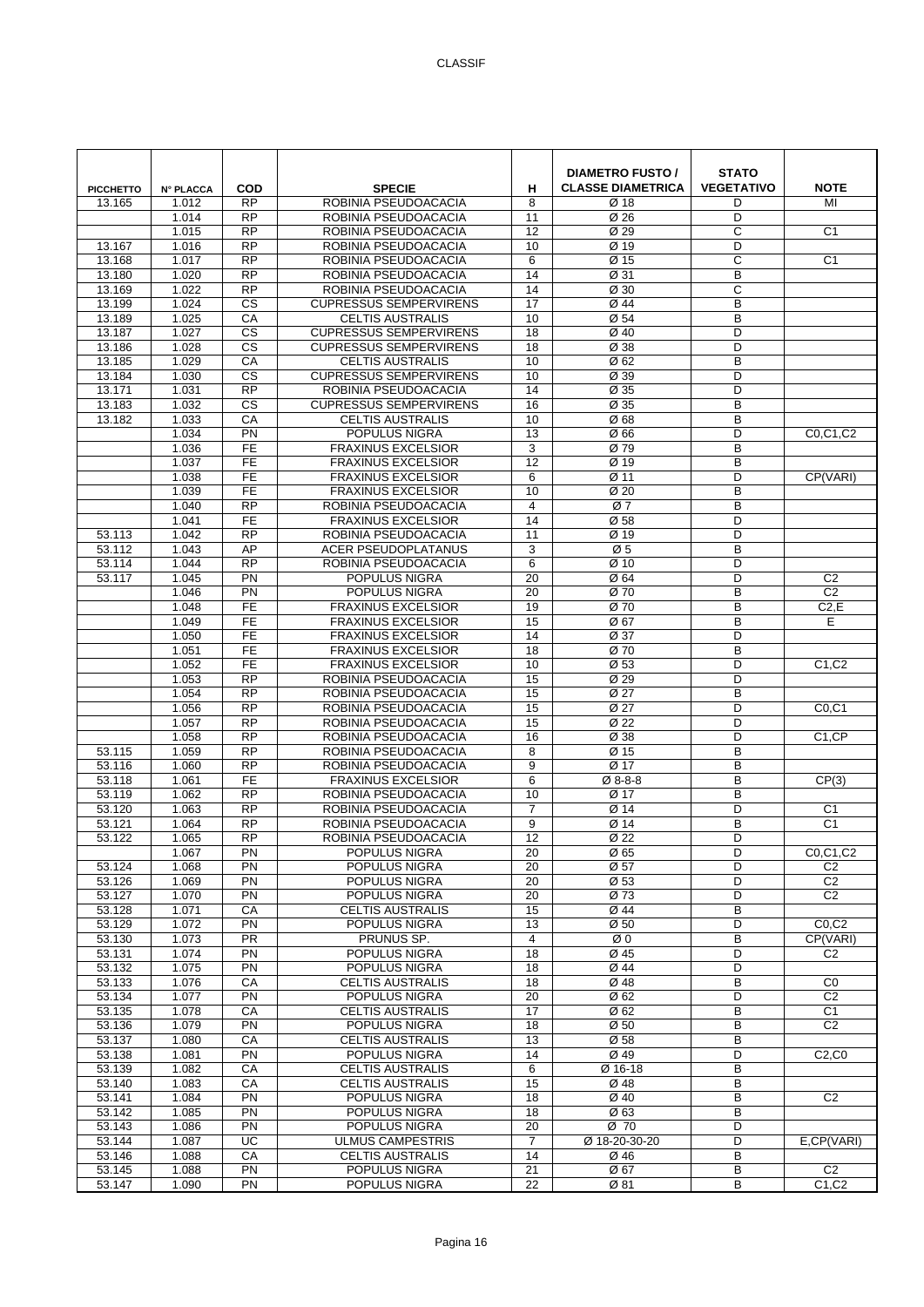| <b>PICCHETTO</b> | <b>N° PLACCA</b> | <b>COD</b>            | <b>SPECIE</b>                                      | н               | <b>DIAMETRO FUSTO /</b><br><b>CLASSE DIAMETRICA</b> | <b>STATO</b><br><b>VEGETATIVO</b> | <b>NOTE</b>                    |
|------------------|------------------|-----------------------|----------------------------------------------------|-----------------|-----------------------------------------------------|-----------------------------------|--------------------------------|
| 53.148           | 1.091            | PL                    | PLATANUS ACERIFOLIA                                | 22              | Ø 79                                                | B                                 |                                |
| 53.149           | 1.092            | PN                    | POPULUS NIGRA                                      | 22              | Ø 67                                                | B                                 |                                |
| 53.150           | 1.093            | PN                    | POPULUS NIGRA                                      | 22              | Ø 65                                                | D                                 | C0.C1.C2                       |
|                  | 1.096            | PN                    | POPULUS NIGRA                                      | 18              | Ø58                                                 | B                                 | C <sub>2</sub>                 |
|                  | 1.097            | PN                    | POPULUS NIGRA                                      | 18              | Ø 67                                                | B                                 | C2, C1                         |
|                  | 1.098            | PN                    | POPULUS NIGRA                                      | 18              | Ø 67                                                | B                                 | C <sub>2</sub>                 |
| 53.153           | 1.099            | MA                    | <b>MORUS ALBA</b>                                  | 8               | Ø 25                                                | B                                 |                                |
| 51.034           | 1.100            | CL                    | PRUNUS AVIUM                                       | 10              | $\overline{\emptyset}$ 26                           | B                                 |                                |
| 53.154           | 1.101            | UC                    | <b>ULMUS CAMPESTRIS</b>                            | 18              | Ø 25-41-32                                          | B                                 | $E,$ CP $(3)$                  |
| 53.155           | 1.102            | UC                    | <b>ULMUS CAMPESTRIS</b>                            | 18              | Ø 25-26-31                                          | B                                 | E, CP(3)                       |
| 53.156           | 1.103            | UC                    | <b>ULMUS CAMPESTRIS</b>                            | 18              | Ø 31                                                | B                                 |                                |
| 53.157<br>53.160 | 1.104<br>1.105   | UC<br>UC              | <b>ULMUS CAMPESTRIS</b><br><b>ULMUS CAMPESTRIS</b> | 18<br>14        | Ø 30-30<br>Ø 21-23                                  | B<br>D                            | E,CP<br><b>CP</b>              |
| 53.159           | 1.106            | UC                    | <b>ULMUS CAMPESTRIS</b>                            | 18              | Ø 39-21                                             | B                                 |                                |
| 53.158           | 1.107            | UC                    | <b>ULMUS CAMPESTRIS</b>                            | 19              | Ø53                                                 | B                                 | <b>CP</b>                      |
| 53.161           | 1.108            | UC                    | <b>ULMUS CAMPESTRIS</b>                            | 18              | Ø 25-18                                             | B                                 | <b>CP</b>                      |
| 53.162           | 1.109            | UC                    | <b>ULMUS CAMPESTRIS</b>                            | 18              | Ø 19-19-32-21                                       | B                                 |                                |
|                  | 1.110            | UC                    | <b>ULMUS CAMPESTRIS</b>                            | 16              | Ø 23                                                | B                                 | CP(4)                          |
|                  | 1.111            | UC                    | <b>ULMUS CAMPESTRIS</b>                            | 19              | Ø 44                                                | B                                 | <b>CP</b>                      |
|                  | 1.112            | UC                    | <b>ULMUS CAMPESTRIS</b>                            | 18              | Ø 50                                                | B                                 | <b>CP</b>                      |
|                  | 1.113            | UC                    | <b>ULMUS CAMPESTRIS</b>                            | 19              | Ø 32                                                | B                                 | Е                              |
| 51.029           | 1.114            | $\overline{UC}$       | <b>ULMUS CAMPESTRIS</b>                            | 19              | Ø 38                                                | B                                 |                                |
| 51.031           | 1.115            | UC                    | <b>ULMUS CAMPESTRIS</b>                            | 19              | Ø 29                                                | B                                 |                                |
| 51.031           | 1.116            | UC                    | <b>ULMUS CAMPESTRIS</b>                            | 19              | Ø 36-33                                             | B                                 | CP                             |
| 51.030           | 1.117            | <b>MA</b>             | <b>MORUS ALBA</b>                                  | 15              | Ø 35-25-38-17                                       | B                                 | E, CP(5)                       |
| 65.109           | 1.118            | UC                    | <b>ULMUS CAMPESTRIS</b>                            | 20              | Ø 35-18                                             | B                                 | Е                              |
|                  | 1.119            | UC                    | <b>ULMUS CAMPESTRIS</b>                            | 20              | Ø 25-32                                             | B                                 | CP(3)                          |
| 65.110           | 1.120            | UC                    | <b>ULMUS CAMPESTRIS</b>                            | 20              | Ø 29                                                | B                                 |                                |
|                  | 1.121            | UC                    | <b>ULMUS CAMPESTRIS</b>                            | 20              | Ø 33                                                | B                                 |                                |
|                  | 1.122            | UC                    | <b>ULMUS CAMPESTRIS</b>                            | 20              | Ø 33                                                | B                                 | <b>CP</b>                      |
|                  | 1.123            | UC                    | <b>ULMUS CAMPESTRIS</b>                            | 20              | Ø 27                                                | B                                 |                                |
|                  | 1.124            | UC                    | <b>ULMUS CAMPESTRIS</b>                            | 20              | Ø 12                                                | D                                 | MI                             |
|                  | 1.125            | UC                    | <b>ULMUS CAMPESTRIS</b>                            | 17              | Ø 17                                                | D                                 |                                |
|                  | 1.126<br>1.127   | UC<br>$\overline{UC}$ | <b>ULMUS CAMPESTRIS</b>                            | 20              | Ø 18<br>$\overline{\emptyset}$ 16                   | D<br>D                            | <b>CP</b>                      |
|                  | 1.128            | UC                    | <b>ULMUS CAMPESTRIS</b><br><b>ULMUS CAMPESTRIS</b> | 20<br>17        | Ø 18                                                | D                                 |                                |
|                  | 1.129            | UC                    | <b>ULMUS CAMPESTRIS</b>                            | 18              | Ø 23                                                | B                                 |                                |
|                  | 1.130            | UC                    | <b>ULMUS CAMPESTRIS</b>                            | 20              | Ø <sub>22</sub>                                     | D                                 |                                |
|                  | 1.131            | UC                    | <b>ULMUS CAMPESTRIS</b>                            | 20              | Ø 23                                                | D                                 |                                |
|                  | 1.132            | UC                    | <b>ULMUS CAMPESTRIS</b>                            | 17              | Ø 19                                                | D                                 |                                |
|                  | 1.133            | UC                    | <b>ULMUS CAMPESTRIS</b>                            | 20              | Ø 24                                                | D                                 |                                |
|                  | 1.134            | UC                    | <b>ULMUS CAMPESTRIS</b>                            | 20              | Ø 28                                                | D                                 |                                |
|                  | 1.135            | UC                    | <b>ULMUS CAMPESTRIS</b>                            | 6               | Ø 14                                                | D                                 |                                |
|                  | 1.136            | UC                    | <b>ULMUS CAMPESTRIS</b>                            | 20              | Ø 16                                                | D                                 |                                |
|                  | 1.137            | UC                    | <b>ULMUS CAMPESTRIS</b>                            | 20              | Ø 36                                                | B                                 | CP                             |
|                  | 1.138            | UC                    | <b>ULMUS CAMPESTRIS</b>                            | 17              | Ø 20                                                | D                                 |                                |
|                  | 1.139            | UC                    | <b>ULMUS CAMPESTRIS</b>                            | 18              | Ø 14                                                | D                                 |                                |
|                  | 1.140            | UC                    | <b>ULMUS CAMPESTRIS</b>                            | 16              | Ø 15                                                | D                                 |                                |
|                  | 1.141            | UC                    | <b>ULMUS CAMPESTRIS</b>                            | 20              | Ø 39                                                | D                                 | C <sub>1</sub> ,CP             |
|                  | 1.142            | UC                    | <b>ULMUS CAMPESTRIS</b>                            | 20              | Ø 27                                                | B                                 | C <sub>1</sub> ,CP             |
|                  | 1.143            | $\overline{UC}$<br>UC | <b>ULMUS CAMPESTRIS</b>                            | $\overline{20}$ | Ø 36                                                | B                                 |                                |
|                  | 1.144<br>1.145   | UC                    | <b>ULMUS CAMPESTRIS</b><br><b>ULMUS CAMPESTRIS</b> | 20<br>20        | Ø 36<br>Ø 29                                        | B<br>B                            | <b>CP</b>                      |
| 51.003           | 1.146            | UC                    | <b>ULMUS CAMPESTRIS</b>                            | 20              | Ø 30-44                                             | B                                 | C <sub>1</sub>                 |
|                  | 1.146            | $\overline{UC}$       | <b>ULMUS CAMPESTRIS</b>                            |                 |                                                     |                                   |                                |
|                  | 1.147            | $\overline{UC}$       | <b>ULMUS CAMPESTRIS</b>                            | 13              |                                                     | В                                 |                                |
| 51.026           | 1.148            | CB                    | <b>CATALPA BIGNONIOIDES</b>                        | 10              | Ø 101                                               | D                                 | CO.E                           |
|                  | 1.149            | UC                    | <b>ULMUS CAMPESTRIS</b>                            | 9               | Ø 19                                                | C                                 |                                |
| 51.027           | 1.150            | UC                    | <b>ULMUS CAMPESTRIS</b>                            | 10              | Ø 20                                                | B                                 |                                |
| 51.019           | 1.151            | $\overline{CB}$       | <b>CATALPA BIGNONIOIDES</b>                        | 15              | Ø 107                                               | D                                 | C <sub>1</sub> ,C <sub>2</sub> |
| 51.020           | 1.152            | PN                    | POPULUS NIGRA                                      | 16              | Ø68                                                 | D                                 | C <sub>1</sub> ,C <sub>2</sub> |
| 51.021           | 1.153            | PN                    | POPULUS NIGRA                                      | 16              | Ø 71                                                | B                                 | C <sub>2</sub>                 |
| 51.023           | 1.154            | <b>RP</b>             | ROBINIA PSEUDOACACIA                               | 13              | Ø 30                                                | M                                 | C <sub>0</sub>                 |
| 51.025           | 1.155            | <b>RP</b>             | ROBINIA PSEUDOACACIA                               | 12              | Ø 26                                                | C                                 |                                |
| 51.017           | 1.155            | <b>RP</b>             | ROBINIA PSEUDOACACIA                               | 13              | Ø 30                                                | C                                 |                                |
| 51.016           | 1.156            | <b>RP</b>             | ROBINIA PSEUDOACACIA                               | 14              | $\overline{\emptyset}$ 27                           | $\overline{M}$                    |                                |
| 51.015           | 1.157            | <b>RP</b>             | ROBINIA PSEUDOACACIA                               | 11              | Ø 30                                                | М                                 |                                |
| 51.014           | 1.158            | <b>RP</b>             | ROBINIA PSEUDOACACIA                               | 15              | Ø 32                                                | D                                 |                                |
| 51.012           | 1.159            | <b>RP</b>             | ROBINIA PSEUDOACACIA                               | 16              | Ø 38                                                | D                                 |                                |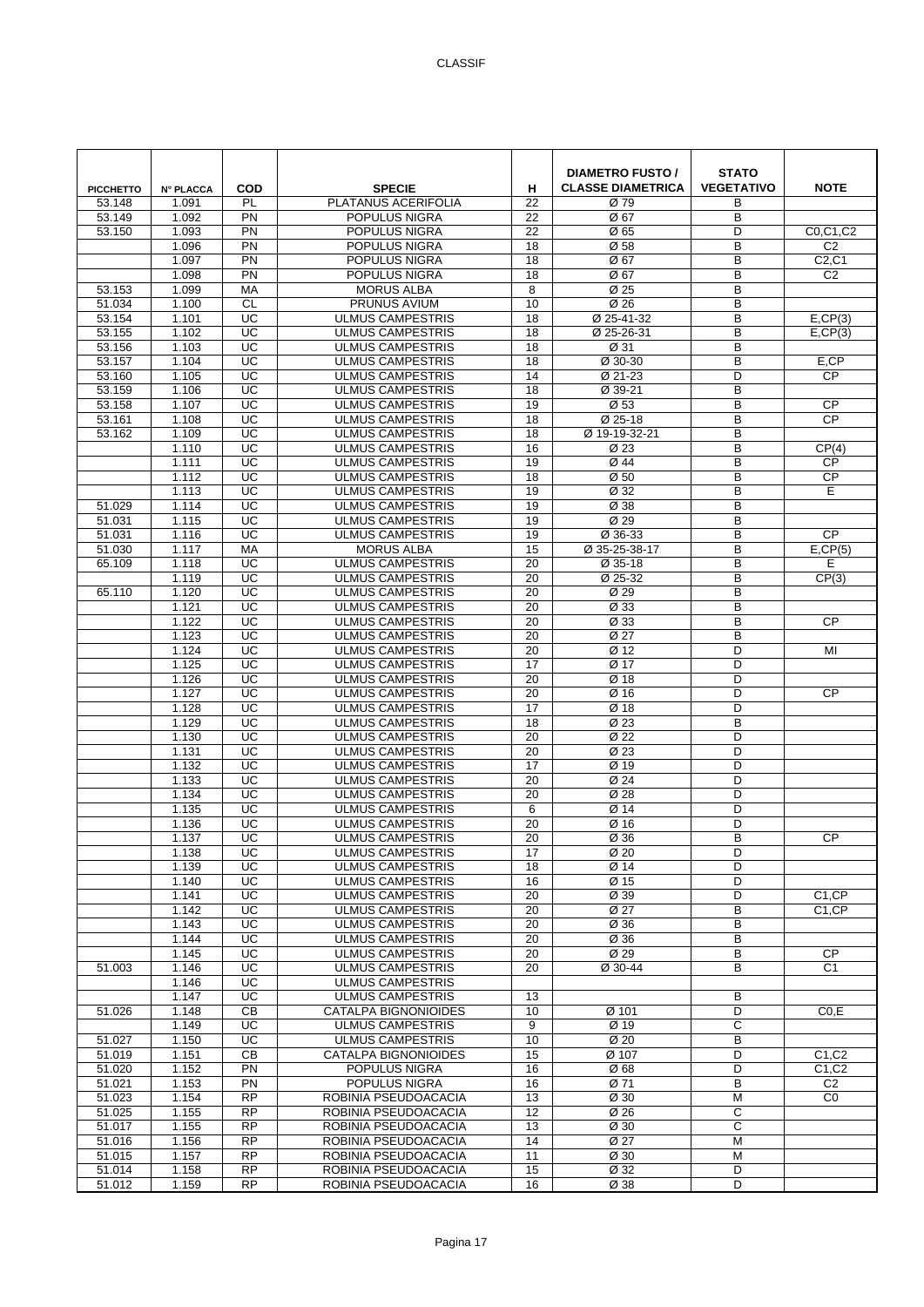| <b>PICCHETTO</b> | <b>N° PLACCA</b> | <b>COD</b>                   | <b>SPECIE</b>                                          | н        | <b>DIAMETRO FUSTO /</b><br><b>CLASSE DIAMETRICA</b> | <b>STATO</b><br><b>VEGETATIVO</b> | <b>NOTE</b>                  |
|------------------|------------------|------------------------------|--------------------------------------------------------|----------|-----------------------------------------------------|-----------------------------------|------------------------------|
| 50.092           | 1.160            | <b>RP</b>                    | ROBINIA PSEUDOACACIA                                   | 16       | Ø 35                                                | D                                 |                              |
| 51.011           | 1.161            | <b>RP</b><br>$\overline{RP}$ | ROBINIA PSEUDOACACIA<br>ROBINIA PSEUDOACACIA           | 14       | Ø 33                                                | D<br>D                            |                              |
| 50.090<br>50.091 | 1.162<br>1.163   | RP                           | ROBINIA PSEUDOACACIA                                   | 16<br>16 | Ø 26<br>Ø 28                                        | B                                 |                              |
| 51.013           | 1.164            | <b>RP</b>                    | ROBINIA PSEUDOACACIA                                   | 16       | Ø 34                                                | D                                 |                              |
| 49.279           | 1.165            | <b>RP</b>                    | ROBINIA PSEUDOACACIA                                   | 16       | Ø 27                                                | D                                 |                              |
| 51.018           | 1.166            | PL                           | PLATANUS X ACERIFOLIA                                  | 20       | Ø 103                                               | D                                 | C <sub>2</sub>               |
| 50.089           | 1.166            | PN                           | POPULUS NIGRA                                          | 14       | $\overline{\emptyset}$ 57                           | B                                 | CO, C2                       |
| 50.088           | 1.167            | $\overline{PN}$              | <b>POPULUS NIGRA</b>                                   | 14       | Ø 54                                                | B                                 | C <sub>2</sub>               |
| 50.087           | 1.168            | PL                           | PLATANUS X ACERIFOLIA                                  | 8        | Ø 57                                                | D                                 | C <sub>2</sub>               |
| 50.086           | 1.169            | PL                           | PLATANUS X ACERIFOLIA                                  | 9        | Ø 61                                                | B                                 | C <sub>2</sub>               |
| 50.085           | 1.170            | PL                           | PLATANUS X ACERIFOLIA                                  | 9        | Ø 65                                                | B                                 | C <sub>2</sub>               |
| 50.084           | 1.171            | PL                           | PLATANUS X ACERIFOLIA                                  | 9        | Ø <sub>60</sub>                                     | B                                 | C <sub>2</sub>               |
|                  | 1.172            | PL                           | PLATANUS X ACERIFOLIA                                  | 10       | Ø 58                                                | B                                 | Ε                            |
|                  | 1.173<br>1.173   | PN<br>PN                     | POPULUS NIGRA<br>POPULUS NIGRA                         | 10<br>10 | Ø 55<br>Ø 59                                        | B<br>B                            | $CO$ , $C$ $2$ , $E$<br>C2,E |
|                  | 1.174            | <b>PN</b>                    | POPULUS NIGRA                                          | 20       | Ø 67                                                | B                                 | C1, C2                       |
| 50.071           | 1.175            | PL                           | PLATANUS X ACERIFOLIA                                  | 20       | Ø 54                                                | D                                 | C <sub>2</sub>               |
| 50.073           | 1.176            | PL                           | PLATANUS X ACERIFOLIA                                  | 20       | Ø 47                                                | B                                 | C <sub>2</sub>               |
| 50.072           | 1.177            | PL                           | PLATANUS X ACERIFOLIA                                  | 16       | Ø 40                                                | D                                 | C <sub>2</sub>               |
|                  | 1.178            | PL                           | PLATANUS X ACERIFOLIA                                  | 20       | Ø 54                                                | D                                 | C <sub>2</sub>               |
| 50.083           | 1.179            | PL                           | PLATANUS X ACERIFOLIA                                  | 20       | Ø 39                                                | B                                 |                              |
| 50.040           | 1.180            | PN                           | POPULUS NIGRA                                          | 17       | Ø 55                                                | D                                 | C <sub>2</sub>               |
| 50.065           | 1.181            | PN                           | POPULUS NIGRA                                          | 13       | Ø 54                                                | D                                 | C <sub>2</sub>               |
| 50.066           | 1.182            | PN                           | POPULUS NIGRA                                          | 12       | Ø 45                                                | D                                 | C1, C2                       |
| 50.067           | 1.183            | <b>PN</b>                    | POPULUS NIGRA                                          | 20       | Ø 57                                                | B                                 | C <sub>2</sub>               |
| 50.068           | 1.184            | <b>PN</b>                    | POPULUS NIGRA                                          | 20       | Ø 52                                                | B                                 | C1.C2                        |
| 50.069           | 1.185            | <b>PN</b>                    | POPULUS NIGRA                                          | 20       | Ø 64                                                | B                                 |                              |
| 50.079           | 1.187            | <b>PN</b><br>$\overline{PN}$ | POPULUS NIGRA                                          | 21       | Ø80                                                 | B                                 | C <sub>2</sub>               |
| 50.081           | 1.188<br>1.190   | PN                           | POPULUS NIGRA<br>POPULUS NIGRA                         | 11<br>19 | Ø66<br>Ø 47                                         | B<br>B                            | C1, C2<br>C <sub>2</sub>     |
|                  | 1.190            | PN                           | POPULUS NIGRA                                          | 22       | Ø 85                                                | B                                 |                              |
|                  | 1.191            | $\overline{RP}$              | ROBINIA PSEUDOACACIA                                   | 18       | Ø 32                                                | D                                 |                              |
| 50.039           | 1.192            | $\overline{RP}$              | ROBINIA PSEUDOACACIA                                   | 18       | Ø 27                                                | D                                 | Е                            |
| 50.038           | 1.193            | RP                           | ROBINIA PSEUDOACACIA                                   | 18       | Ø 32                                                | D                                 | E                            |
| 49.278           | 1.194            | <b>RP</b>                    | ROBINIA PSEUDOACACIA                                   | 17       | Ø 28                                                | D                                 | E                            |
| 49.277           | 1.195            | <b>RP</b>                    | ROBINIA PSEUDOACACIA                                   | 14       | Ø 22                                                | D                                 | Е                            |
| 49.276           | 1.196            | <b>RP</b>                    | ROBINIA PSEUDOACACIA                                   | 16       | Ø 24                                                | D                                 | E                            |
| 50.037           | 1.197            | $\overline{RP}$              | ROBINIA PSEUDOACACIA                                   | 15       | Ø 31                                                | D                                 |                              |
| 50033/34         | 1.200            | $\overline{RP}$<br><b>RP</b> | ROBINIA PSEUDOACACIA                                   | 19       | Ø 33                                                | D                                 |                              |
| 50.031<br>50.030 | 1.202<br>1.203   | <b>RP</b>                    | ROBINIA PSEUDOACACIA<br>ROBINIA PSEUDOACACIA           | 19<br>18 | Ø 33<br>Ø 28                                        | D<br>D                            | CO.E<br>CO.E                 |
| 50.029           | 1.204            | <b>RP</b>                    | ROBINIA PSEUDOACACIA                                   | 18       | Ø 34                                                | D                                 | C1,C3,E                      |
| 50.028           | 1.205            | <b>RP</b>                    | ROBINIA PSEUDOACACIA                                   | 19       | Ø 51                                                | B                                 | Е                            |
| 50.026           | 1.206            | <b>RP</b>                    | ROBINIA PSEUDOACACIA                                   | 13       | Ø 25                                                | B                                 | CO                           |
| 50.027           | 1.207            | <b>RP</b>                    | ROBINIA PSEUDOACACIA                                   | 16       | Ø 29                                                | D                                 |                              |
| 50.056           | 1.208            | <b>RP</b>                    | ROBINIA PSEUDOACACIA                                   | 18       | Ø 25                                                | D                                 |                              |
| 50.023           | 1.210            | <b>RP</b>                    | ROBINIA PSEUDOACACIA                                   | 16       | Ø 21                                                | D                                 |                              |
|                  | 1.211            | <b>RP</b>                    | ROBINIA PSEUDOACACIA                                   | 14       | Ø 25                                                | D                                 |                              |
|                  | 1.212            | <b>RP</b>                    | ROBINIA PSEUDOACACIA                                   | 14       | Ø 20                                                | D                                 |                              |
| 50.042           | 1.212            | $\overline{RP}$              | ROBINIA PSEUDOACACIA                                   | 15       | Ø 21                                                | D                                 | C <sub>1</sub>               |
| 50.041           | 1.213            | <b>RP</b><br><b>BP</b>       | ROBINIA PSEUDOACACIA<br><b>BROUSSONETIA PAPYRIFERA</b> | 15       | Ø 24                                                | C                                 | C0<br>C0.C1.E                |
| 50.016           | 1.214<br>1.215   | <b>RP</b>                    | ROBINIA PSEUDOACACIA                                   | 13<br>18 | Ø 33<br>Ø 29                                        | B<br>В                            |                              |
| 50.015           | 1.216            | $\overline{RP}$              | ROBINIA PSEUDOACACIA                                   | 15       | Ø 23                                                | B                                 |                              |
| 50.010           | 1.226            | RP                           | ROBINIA PSEUDOACACIA                                   | 15       | Ø 24                                                | С                                 | C <sub>0</sub>               |
| 50.011           | 1.227            | PL.                          | PLATANUS X ACERIFOLIA                                  | 21       | Ø 96                                                | В                                 | C2, E                        |
| 13.195           | 1.227            | <b>RP</b>                    | ROBINIA PSEUDOACACIA                                   | 15       | Ø 28                                                | C                                 | C1                           |
| 13.205           | 1.229            | <b>RP</b>                    | ROBINIA PSEUDOACACIA                                   | 9        | Ø 25                                                | D                                 | C <sub>3</sub>               |
| 50.062           | 1.234            | <b>RP</b>                    | ROBINIA PSEUDOACACIA                                   | 15       | Ø 31                                                | D                                 | Е                            |
| 50.061           | 1.235            | $\overline{RP}$              | ROBINIA PSEUDOACACIA                                   | 17       | Ø 43                                                | D                                 | Е                            |
| 50.058           | 1.238            | <b>RP</b>                    | ROBINIA PSEUDOACACIA                                   | 17       | Ø 34                                                | B                                 | E                            |
|                  | 1.240            | <b>RP</b>                    | ROBINIA PSEUDOACACIA                                   | 17       | Ø 41                                                | B                                 | $\overline{E}$               |
|                  | 1.241            | <b>RP</b>                    | ROBINIA PSEUDOACACIA                                   | 16       | Ø 26                                                | D                                 | E                            |
| 50.052           | 1.242<br>1.245   | <b>RP</b><br>$\overline{RP}$ | ROBINIA PSEUDOACACIA<br>ROBINIA PSEUDOACACIA           | 16<br>13 | Ø 32<br>Ø 31                                        | D<br>B                            | E<br>E                       |
| 50.049           | 1.248            | <b>RP</b>                    | ROBINIA PSEUDOACACIA                                   | 16       | Ø 21                                                | D                                 | Е                            |
| 50.048           | 1.249            | <b>BP</b>                    | <b>BROUSSONETIA PAPYRIFERA</b>                         | 13       | Ø 34                                                | В                                 | Е                            |
| 50.047           | 1.250            | <b>RP</b>                    | ROBINIA PSEUDOACACIA                                   | 17       | Ø 31                                                | B                                 | E                            |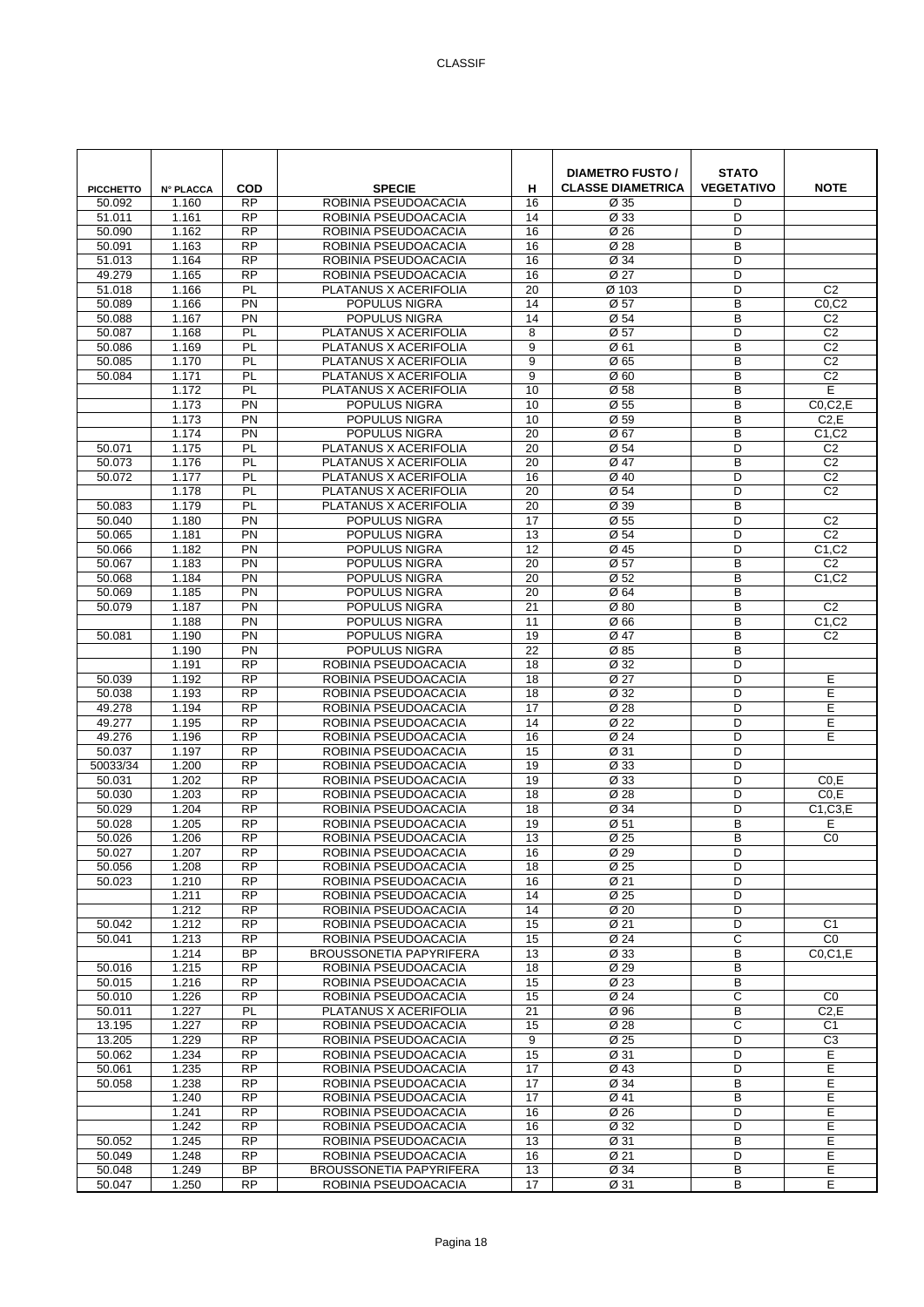| <b>PICCHETTO</b> | <b>N° PLACCA</b> | <b>COD</b>             | <b>SPECIE</b>                                | н               | <b>DIAMETRO FUSTO /</b><br><b>CLASSE DIAMETRICA</b> | <b>STATO</b><br><b>VEGETATIVO</b> | <b>NOTE</b>     |
|------------------|------------------|------------------------|----------------------------------------------|-----------------|-----------------------------------------------------|-----------------------------------|-----------------|
| 13.200           | 1.252            | <b>BP</b>              | <b>BROUSSONETIA PAPYRIFERA</b>               | 16              | Ø 46                                                | С                                 | Е               |
| 13.198           | 1.252            | <b>RP</b>              | ROBINIA PSEUDOACACIA                         | 19              | Ø 40                                                | D                                 | E               |
| 13.199           | 1.253            | <b>BP</b>              | <b>BROUSSONETIA PAPYRIFERA</b>               | 10              | Ø 38                                                | B                                 | E               |
| 13.202           | 1.255            | <b>BP</b>              | <b>BROUSSONETIA PAPYRIFERA</b>               | 12              | Ø 28                                                | B                                 | E               |
| 13.204           | 1.257            | <b>BP</b>              | <b>BROUSSONETIA PAPYRIFERA</b>               | 15              | Ø 36                                                | B                                 | CO, C1, E       |
| 13.206           | 1.258            | <b>BP</b>              | <b>BROUSSONETIA PAPYRIFERA</b>               | 15              | Ø 26                                                | B                                 |                 |
| 13.207           | 1.259            | <b>BP</b>              | <b>BROUSSONETIA PAPYRIFERA</b>               | 9               | Ø 21                                                | D                                 |                 |
| 13.208           | 1.260            | <b>RP</b>              | ROBINIA PSEUDOACACIA                         | 20              | Ø 44                                                | D                                 | E               |
| 13.210           | 1.261            | <b>RP</b>              | ROBINIA PSEUDOACACIA                         | 19              | Ø 42                                                | D                                 | Ε               |
|                  | 1.264            | <b>RP</b>              | ROBINIA PSEUDOACACIA                         | 10              | Ø 22                                                | B                                 | E               |
| 50.074           | 1.264            | <b>RP</b>              | ROBINIA PSEUDOACACIA                         | 14              | Ø 34                                                | D                                 | Е               |
| 13.213           | 1.265<br>1.266   | <b>RP</b><br>RP        | ROBINIA PSEUDOACACIA                         | 16<br>15        | Ø 42                                                | D<br>D                            | E<br>E          |
| 13.214<br>13.215 | 1.267            | <b>RP</b>              | ROBINIA PSEUDOACACIA<br>ROBINIA PSEUDOACACIA | 15              | Ø 28<br>Ø 21                                        | C                                 | E               |
| 13.219           | 1.269            | <b>RP</b>              | ROBINIA PSEUDOACACIA                         | 13              | Ø 26                                                | C                                 |                 |
| 13.217           | 1.273            | <b>RP</b>              | ROBINIA PSEUDOACACIA                         | 12              | Ø 30                                                | C                                 |                 |
| 13.216           | 1.274            | <b>RP</b>              | ROBINIA PSEUDOACACIA                         | 12              | Ø 31                                                | D                                 |                 |
| 13.223           | 1.275            | <b>RP</b>              | ROBINIA PSEUDOACACIA                         | 17              | Ø 47                                                | D                                 | Ε               |
| 13.224           | 1.276            | <b>RP</b>              | ROBINIA PSEUDOACACIA                         | 17              | Ø 45                                                | С                                 | E               |
| 41.170           | 1.278            | <b>RP</b>              | ROBINIA PSEUDOACACIA                         | 13              | Ø 24                                                | D                                 |                 |
|                  | 1.280            | <b>RP</b>              | ROBINIA PSEUDOACACIA                         | $\overline{7}$  | Ø 14                                                | D                                 | E,CP            |
|                  | 1.281            | <b>RP</b>              | ROBINIA PSEUDOACACIA                         | 17              | Ø 30                                                | D                                 | E               |
| 13.227           | 1.282            | <b>RP</b>              | ROBINIA PSEUDOACACIA                         | 15              | Ø 32                                                | D                                 | Ε               |
|                  | 1.283            | <b>RP</b>              | ROBINIA PSEUDOACACIA                         | 15              | Ø 31                                                | D                                 | E               |
| 41.167           | 1.284            | $\overline{RP}$        | ROBINIA PSEUDOACACIA                         | 16              | Ø 42                                                | D                                 | E               |
| 41.168           | 1.285            | <b>RP</b>              | ROBINIA PSEUDOACACIA                         | 16              | Ø 29                                                | D                                 | E               |
|                  | 1.286            | LN                     | LAURUS NOBILIS                               | $\overline{4}$  | Ø 15                                                | B                                 |                 |
|                  | 1.287            | <b>RP</b>              | ROBINIA PSEUDOACACIA                         | 15              | Ø 28                                                | D                                 |                 |
|                  | 1.288            | <b>RP</b>              | ROBINIA PSEUDOACACIA                         | 16              | Ø 34                                                | D                                 | E               |
| 41.166           | 1.287            | $\overline{RP}$        | ROBINIA PSEUDOACACIA                         | 15              | Ø 33                                                | D                                 |                 |
| 41.163           | 1.288            | <b>RP</b>              | ROBINIA PSEUDOACACIA                         | 14              | Ø 21                                                | B                                 |                 |
| 41.164           | 1.289            | <b>RP</b>              | ROBINIA PSEUDOACACIA                         | 16              | Ø 31                                                | C                                 | CO.E            |
| 41.169           | 1.290            | <b>RP</b>              | ROBINIA PSEUDOACACIA                         | 16              | Ø 29                                                | D                                 |                 |
|                  | 1.291            | <b>RP</b>              | ROBINIA PSEUDOACACIA                         | 17              | Ø 37                                                | D                                 | CO, C1          |
|                  | 1.291            | $\overline{RP}$        | ROBINIA PSEUDOACACIA                         | 15              | $\overline{\emptyset}$ 25                           | D                                 | E               |
|                  | 1.292            | <b>RP</b>              | ROBINIA PSEUDOACACIA                         | 17              | Ø 38                                                | D                                 |                 |
| 41.161           | 1.293            | <b>RP</b>              | ROBINIA PSEUDOACACIA                         | $\overline{7}$  | Ø 14                                                | D                                 |                 |
| 41.160           | 1.294            | <b>RP</b><br><b>RP</b> | ROBINIA PSEUDOACACIA                         | 16<br>14        | Ø 26                                                | D<br>M                            |                 |
| 41.157<br>41.156 | 1.297<br>1.298   | <b>RP</b>              | ROBINIA PSEUDOACACIA<br>ROBINIA PSEUDOACACIA | 13              | Ø 39<br>Ø 36                                        | D                                 | C1, C2, C3<br>Е |
| 41.155           | 1.299            | <b>RP</b>              | ROBINIA PSEUDOACACIA                         | 10              | Ø 45                                                | D                                 | Ε               |
| 41.153           | 1.302            | <b>RP</b>              | ROBINIA PSEUDOACACIA                         | 10              | Ø 19                                                | B                                 | E               |
| 41.150           | 1.304            | <b>RP</b>              | ROBINIA PSEUDOACACIA                         | 17              | Ø 21                                                | D                                 | Ε               |
| 41.149           | 1.305            | <b>RP</b>              | ROBINIA PSEUDOACACIA                         | 17              | Ø 35                                                | D                                 | E               |
|                  | 1.307            | $\overline{RP}$        | ROBINIA PSEUDOACACIA                         | 17              | Ø 44                                                | D                                 | E               |
| 13.239           | 1.309            | <b>RP</b>              | ROBINIA PSEUDOACACIA                         | 15              | Ø 28                                                | D                                 | Ε               |
| 41.145           | 1.310            | <b>RP</b>              | ROBINIA PSEUDOACACIA                         | 15              | Ø 30                                                | D                                 | E               |
| 41.146           | 1.311            | <b>RP</b>              | ROBINIA PSEUDOACACIA                         | 14              | Ø 27                                                | D                                 | Ε               |
| 41.143           | 1.312            | <b>RP</b>              | ROBINIA PSEUDOACACIA                         | 14              | Ø 32                                                | D                                 | Ε               |
| 41.144           | 1.313            | <b>RP</b>              | ROBINIA PSEUDOACACIA                         | 11              | Ø 27                                                | D                                 | E               |
| 41.142           | 1.314            | $\overline{PN}$        | POPULUS NIGRA                                | $\overline{21}$ | Ø 74                                                | B                                 | C <sub>2</sub>  |
| 13.241           | 1.317            | PN                     | POPULUS NIGRA                                | 22              | Ø69                                                 | B                                 | C1, C2          |
| 13.243           | 1.318            | PN                     | POPULUS NIGRA                                | 22              | Ø 85                                                | B                                 | C <sub>2</sub>  |
| 13.236           | 1.319            | PN                     | POPULUS NIGRA                                | 24              | Ø 85                                                | B                                 | C <sub>2</sub>  |
| 13.235           | 1.318            | PN                     | POPULUS NIGRA                                | 25              | Ø 67                                                | B                                 | C2, E           |
| 13.234           | 1.319            | $\overline{PN}$        | POPULUS NIGRA                                | 25              | Ø 72                                                | B                                 | C2, E           |
| 13.233<br>13.232 | 1.320            | <b>PN</b>              | POPULUS NIGRA                                | 25              | Ø 70                                                | B                                 | C <sub>2</sub>  |
|                  | 1.321<br>1.322   | PN<br><b>PN</b>        | POPULUS NIGRA<br>POPULUS NIGRA               | 22<br>17        | Ø 73<br>Ø 43                                        | В<br>В                            | C2,E<br>E       |
|                  | 1.323            | $\overline{RP}$        | ROBINIA PSEUDOACACIA                         | 13              | Ø 30                                                | B                                 | E               |
| 13.244           | 1.324            | <b>RP</b>              | ROBINIA PSEUDOACACIA                         | 13              | Ø 56                                                | B                                 | Е               |
| 13.245           | 1.325            | <b>RP</b>              | ROBINIA PSEUDOACACIA                         | 16              | Ø 44                                                | D                                 | E               |
| 13.252           | 1.326            | <b>RP</b>              | ROBINIA PSEUDOACACIA                         | 17              | Ø 37                                                | D                                 |                 |
| 13.251           | 1.327            | <b>RP</b>              | ROBINIA PSEUDOACACIA                         | $\overline{7}$  | Ø 19                                                | D                                 |                 |
| 13.231           | 1.328            | PN                     | POPULUS NIGRA                                | $\overline{22}$ | Ø 85                                                | B                                 | C <sub>2</sub>  |
| 13.230           | 1.329            | PL                     | PLATANUS X ACERIFOLIA                        | 14              | Ø24                                                 | B                                 |                 |
| 13.250           | 1.331            | PN                     | POPULUS NIGRA                                | 22              | Ø 78                                                | B                                 |                 |
| 13.249           | 1.332            | <b>RP</b>              | ROBINIA PSEUDOACACIA                         | 13              | Ø 38                                                | C                                 |                 |
| 13.249           | 1.333            | <b>RP</b>              | ROBINIA PSEUDOACACIA                         | 18              | Ø 43                                                | D                                 |                 |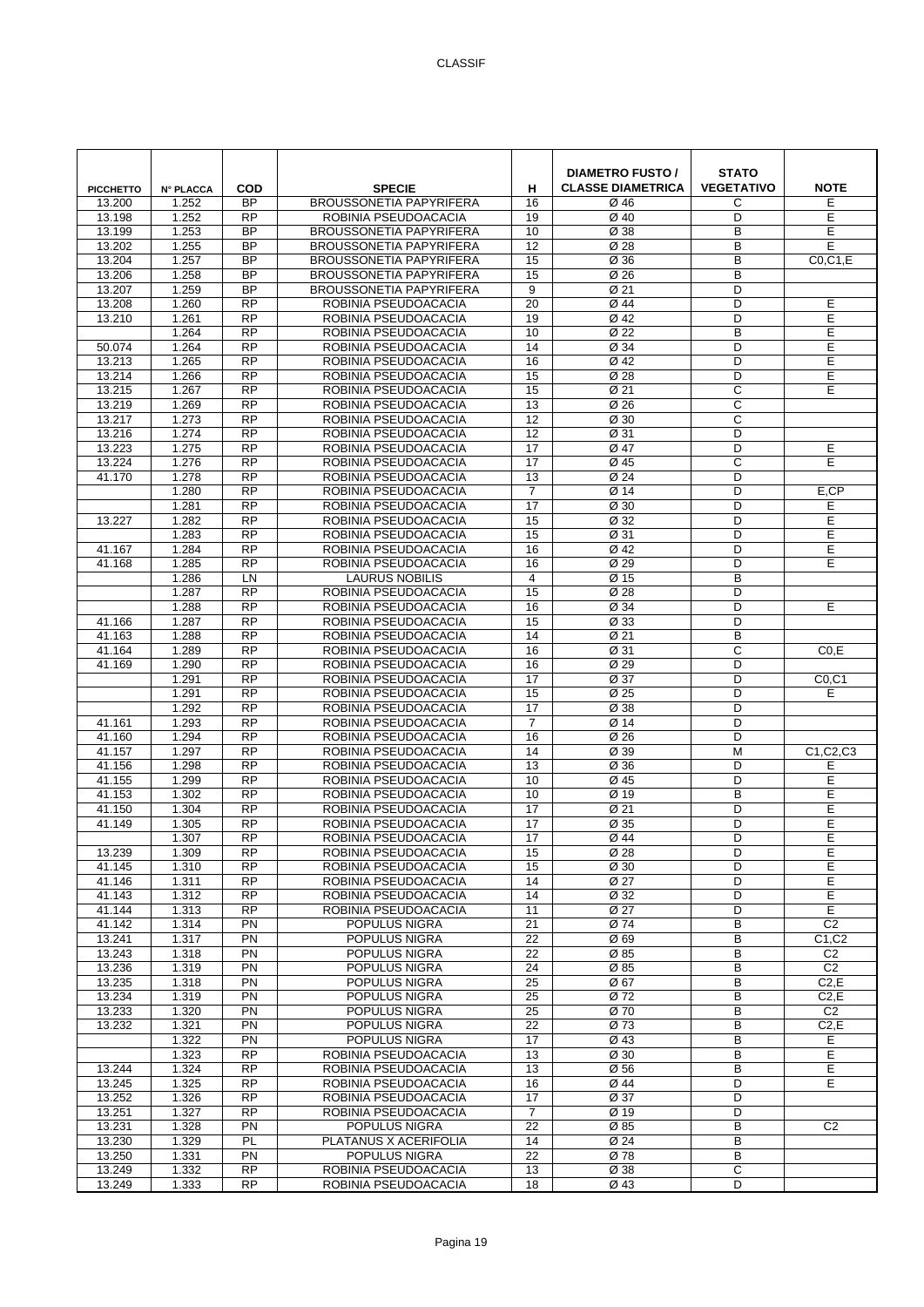| <b>PICCHETTO</b> | <b>N° PLACCA</b> | COD<br><b>RP</b>             | <b>SPECIE</b>                                 | н                             | <b>DIAMETRO FUSTO /</b><br><b>CLASSE DIAMETRICA</b> | <b>STATO</b><br><b>VEGETATIVO</b> | <b>NOTE</b>                              |
|------------------|------------------|------------------------------|-----------------------------------------------|-------------------------------|-----------------------------------------------------|-----------------------------------|------------------------------------------|
| 13.248<br>13.246 | 1.334<br>1.335   | <b>RP</b>                    | ROBINIA PSEUDOACACIA<br>ROBINIA PSEUDOACACIA  | 14<br>17                      | Ø 27<br>Ø 46                                        | D<br>D                            |                                          |
|                  | 1.336            | <b>RP</b>                    | ROBINIA PSEUDOACACIA                          | 18                            | Ø <sub>50</sub>                                     | D                                 | C <sub>2</sub>                           |
|                  | 1.337            | <b>RP</b>                    | ROBINIA PSEUDOACACIA                          | 16                            | Ø 34                                                | D                                 |                                          |
| 41.179           | 1.338            | <b>RP</b>                    | ROBINIA PSEUDOACACIA                          | 13                            | Ø 26                                                | C                                 |                                          |
| 41.180           | 1.339            | <b>RP</b>                    | ROBINIA PSEUDOACACIA                          | 15                            | Ø 43                                                | D                                 |                                          |
| 41.181           | 1.340            | <b>RP</b>                    | ROBINIA PSEUDOACACIA                          | 18                            | Ø 21                                                | B                                 | E                                        |
| 41.182           | 1341             | RP                           | ROBINIA PSEUDOACACIA                          | 14                            | Ø 47                                                | D                                 |                                          |
| 41.183           | 1.342            | <b>RP</b>                    | ROBINIA PSEUDOACACIA                          | $\overline{13}$               | Ø 30                                                | D                                 |                                          |
|                  | 1.343            | <b>RP</b>                    | ROBINIA PSEUDOACACIA                          | $\overline{7}$                | Ø 16                                                | M                                 |                                          |
| 21.105           | 1.344<br>1.345   | PA                           | PICEA ABIES                                   | 11                            | Ø 39<br>Ø 36                                        | B                                 |                                          |
| 21.099           | 1.346            |                              |                                               |                               | Ø 17                                                |                                   |                                          |
| 21.097           | 1.347            |                              |                                               |                               | Ø 15                                                |                                   |                                          |
| 72.006           | 1.348            |                              |                                               |                               | Ø <sub>20</sub>                                     |                                   |                                          |
| 21.044           | 1.349            |                              |                                               |                               | Ø 25                                                |                                   |                                          |
| 26.057           | 1.350            |                              |                                               |                               | Ø 23                                                |                                   |                                          |
| 26.058           | 1.351            |                              |                                               |                               | Ø 12                                                |                                   |                                          |
| 26.059           | 1.352            |                              |                                               |                               | Ø <sub>20</sub>                                     |                                   |                                          |
| 26.060           | 1.353            |                              |                                               |                               | Ø 18                                                |                                   |                                          |
| 26.061<br>26.062 | 1.354<br>1.355   |                              |                                               |                               | Ø 12<br>Ø 18                                        |                                   |                                          |
| 26.063           | 1.356            |                              |                                               |                               | Ø 12                                                |                                   |                                          |
| 26.064           | 1.357            |                              |                                               |                               | Ø 12                                                |                                   |                                          |
| 26.065           | 1.358            |                              |                                               |                               | Ø 16                                                |                                   |                                          |
| 26.066           | 1.359            |                              |                                               |                               | Ø 14                                                |                                   |                                          |
|                  | 1/A              | <b>PN</b>                    | POPULUS NIGRA                                 | $\overline{7}$                | 51                                                  | С                                 | C <sub>1</sub>                           |
| 13.150           | 1001/A           | <b>RP</b>                    | ROBINIA PSEUDOACACIA                          | 14                            | Ø 16-25                                             | C                                 | <b>CP</b>                                |
| 13.155           | 1001/B           | <b>RP</b>                    | ROBINIA PSEUDOACACIA                          |                               | Ø 25                                                | D                                 |                                          |
| 13.156           | 1004/A           | $\overline{RP}$              | ROBINIA PSEUDOACACIA                          | 12                            | Ø                                                   | D                                 | E                                        |
|                  | 1013/A           | <b>RP</b>                    | ROBINIA PSEUDOACACIA                          | 10                            | Ø                                                   | C                                 |                                          |
| 13.172           | 1017/A<br>1036/A | <b>RP</b><br><b>CL</b>       | ROBINIA PSEUDOACACIA<br><b>PRUNUS AVIUM</b>   | 9                             | Ø 18                                                | C<br>B                            |                                          |
| 13.175<br>13.174 | 1036/B           | CL                           | PRUNUS AVIUM                                  | 3<br>3                        | Ø 15<br>Ø 18                                        | B                                 |                                          |
|                  | 1036/C           | <b>CL</b>                    | <b>PRUNUS AVIUM</b>                           | 3                             |                                                     | D                                 |                                          |
|                  | 1036/D           | <b>CL</b>                    | PRUNUS AVIUM                                  | 3                             |                                                     |                                   |                                          |
|                  | 1036/E           | <b>CL</b>                    | <b>PRUNUS AVIUM</b>                           | 3                             |                                                     |                                   |                                          |
|                  | 1036/F           | <b>CL</b>                    | PRUNUS AVIUM                                  | 3                             | ØΟ                                                  |                                   |                                          |
| 53.125           | 1070/A           | CA                           | <b>CELTIS AUSTRALIS</b>                       | 15                            | Ø0                                                  | D                                 | CO, C1                                   |
|                  | 1081/A           | PN                           | POPULUS NIGRA                                 | $\overline{4}$                | Ø63                                                 | C                                 | $\overline{CP}$                          |
|                  | 1088/A           | MA                           | <b>MORUS ALBA</b>                             | 6                             | Ø                                                   | B                                 | E                                        |
| 15.021<br>59.028 | 109/A<br>1090/A  | PN<br>PN                     | POPULUS NIGRA<br>POPULUS NIGRA                | 13<br>20                      | Ø63<br>Ø 59                                         | D<br>D                            | C <sub>1</sub> ,C <sub>2</sub><br>CO, C1 |
| 53.152           | 1095/A           | <b>CB</b>                    | <b>CATALPA BIGNONIOIDES</b>                   | 9                             | Ø68                                                 | D                                 |                                          |
|                  | 1095/B           | CВ                           | <b>CATALPA BIGNONIOIDES</b>                   | 9                             |                                                     | B                                 |                                          |
| 50.093           | 1099/A           | МA                           | <b>MORUS ALBA</b>                             | 5                             | Ø 23                                                | D                                 | CO, C1                                   |
|                  | 11/A             | <b>RP</b>                    | ROBINIA PSEUDOACACIA                          | 11                            | 30                                                  | D                                 | C <sub>1</sub>                           |
|                  | 1100/A           | <b>CB</b>                    | <b>CATALPA BIGNONIOIDES</b>                   | 12                            |                                                     | D                                 | C0,C1,C2                                 |
| 18.497           | 113/A            | PN                           | POPULUS NIGRA                                 | $\overline{4}$                | Ø 64                                                | M                                 |                                          |
| 51.002           | 1146/A           | MA                           | <b>MORUS ALBA</b>                             | 8                             | Ø 46-38                                             | B                                 |                                          |
| 18.502           | 115/A            | PG                           | <b>PINUS NIGRA</b>                            | 6                             | Ø 75                                                | D<br>D                            |                                          |
| 18.501<br>51.024 | 115/B<br>1156/A  | PG<br><b>RP</b>              | PINUS NIGRA<br>ROBINIA PSEUDOACACIA           | 6<br>14                       | Ø 65<br>Ø 36                                        | M                                 |                                          |
| 50.094           | 1168/A           | <b>PN</b>                    | POPULUS NIGRA                                 | $\overline{4}$                | Ø 66                                                | С                                 | C <sub>2</sub>                           |
|                  | 1176/A           | $\overline{PN}$              | POPULUS NIGRA                                 |                               | ØΟ                                                  | M                                 |                                          |
|                  | 1177/A           | PN                           | POPULUS NIGRA                                 | $\overline{7}$                | ØΟ                                                  | D                                 | C2, C1                                   |
|                  | 1194/A           | PN                           | POPULUS NIGRA                                 | 10                            | ØΟ                                                  | C                                 | CO.C1.C2                                 |
| 50.019           | 1217/A           | <b>RP</b>                    | ROBINIA PSEUDOACACIA                          | 11                            | Ø 18                                                | C                                 | C <sub>1</sub>                           |
|                  | 1220/A           | <b>BP</b>                    | <b>BROUSSONETIA PAPYRIFERA</b>                | 11                            | ØΟ                                                  | C                                 | C <sub>1</sub>                           |
| 50.017           | 1221/A           | <b>RP</b>                    | ROBINIA PSEUDOACACIA                          | 13                            | Ø 31                                                | B                                 | CO, C1, E, MI                            |
| 50.012           | 1223/A<br>1225/A | $\overline{RP}$<br><b>RP</b> | ROBINIA PSEUDOACACIA                          | $\overline{\mathbf{8}}$<br>12 | $\overline{\emptyset}$ 0<br>Ø <sub>20</sub>         | С<br>B                            | CO                                       |
|                  | 1227/A           | PL                           | ROBINIA PSEUDOACACIA<br>PLATANUS X ACERIFOLIA | 11                            | ØΟ                                                  | С                                 | C <sub>3</sub>                           |
| 13.196           | 1228/A           | <b>RP</b>                    | ROBINIA PSEUDOACACIA                          | 10                            | Ø 22                                                | C                                 |                                          |
|                  | 1253/A           | <b>BP</b>                    | <b>BROUSSONETIA PAPYRIFERA</b>                | 16                            | ØΟ                                                  | В                                 | E                                        |
|                  | 1266/A           | $\overline{RP}$              | ROBINIA PSEUDOACACIA                          | $\overline{7}$                | ØΟ                                                  | C                                 |                                          |
|                  | 1291/A           | <b>SN</b>                    | SAMBUCUS NIGRA                                | $\overline{7}$                | ØΟ                                                  | В                                 | E                                        |
|                  | 1291/B           | <b>RP</b>                    | ROBINIA PSEUDOACACIA                          | $\overline{c}$                | ØΟ                                                  | C                                 | C1, C2                                   |
|                  | 1296/A           | <b>RP</b>                    | ROBINIA PSEUDOACACIA                          | 14                            | ØΟ                                                  | D                                 |                                          |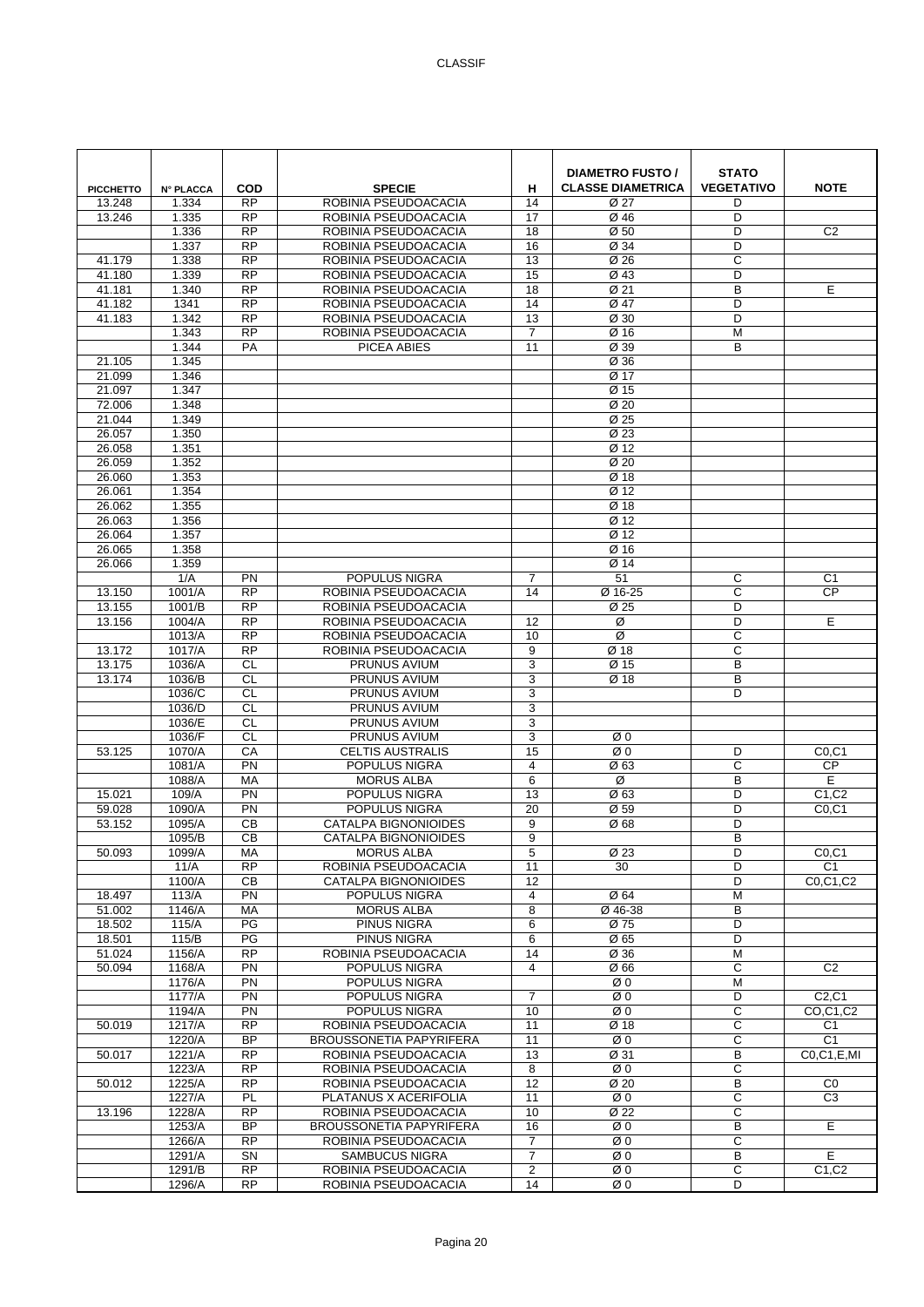| <b>PICCHETTO</b> | <b>N° PLACCA</b> | <b>COD</b>                          | <b>SPECIE</b>                                                    | н                                 | <b>DIAMETRO FUSTO /</b><br><b>CLASSE DIAMETRICA</b> | <b>STATO</b><br><b>VEGETATIVO</b> | <b>NOTE</b>                    |
|------------------|------------------|-------------------------------------|------------------------------------------------------------------|-----------------------------------|-----------------------------------------------------|-----------------------------------|--------------------------------|
| 21.055           | 131/A            | <b>RP</b>                           | ROBINIA PSEUDOACACIA                                             | $\overline{7}$                    | Ø 15-12                                             | D                                 |                                |
| 21.054           | 132/A            | <b>RP</b>                           | ROBINIA PSEUDOACACIA                                             | 11                                | Ø 30                                                | D                                 |                                |
| 13.242<br>13.240 | 1325/A<br>1325/B | $\overline{\text{SN}}$<br><b>SN</b> | SAMBUCUS NIGRA<br><b>SAMBUCUS NIGRA</b>                          | 8<br>8                            | Ø 35<br>Ø 45-28-30                                  | B<br>B                            | E<br>E, CP(3)                  |
| 21.058           | 134/A            | <b>RP</b>                           | ROBINIA PSEUDOACACIA                                             | 10                                | Ø 20                                                | M                                 |                                |
| 21.050           | 136/A            | <b>RP</b>                           | ROBINIA PSEUDOACACIA                                             | 8                                 | Ø 18                                                | D                                 |                                |
| 21.042           | 140/A            | <b>RP</b>                           | ROBINIA PSEUDOACACIA                                             | 13                                | Ø 22                                                | D                                 | CP,C1                          |
| 21.046           | 141/A            | $\overline{RP}$                     | ROBINIA PSEUDOACACIA                                             | $\overline{12}$                   | Ø 15                                                | C                                 |                                |
| 21.040           | 143/A            | RP                                  | ROBINIA PSEUDOACACIA                                             | 10                                | $\overline{\emptyset}$ 21                           | D                                 | $\overline{C1}$                |
| 21.034           | 144/A            | <b>RP</b>                           | ROBINIA PSEUDOACACIA                                             | 10                                | Ø 21                                                | $\overline{c}$                    |                                |
|                  | 146/A            | <b>RP</b>                           | ROBINIA PSEUDOACACIA                                             | 12                                | Ø 29                                                | D                                 |                                |
|                  | 152/A            | <b>RP</b><br>RP                     | ROBINIA PSEUDOACACIA                                             | 6                                 | Ø 23                                                | D                                 |                                |
| 14.091           | 159/A<br>16/A    | $\overline{RP}$                     | ROBINIA PSEUDOACACIA<br>ROBINIA PSEUDOACACIA                     | $\overline{7}$<br>$\overline{12}$ | Ø 19<br>Ø 28                                        | C<br>B                            |                                |
|                  | 169/A            | <b>RP</b>                           | ROBINIA PSEUDOACACIA                                             | 9                                 | Ø 15                                                | $\mathsf{C}$                      |                                |
|                  | 172/A            | SN                                  | <b>SAMBUCUS NIGRA</b>                                            | $\overline{7}$                    | Ø 36                                                | B                                 |                                |
| 21.116           | 186/A            | <b>BP</b>                           | BROUSSONETIA PAPYRIFERA                                          | $\overline{7}$                    | Ø 14                                                | C                                 | C <sub>1</sub>                 |
|                  | 192/A            | <b>BP</b>                           | <b>BROUSSONETIA PAPYRIFERA</b>                                   | $\overline{7}$                    | Ø                                                   | C                                 |                                |
| 72.015           | 196/A            | $\overline{BP}$                     | <b>BROUSSONETIA PAPYRIFERA</b>                                   | 6                                 | Ø 18-13                                             | D                                 | $\overline{M}$                 |
| 1.492            | 21/A             | <b>RP</b>                           | ROBINIA PSEUDOACACIA                                             | 10                                | Ø 20                                                | D                                 |                                |
| 1.494            | 21/B             | <b>RP</b>                           | ROBINIA PSEUDOACACIA                                             | 10                                | Ø <sub>20</sub>                                     | B                                 |                                |
|                  | 216/A            | <b>BP</b>                           | BROUSSONETIA PAPYRIFERA                                          | 12                                | Ø 22                                                | D                                 |                                |
| 72.041           | 223/A            | <b>BP</b><br><b>BP</b>              | <b>BROUSSONETIA PAPYRIFERA</b>                                   | 8<br>$\overline{7}$               | Ø 12<br>Ø 16                                        | D<br>C                            |                                |
| 72.048           | 232/A<br>235/A   | <b>BP</b>                           | <b>BROUSSONETIA PAPYRIFERA</b><br><b>BROUSSONETIA PAPYRIFERA</b> | 6                                 | Ø                                                   | D                                 | C1.C3<br>C <sub>1</sub>        |
| 72.125           | 250/A            | <b>BP</b>                           | <b>BROUSSONETIA PAPYRIFERA</b>                                   | 13                                | Ø 21                                                | C                                 | C <sub>1</sub>                 |
| 72.081           | 265/A            | <b>BP</b>                           | <b>BROUSSONETIA PAPYRIFERA</b>                                   | 6                                 | Ø 21                                                | C                                 | C <sub>1</sub>                 |
| 72.129           | 280/A            | <b>BP</b>                           | <b>BROUSSONETIA PAPYRIFERA</b>                                   | 8                                 | Ø 16                                                | C                                 | C1, MI, S                      |
| 72.131           | 281/A            | <b>BP</b>                           | <b>BROUSSONETIA PAPYRIFERA</b>                                   | $\overline{7}$                    | Ø 16                                                | C                                 | C1, MI, S                      |
| 72.107           | 282/A            | <b>BP</b>                           | <b>BROUSSONETIA PAPYRIFERA</b>                                   | $\overline{7}$                    | Ø 13                                                | D                                 | C <sub>1</sub>                 |
| 72.115           | 288/A            | <b>BP</b>                           | <b>BROUSSONETIA PAPYRIFERA</b>                                   | 10                                | Ø 25                                                | C                                 | CO <sub>.</sub> C <sub>1</sub> |
| 72.119           | 290/A            | <b>BP</b>                           | <b>BROUSSONETIA PAPYRIFERA</b>                                   | 10                                | Ø 23                                                | D                                 |                                |
| 73.013           | 291/A            | <b>SN</b><br>$\overline{RP}$        | <b>SAMBUCUS NIGRA</b>                                            | 5                                 | Ø 23                                                | D                                 | S                              |
| 73.018<br>73005  | 298/A<br>300/A   | <b>SN</b>                           | ROBINIA PSEUDOACACIA<br><b>SAMBUCUS NIGRA</b>                    | 9<br>6                            | Ø 20<br>Ø 23                                        | C<br>$\overline{C}$               | CO, C1                         |
| 14.014           | 31/A             | <b>BP</b>                           | <b>BROUSSONETIA PAPYRIFERA</b>                                   | 9                                 | Ø 16                                                | D                                 | CO                             |
| 73.028           | 311/A            | $\overline{BP}$                     | <b>BROUSSONETIA PAPYRIFERA</b>                                   | 6                                 | $\overline{\emptyset}$ 21                           | D                                 | MI, S                          |
| 73.030           | 312/A            | <b>BP</b>                           | <b>BROUSSONETIA PAPYRIFERA</b>                                   | 6                                 | $\overline{\emptyset}$ 12                           | D                                 | S                              |
| 73.034           | 313/A            | <b>BP</b>                           | <b>BROUSSONETIA PAPYRIFERA</b>                                   | $\overline{7}$                    | Ø 14                                                | D                                 | $\mathbb S$                    |
| 73.040           | 316/A            | <b>BP</b>                           | <b>BROUSSONETIA PAPYRIFERA</b>                                   | 8                                 | Ø 15                                                | D                                 | S                              |
| 73.043           | 317/A            | <b>RP</b>                           | ROBINIA PSEUDOACACIA                                             | 13                                | Ø 17                                                | C                                 | S                              |
| 73.041           | 319/A            | <b>RP</b>                           | ROBINIA PSEUDOACACIA                                             | 12                                | Ø 22                                                | C                                 |                                |
| 73.036<br>14.067 | 323/A<br>33/A    | <b>BP</b><br>RP                     | <b>BROUSSONETIA PAPYRIFERA</b><br>ROBINIA PSEUDOACACIA           | 16<br>12                          | Ø 38<br>Ø 26                                        | D                                 | CP (3 FUSTI)<br>C <sub>1</sub> |
| 14.071           | 33/B             | <b>RP</b>                           | ROBINIA PSEUDOACACIA                                             | 12                                | Ø 24                                                |                                   | C <sub>1</sub>                 |
| 14.073           | 33/C             | <b>RP</b>                           | ROBINIA PSEUDOACACIA                                             | 10                                | Ø 29                                                |                                   | CO, C1                         |
| 73.061           | 344/A            | <b>RP</b>                           | ROBINIA PSEUDOACACIA                                             | 10                                | Ø 18                                                | С                                 | S                              |
| 73.057           | 349/A            | $\overline{RP}$                     | ROBINIA PSEUDOACACIA                                             | 8                                 | Ø 33                                                | $\overline{c}$                    | S                              |
| 73.070           | 351/A            | SN                                  | <b>SAMBUCUS NIGRA</b>                                            | 5                                 | Ø 22                                                | D                                 |                                |
| 73.060           | 352/A            | SN                                  | SAMBUCUS NIGRA                                                   | 5                                 | Ø 14                                                | $\mathsf C$                       | CO                             |
| 73.063           | 356/A            | $\overline{RP}$                     | ROBINIA PSEUDOACACIA                                             | 6                                 | Ø 14                                                | D                                 | S                              |
| 14.018<br>14.020 | 36/A<br>38/A     | <b>BP</b><br>$\overline{BP}$        | <b>BROUSSONETIA PAPYRIFERA</b><br><b>BROUSSONETIA PAPYRIFERA</b> | 6<br>10                           | Ø 13<br>Ø 16                                        | D<br>D                            | CO, C1                         |
| 14.022           | 39/A             | BP                                  | <b>BROUSSONETIA PAPYRIFERA</b>                                   | 5                                 | Ø 12                                                | B                                 |                                |
|                  | 4/A              | <b>RP</b>                           | ROBINIA PSEUDOACACIA                                             | 8                                 | 28                                                  | С                                 | C <sub>1</sub>                 |
| 26.058           | 404/A            | FC                                  | <b>FICUS CARICA</b>                                              | 5                                 | Ø 10                                                | В                                 |                                |
| 14.065           | 41/A             | <b>RP</b>                           | ROBINIA PSEUDOACACIA                                             | 10                                | Ø 25                                                | M                                 |                                |
| 14.064           | 41/B             | $\overline{RP}$                     | ROBINIA PSEUDOACACIA                                             | 10                                | Ø 25                                                | M                                 |                                |
| 14.066           | 41/C             | RP                                  | ROBINIA PSEUDOACACIA                                             | 10                                | Ø 25                                                | M                                 |                                |
| 30.608           | 420/A            | MA                                  | <b>MORUS ALBA</b>                                                | $\overline{7}$                    | Ø                                                   | C                                 | C1,E                           |
| 30.619           | 429/A            | <b>FE</b><br><b>TO</b>              | <b>FRAXINUS EXCELSIOR</b>                                        | 12<br>3                           | Ø 27-37-27                                          | В<br>B                            | <b>CP</b>                      |
| 30.627<br>30.633 | 431/A<br>432/A   | FE                                  | THUJA ORIENTALIS<br><b>FRAXINUS EXCELSIOR</b>                    | 15                                | Ø 10<br>Ø 10-10                                     | В                                 | C2, C1                         |
|                  | 438/A            | LO                                  | LIGUSTRUM OVALIFOLIUM                                            | 5                                 | Ø 12                                                | B                                 | <b>CP</b>                      |
| 14.025           | 44/A             | <b>RP</b>                           | ROBINIA PSEUDOACACIA                                             | 12                                | Ø 13                                                |                                   |                                |
| 1.441            | 456/A            | <b>RP</b>                           | ROBINIA PSEUDOACACIA                                             | 5                                 | Ø 17                                                | М                                 |                                |
|                  | 458/A            | <b>RP</b>                           | ROBINIA PSEUDOACACIA                                             | 11                                | Ø 11                                                | D                                 | C <sub>2</sub>                 |
|                  | 468/A            | EJ                                  | EUNONIMUS JAPONICA                                               | 3                                 | Ø 10-15-8-10-8                                      | В                                 |                                |
| 14.059           | 48/A             | $\overline{RP}$                     | ROBINIA PSEUDOACACIA                                             | 10                                | Ø 24                                                | М                                 |                                |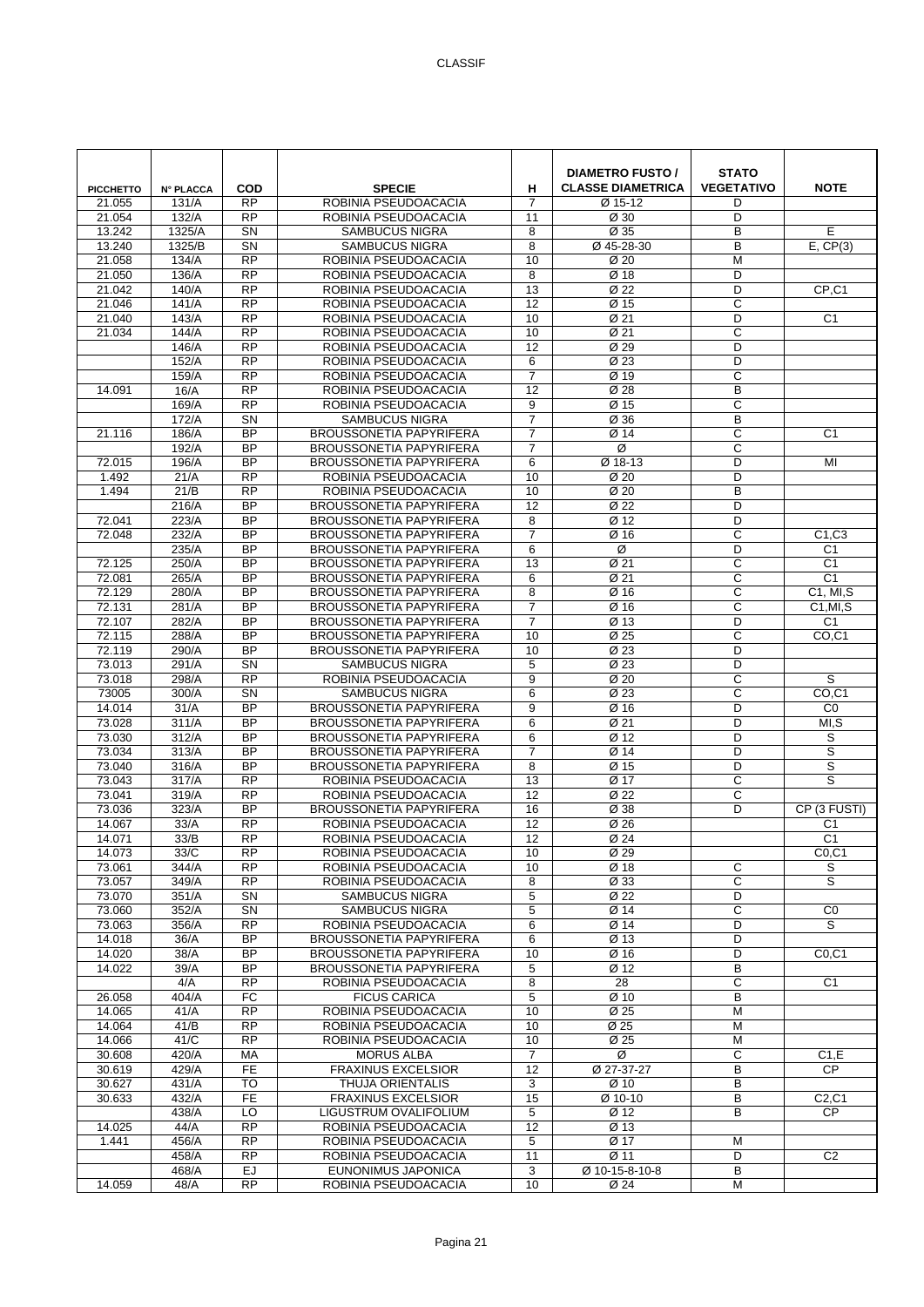| <b>PICCHETTO</b> | <b>N° PLACCA</b> | <b>COD</b>                   | <b>SPECIE</b>                                   | н                   | <b>DIAMETRO FUSTO /</b><br><b>CLASSE DIAMETRICA</b> | <b>STATO</b><br><b>VEGETATIVO</b> | <b>NOTE</b>                                      |
|------------------|------------------|------------------------------|-------------------------------------------------|---------------------|-----------------------------------------------------|-----------------------------------|--------------------------------------------------|
| 14.060           | 48/B             | <b>RP</b>                    | ROBINIA PSEUDOACACIA                            | 10                  | Ø 18                                                | М                                 |                                                  |
| 14.052           | 49/A             | <b>RP</b>                    | ROBINIA PSEUDOACACIA                            | 10                  | Ø 29                                                | D                                 | C <sub>1</sub>                                   |
| 14.049           | 49/B             | $\overline{RP}$              | ROBINIA PSEUDOACACIA                            | 12                  | Ø 29                                                |                                   |                                                  |
| 8.120            | 495/2            | $\overline{RP}$<br><b>RP</b> | ROBINIA PSEUDOACACIA                            | $\overline{4}$<br>5 | Ø 14<br>Ø                                           | D<br>M                            | s<br>S                                           |
| 14.054           | 499/2<br>50/A    | <b>RP</b>                    | ROBINIA PSEUDOACACIA<br>ROBINIA PSEUDOACACIA    | 12                  | Ø 29                                                | D                                 |                                                  |
|                  | 501/A            | <b>RP</b>                    | ROBINIA PSEUDOACACIA                            | 10                  | Ø                                                   | D                                 | Е                                                |
|                  | 501/B            | $\overline{RP}$              | ROBINIA PSEUDOACACIA                            | 18                  | Ø                                                   | D                                 | Е                                                |
| 14.050           | 51/A             | $\overline{BP}$              | <b>BROUSSONETIA PAPYRIFERA</b>                  | 5                   | Ø 15                                                | B                                 | $\overline{C}$                                   |
| 9.090            | 530/A            | <b>PN</b>                    | POPULUS NIGRA                                   | 15                  | Ø 90                                                | C                                 | C <sub>1</sub>                                   |
| 9.091            | 530/B            | <b>PN</b>                    | POPULUS NIGRA                                   | 15                  | Ø 112                                               | C                                 | CO, C1                                           |
| 37.022           | 536/A            | SN                           | <b>SAMBUCUS NIGRA</b>                           | 8                   | Ø 28                                                | C                                 | C <sub>3</sub>                                   |
| 11.239           | 556/A            | $\overline{FE}$              | <b>FRAXINUS EXCELSIOR</b>                       | 10                  | Ø 13                                                | C                                 | E, S                                             |
| 11.236           | 556/B            | $\overline{FE}$              | <b>FRAXINUS EXCELSIOR</b>                       | $\overline{18}$     | $\overline{\emptyset}$ 26                           | D                                 | Е                                                |
|                  | 565/A            | PN<br><b>RP</b>              | POPULUS NIGRA                                   | 15                  | Ø                                                   | D<br>D                            | C <sub>2</sub>                                   |
| 14.046           | 59/A<br>642/A    | CA                           | ROBINIA PSEUDOACACIA<br><b>CELTIS AUSTRALIS</b> | 13<br>9             | Ø 25<br>Ø                                           | B                                 | Е                                                |
|                  | 643/A            | AP                           | <b>ACER PSEUDOPLATANUS</b>                      | 9                   | Ø                                                   | B                                 | E                                                |
|                  | 654/A            | $\overline{FC}$              | <b>FICUS CARICA</b>                             | $\overline{4}$      | Ø                                                   | B                                 |                                                  |
| 62.117           | 658/A            | <b>FC</b>                    | <b>FICUS CARICA</b>                             | $\overline{4}$      | Ø 35                                                | C                                 | C0.C1.C2                                         |
| 62.118           | 658/B            | FC                           | <b>FICUS CARICA</b>                             | $\overline{4}$      | Ø 38                                                | C                                 | C0,C1,C3                                         |
| 62.121           | 658/C            | FC                           | <b>FICUS CARICA</b>                             | 4                   | Ø 35                                                | C                                 | C0,C1,C4                                         |
| 62.122           | 658/D            | FC                           | <b>FICUS CARICA</b>                             | $\overline{4}$      | Ø <sub>50</sub>                                     | C                                 | C0,C1,C5                                         |
|                  | 666/A            | <b>TO</b>                    | THUJA ORIENTALIS                                | $\overline{2}$      | Ø                                                   | C                                 |                                                  |
| 67.123           | 68/A             | $\overline{RP}$              | ROBINIA PSEUDOACACIA                            | 15                  | Ø                                                   | D                                 | C <sub>1</sub>                                   |
| 67.129           | 71/A             | <b>RP</b>                    | ROBINIA PSEUDOACACIA                            | 14                  | Ø 24                                                | D                                 |                                                  |
|                  | 725/A            | <b>RP</b>                    | ROBINIA PSEUDOACACIA                            | 15                  | Ø                                                   | D                                 |                                                  |
|                  | 725/B<br>725/C   | <b>RP</b><br>$\overline{RP}$ | ROBINIA PSEUDOACACIA<br>ROBINIA PSEUDOACACIA    | 10<br>10            | Ø<br>Ø                                              | D<br>D                            | Е<br>E                                           |
|                  | 725/D            | $\overline{RP}$              | ROBINIA PSEUDOACACIA                            | 8                   | Ø                                                   | D                                 |                                                  |
|                  | 727/A            | <b>RP</b>                    | ROBINIA PSEUDOACACIA                            | 10                  | Ø                                                   | D                                 |                                                  |
|                  | 729/A            | <b>RP</b>                    | ROBINIA PSEUDOACACIA                            | 10                  | Ø                                                   | D                                 |                                                  |
| 14.034           | 73/A             | <b>BP</b>                    | <b>BROUSSONETIA PAPYRIFERA</b>                  | $\overline{7}$      | Ø 18                                                | D                                 | C0,C1,MI                                         |
|                  | 730/A            | $\overline{RP}$              | ROBINIA PSEUDOACACIA                            | 8                   | Ø                                                   | D                                 |                                                  |
|                  | 734/A            | <b>RP</b>                    | ROBINIA PSEUDOACACIA                            | 8                   | Ø                                                   | D                                 | E                                                |
|                  | 735/A            | <b>RP</b>                    | ROBINIA PSEUDOACACIA                            | 9                   | Ø                                                   | C                                 | CO, C1                                           |
|                  | 736/A            | <b>RP</b>                    | ROBINIA PSEUDOACACIA                            | 8                   | Ø                                                   | C                                 | Е                                                |
|                  | 736/B            | <b>RP</b>                    | ROBINIA PSEUDOACACIA                            | 8                   | Ø                                                   | C                                 | E                                                |
| 60.017           | 736/C<br>737/A   | $\overline{RP}$<br><b>RP</b> | ROBINIA PSEUDOACACIA                            | 8                   | Ø<br>Ø65                                            | C<br>D                            | E                                                |
|                  | 744/A            | <b>RP</b>                    | ROBINIA PSEUDOACACIA<br>ROBINIA PSEUDOACACIA    | 8<br>12             | Ø                                                   | D                                 | Е                                                |
|                  | 744/B            | <b>RP</b>                    | ROBINIA PSEUDOACACIA                            | 12                  | Ø                                                   | D                                 | E                                                |
|                  | 749/A            | <b>RP</b>                    | ROBINIA PSEUDOACACIA                            | 5                   | Ø                                                   | C                                 |                                                  |
|                  | 75/A             | <b>RP</b>                    | ROBINIA PSEUDOACACIA                            | 13                  | Ø                                                   | D                                 |                                                  |
| 60.012           | 762/A            | SN                           | SAMBUCUS NIGRA                                  | 8                   | Ø 13                                                | D                                 |                                                  |
|                  | 762/B            | <b>RP</b>                    | ROBINIA PSEUDOACACIA                            | 6                   | Ø                                                   | D                                 |                                                  |
| 64.064           | 763/A            | <b>RP</b>                    | ROBINIA PSEUDOACACIA                            | 8                   | Ø 13                                                | D                                 |                                                  |
| 64.063           | 764/A            | <b>RP</b>                    | ROBINIA PSEUDOACACIA                            | 9                   | Ø 14                                                | D                                 |                                                  |
| 64.083           | 781/A            | <b>RP</b>                    | ROBINIA PSEUDOACACIA                            | 12                  | Ø 33                                                | C                                 |                                                  |
| 60.005           | 786/A            | <b>RP</b><br>$\overline{RP}$ | ROBINIA PSEUDOACACIA                            | 12                  | Ø 43<br>Ø                                           | D<br>D                            | Е<br>E                                           |
|                  | 790/A<br>790/B   | <b>RP</b>                    | ROBINIA PSEUDOACACIA<br>ROBINIA PSEUDOACACIA    | 10<br>10            | Ø                                                   | D                                 | E                                                |
|                  | 801/A            | FC                           | <b>FICUS CARICA</b>                             | $\overline{7}$      | Ø 50                                                | B                                 |                                                  |
|                  | 807/A            | <b>RP</b>                    | ROBINIA PSEUDOACACIA                            | 12                  | Ø                                                   | D                                 | E                                                |
|                  | 808/A            | <b>RP</b>                    | ROBINIA PSEUDOACACIA                            | 9                   | Ø                                                   | C                                 | C <sub>1</sub>                                   |
|                  | 810/A            | $\overline{RP}$              | ROBINIA PSEUDOACACIA                            | $\overline{12}$     | Ø                                                   | C                                 |                                                  |
|                  | 812/A            | <b>RP</b>                    | ROBINIA PSEUDOACACIA                            | 12                  | Ø                                                   | C                                 | CO, C1                                           |
|                  | 818/A            | PN                           | POPULUS NIGRA                                   | 15                  | Ø                                                   | C                                 | CO.C1.C2                                         |
| 67.132           | 83/A             | <b>BP</b>                    | BROUSSONETIA PAPYRIFERA                         | 10                  | Ø 41                                                | D                                 |                                                  |
| 53.376           | 857/A            | AP                           | <b>ACER PSEUDOPLATANUS</b>                      | 12                  | Ø 15                                                | B                                 | E                                                |
|                  | 874/A<br>875/A   | $\overline{PH}$<br><b>SA</b> | POPULUS HYBRIDA                                 | 15<br>9             | Ø<br>Ø                                              | D<br>C                            | C <sub>2</sub>                                   |
| 39.036           | 883/A            | PH                           | SALIX ALBA<br>POPULUS HYBRIDA                   | 16                  | Ø 54                                                | D                                 | C <sub>2</sub> , C <sub>O</sub> , C <sub>1</sub> |
|                  | 902/A            | <b>CL</b>                    | PRUNUS AVIUM                                    | 5                   | Ø                                                   | D                                 | Е                                                |
|                  | 926/A            | <b>SN</b>                    | <b>SAMBUCUS NIGRA</b>                           | 10                  | Ø                                                   | B                                 | E                                                |
|                  | 935/A            | <b>SA</b>                    | SALIX ALBA                                      | 12                  | Ø 20                                                | C                                 |                                                  |
|                  | 937/A            | СA                           | <b>CELTIS AUSTRALIS</b>                         | 5                   | Ø                                                   | D                                 |                                                  |
|                  | 941/A            | CA                           | <b>CELTIS AUSTRALIS</b>                         | 10                  | Ø                                                   | D                                 | Е                                                |
| 39.047           | 944/A            | CA                           | <b>CELTIS AUSTRALIS</b>                         | 6                   | Ø 20                                                | B                                 | E                                                |